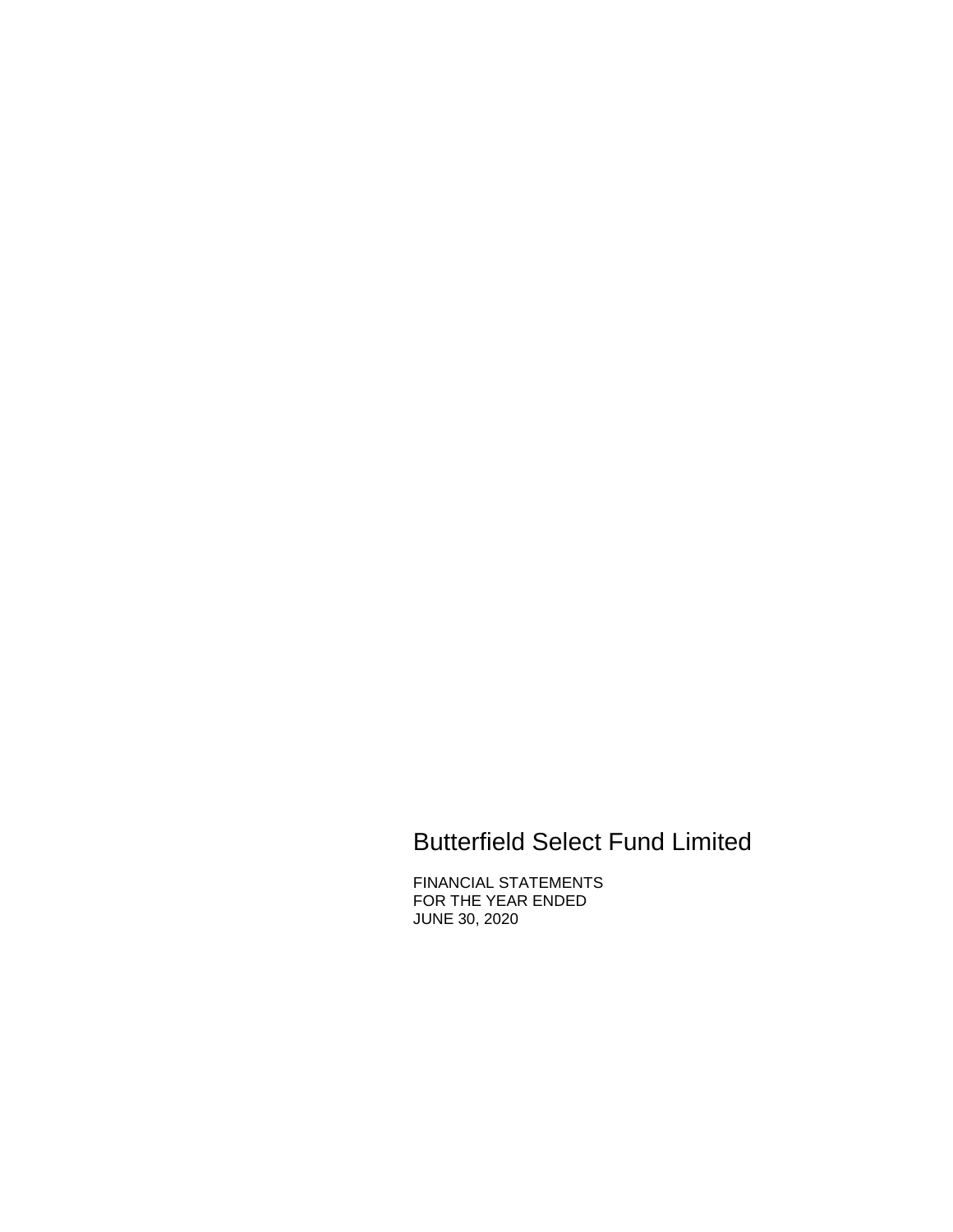### **INVESTMENT MANAGER'S REPORT**

For the year ended June 30, 2020

#### **Equity Class**

The net asset value (NAV) per share decreased marginally from \$16.76 to \$16.75 over the fiscal year to June 30, 2020, representing a -0.06% return for the year, net of all fees and expenses. The benchmark for the Class, the MSCI World Free Net Total Return Index returned 2.84%.

The relatively flat return for global equities over the year masks some significant volatility over the period. The global economy picked up in the fourth quarter of 2019 after a period of sluggish growth and equity markets responded accordingly. Cyclical stocks outperformed and there was optimism that this momentum would continue into 2020.

However, the COVID-19 crisis had a materially negative impact on the global economy and equity markets. Fortunately, policy makers learned important lessons during the financial crisis and responded aggressively and quickly on both the monetary and fiscal side. This support helped global markets to recovery quickly and while some sectors of the economy were hit very hard, other sectors more heavily represented in stock market indices proved to be very resilient.

Many active managers struggled to outperform their benchmarks in the US due to relatively narrow market leadership. Gains were concentrated in a small number of large cap technology orientated companies. This outperformance has led to a number of associated acronyms such as the "FANG stocks", "famous five" or "awesome 8". The stocks (Apple, Amazon, Facebook, Google, Microsoft, Netflix and Nvidia) also became popular with retail investors.

The global growth funds in the portfolio managed by American Century and Wellington performed well, returning 6.40% and 5.21% respectively. They benefited from the growth investment style performing well over the period, returning 3.45% which was well ahead of the value style which returned -17.5%. The two dedicated US value funds in the portfolio, managed by Artisan and MFS, both lagged the broad market return, but outperformed their own value orientated fund benchmark.

### **Global Fixed Income Class**

The net asset value (NAV) per share increased from \$21.39 to \$23.07 over the fiscal year to June 30, 2020, representing a 7.85% return for the year, net of all fees and expenses. The fund underperformed the BofA Merrill Lynch 5-10 Year AAA-A US Corporate and Government Benchmark Index by 10.83% primarily due to the underweight duration positioning during Q1 2020.

This fiscal year has been completely dominated by the effects of COVID-19 as global growth and inflation expectations have collapsed and this has been fully reflected in government bond yields with the 10 year US Treasury falling from 2.02% to 0.66% over the course of the past 12 months. Base rates around the world have been significantly lowered and the Federal Reserve, having learned lessons from 2008, moved swiftly lowering base rates to zero - three months later the Federal Reserve has also largely backstopped the entire US investment grade bond market and most of the US high yield market, provided USD swap lines to multiple foreign central banks, aided corporates with various loan programs (directly financing them in the primary bond markets if needed) and has monetized the entire US government's fiscal spending since the crisis - in total expanding their balance sheet by an additional 70% or US\$2.9 trillion. Whilst this is has provided the stimulus needed to keep the economy from entering a depression as we look ahead investors are faced with fixed income markets which are now manipulated almost beyond recognition by central bank policy.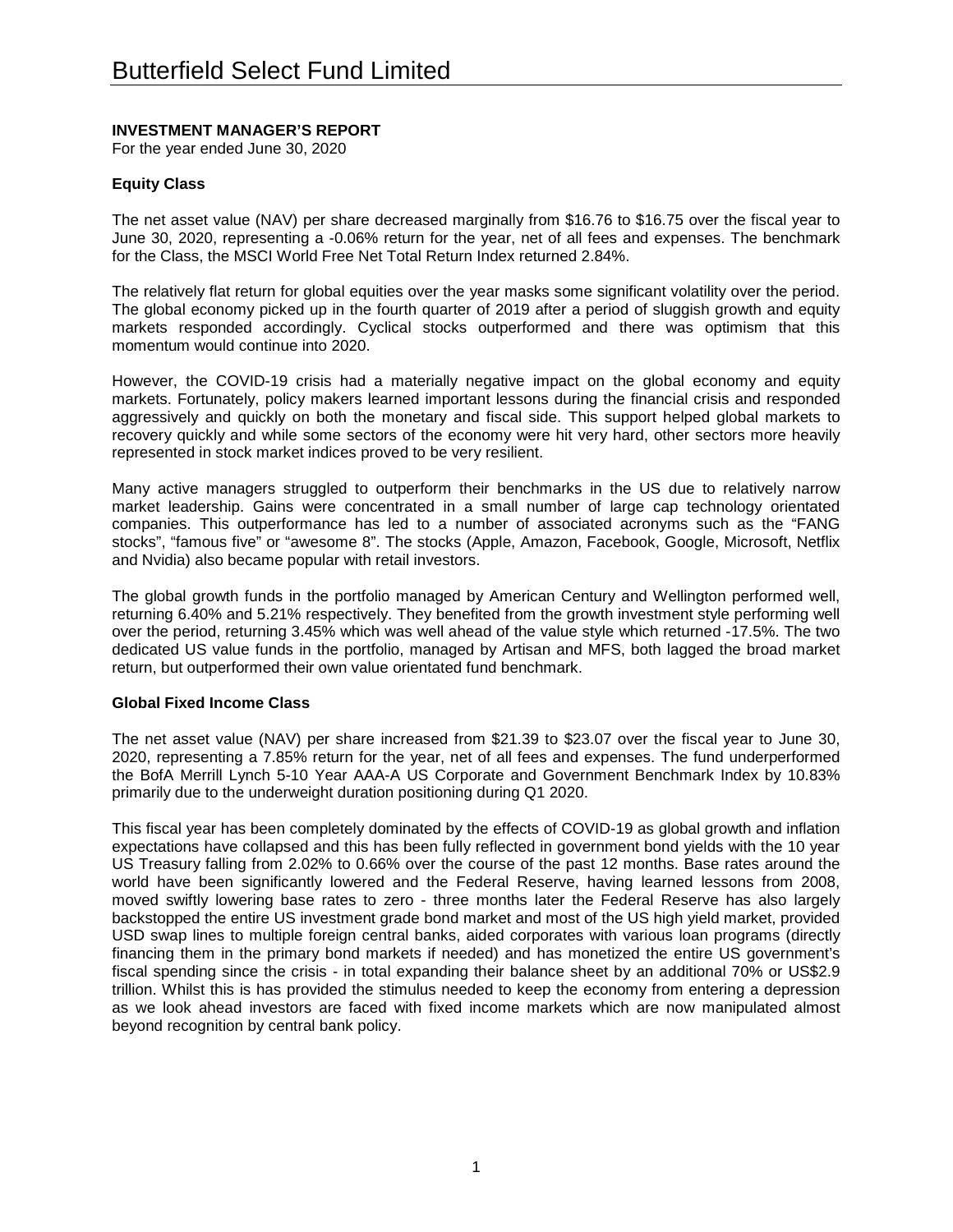Prior to the COVID-19 driven market volatility we had been reducing credit risk in the fund as valuations were approaching levels where value was hard to find therefore the fund had ample dry powder to add risk when the opportunity presented itself at the end of March.

Since this the unprecedented monetary stimulus has led to a flight from quality with central banks absorbing sales of US government debt keeping yields low and providing a tailwind to risk assets such as inflation protection and corporate credit with CDX IG spreads tightening significantly from the highs seen earlier in the year.

Portfolio positioning in risk assets reflects our continued cautious optimism and we remain fully invested in US investment grade credit with small additional exposure to Emerging Market debt – which are all directly or indirectly beneficiaries of central bank support, we also have an allocation to US MBS for carry and US Treasuries for volatility suppression although with the current low level of yields outright cash does look like the better alternative. We expect US base rates to remain at the zero bound for an extended period with any rebound in yields due to improving economic data likely to be reflected in higher inflation expectations, where our TIPS positioning provides protection, weakness in the US dollar of which we are diversifying into G7 currencies and higher long end yields which the Federal Reserve has less control over.

Portfolio duration remains underweight vs the benchmark and as at the end of June 2020 was 5.3 years which is 80% of the benchmark index. The overall credit quality of the fund is back to a stable S&P rating of A- after we opportunistically added credit risk in March.

#### **Alternative Class**

The net asset value (NAV) per share increased from \$14.73 to \$15.51 over the fiscal year to June 30, 2020, representing a 5.30% return for the year, net of all fees and expenses. In comparison the Hedge Fund Research HFRX Global Hedge Fund benchmark returned 3.09%.

The Class is managed by GCM Grosvenor and as at June 30, 2020 was allocated to 13 investment managers with an average allocation of approximately 7% to each manager, with the largest allocation to any single manager being just over 14%. The largest sector allocation the Fund had as at June 30, 2020 was to the Equities strategy at around 34%. The equities strategy is allocated to directional, low net equity, event driven and specialist sub strategies.

This was followed by Relative Value at around 25%. Over the course of the fiscal year the Macro and Credit exposure was reduced, whereas the Equity, Quantitative and Relative Value exposure was increased. Net assets finished the period at \$17.68 million.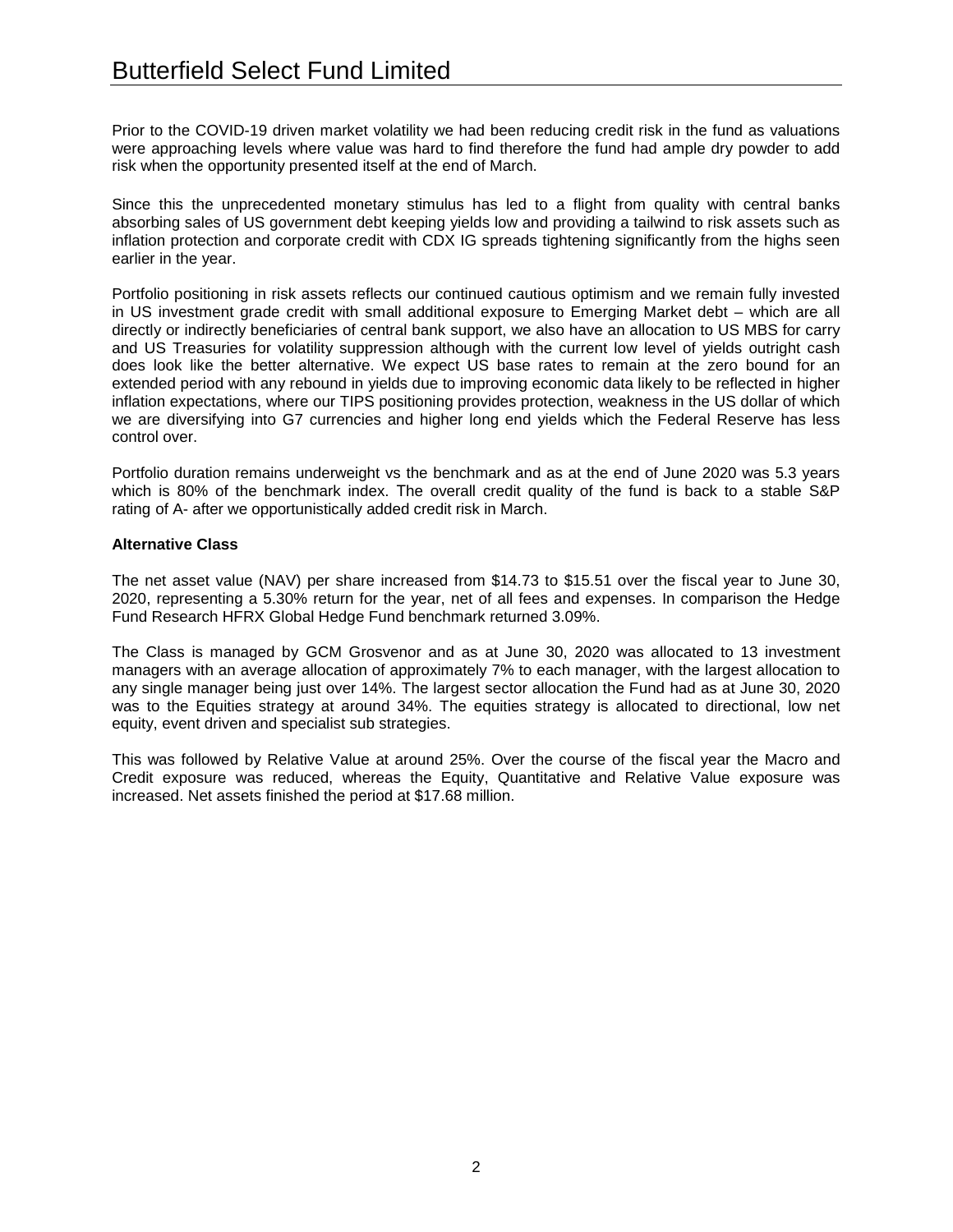### **Alternative Class Institutional**

The net asset value (NAV) per share decreased from \$10.13 to \$9.79 over the fiscal year to June 30, 2020, representing a -3.38% return for the year, net of all fees and expenses. The benchmark for the Class, the Hedge Fund Research HFRX Global Hedge Fund returned 3.09%.

The Class was allocated to 28 investment managers with an average position size of approximately 3.5%, with the largest allocation to any single manager being just over 7%. The Equities strategy was the largest at around 35% and was increased during the fiscal year; specifically exposure to Specialist and Directional Equity managers.

The COVID-19 crisis and associated economic disruption caused a material dislocation in financial markets in March 2020, especially in credit markets. The Federal Reserve moved very quickly to provide liquidity to help ease financial conditions, however, long biased credit strategies saw notable drawdowns during the month. In some cases, weakness was magnified by the use of leverage and this also impeded the ability of some funds to benefit from the rebound in April and May. The Credit sub-strategy was the largest detractor from relative performance during the year.

The fund grew net assets over the period, with net assets finishing the period at \$116.65 million.

**Dwayne Outerbridge, CFA President Butterfield Select Fund Limited November 4, 2020**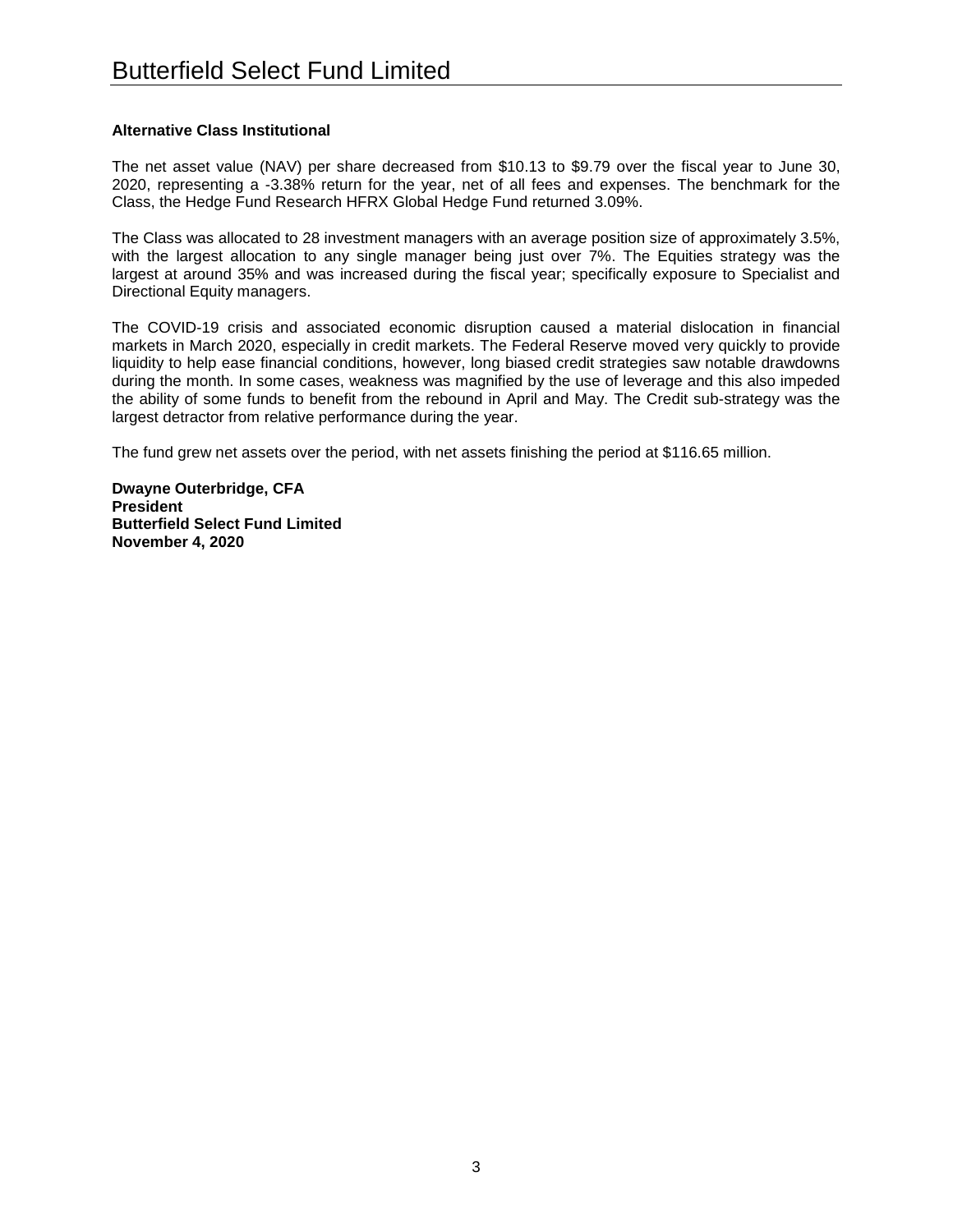

Ernst & Young Ltd. 3 Bermudiana Road Hamilton HM 08 P.O. Box HM 463 Hamilton HM BX BERMUDA

Tel: +1 441 295 7000 Fax: +1 441 295 5193 ey.com

### Independent Auditor's Report

The Board of Directors

Butterfield Select Fund Limited, comprising Equity Class, Global Fixed Income Class, Alternative Investment Class and Alternative Investment Institutional Class

#### **Opinion**

We have audited the financial statements of Butterfield Select Fund Limited, comprising Equity Class, Global Fixed Income Class, Alternative Investment Class and Alternative Investment Institutional Class (collectively referred to as the Fund), which comprise the statement of financial position as at June 30, 2020, and the statements of comprehensive income, changes in net assets attributable to shareholders and cash flows for the year then ended, and notes to the financial statements, including a summary of significant accounting policies.

In our opinion, the accompanying financial statements present fairly, in all material respects, the financial position of the Fund as at June 30, 2020, and its financial performance and its cash flows for the year then ended in accordance with International Financial Reporting Standards (IFRSs).

#### **Basis for Opinion**

We conducted our audit in accordance with Canadian generally accepted auditing standards. Our responsibilities under those standards are further described in the *Auditor's Responsibilities for the Audit of the Financial Statements* section of our report. We are independent of the Fund in accordance with the ethical requirements that are relevant to our audit of the financial statements in Canada, and we have fulfilled our other ethical responsibilities in accordance with these requirements. We believe that the audit evidence we have obtained is sufficient and appropriate to provide a basis for our opinion.

#### **Other Information**

Management is responsible for the other information. The other information comprises the information, other than the financial statements and our auditor's report thereon, in the Annual Report.

Our opinion on the financial statements does not cover the other information and we do not express any form of assurance conclusion thereon. In connection with our audit of the financial statements, our responsibility is to read the other information identified above and, in doing so, consider whether the other information is materially inconsistent with the financial statements or our knowledge obtained in the audit, or otherwise appears to be materially misstated.

We obtained the Annual Report prior to the date of this auditor's report. If, based on the work we have performed on this other information, we conclude that there is a material misstatement of this other information, we are required to report that fact in this auditor's report. We have nothing to report in this regard.

#### **Responsibilities of Management and the Board of Directors for the Financial Statements**

Management is responsible for the preparation and fair presentation of these financial statements in accordance with IFRSs, and for such internal control as management determines is necessary to enable the preparation of financial statements that are free from material misstatement, whether due to fraud or error.

In preparing the financial statements, management is responsible for assessing the Fund's ability to continue as a going concern, disclosing, as applicable, matters related to going concern and using the going concern basis of accounting unless management either intends to liquidate the Fund or to cease operations, or has no realistic alternative but to do so.

The Board of Directors is responsible for overseeing the Fund's financial reporting process.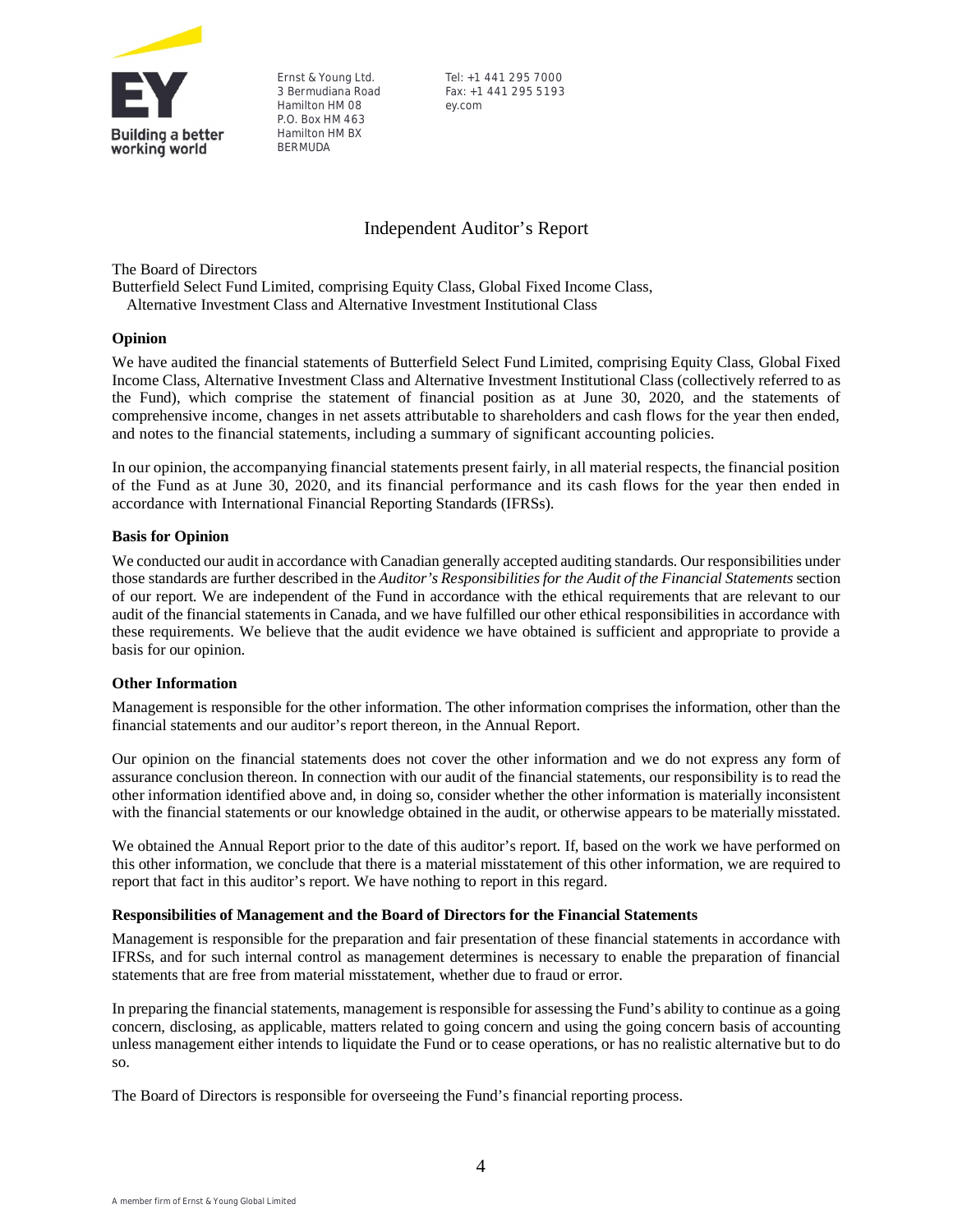

#### **Auditors' Responsibilities for the Audit of the Financial Statements**

Our objectives are to obtain reasonable assurance about whether the financial statements as a whole are free from material misstatement, whether due to fraud or error, and to issue an auditor's report that includes our opinion. Reasonable assurance is a high level of assurance, but is not a guarantee that an audit conducted in accordance with Canadian generally accepted auditing standards will always detect a material misstatement when it exists. Misstatements can arise from fraud or error and are considered material if, individually or in the aggregate, they could reasonably be expected to influence the economic decisions of users taken on the basis of these financial statements.

As part of an audit in accordance with Canadian generally accepted auditing standards, we exercise professional judgment and maintain professional skepticism throughout the audit. We also:

- Identify and assess the risks of material misstatement of the financial statements, whether due to fraud or error, design and perform audit procedures responsive to those risks, and obtain audit evidence that is sufficient and appropriate to provide a basis for our opinion. The risk of not detecting a material misstatement resulting from fraud is higher than for one resulting from error, as fraud may involve collusion, forgery, intentional omissions, misrepresentations, or the override of internal control.
- Obtain an understanding of internal control relevant to the audit in order to design audit procedures that are appropriate in the circumstances, but not for the purpose of expressing an opinion on the effectiveness of the Fund's internal control.
- Evaluate the appropriateness of accounting policies used and the reasonableness of accounting estimates and related disclosures made by management.
- Conclude on the appropriateness of management's use of the going concern basis of accounting and, based on the audit evidence obtained, whether a material uncertainty exists related to events or conditions that may cast significant doubt on the Fund's ability to continue as a going concern. If we conclude that a material uncertainty exists, we are required to draw attention in our auditors' report to the related disclosures in the financial statements or, if such disclosures are inadequate, to modify our opinion. Our conclusions are based on the audit evidence obtained up to the date of our auditors' report. However, future events or conditions may cause the Fund to cease to continue as a going concern.
- Evaluate the overall presentation, structure and content of the financial statements, including the disclosures, and whether the financial statements represent the underlying transactions and events in a manner that achieves fair presentation.

We communicate with the Board of Directors regarding, among other matters, the planned scope and timing of the audit and significant audit findings, including any significant deficiencies in internal control that we identify during our audit.

We also provide those charged with governance with a statement that we have complied with relevant ethical requirements regarding independence, and to communicate with them all relationships and other matters that may reasonably be thought to bear on our independence, and where applicable, related safeguards.

The engagement partner on the audit resulting in this auditor's report is Cordelia Davis.

Ennet + Young ttd.

November 9, 2020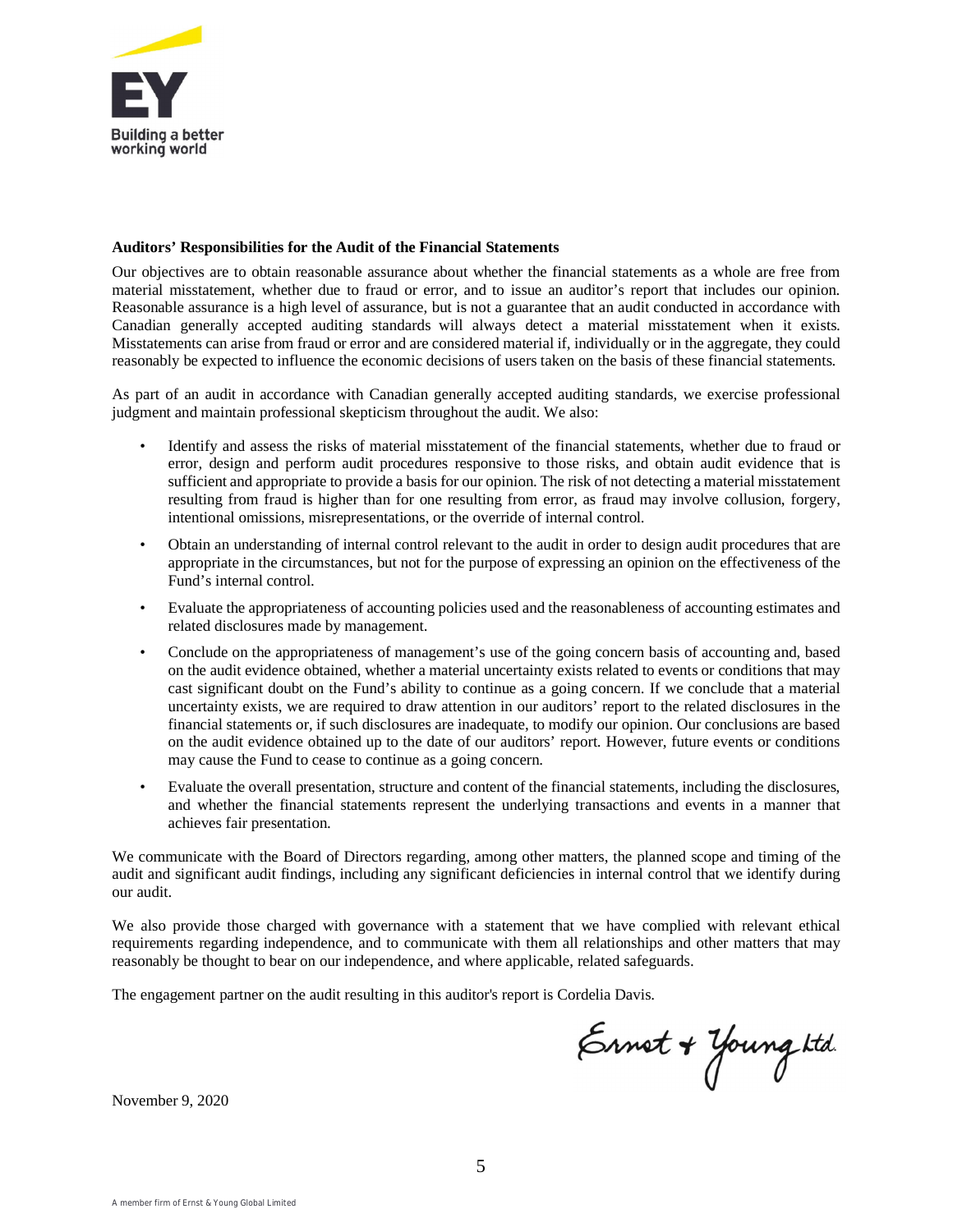### **COMPANY INFORMATION**

### **DIRECTORS**

Dwayne Outerbridge Jeffrey Abbott Richard Foley Dawn Griffiths (alternative: Elizabeth Denman) David Ware

### **INVESTMENT ADVISER**

Butterfield Asset Management Limited 65 Front Street Hamilton HM 12 Bermuda

# **INVESTMENT SUB-ADVISER**

Grosvenor Capital Management, L.P. 900 North Michigan Avenue, Suite 1100 Chicago IL 60611

### **CUSTODIAN**

The Bank of N.T. Butterfield & Son Limited 65 Front Street Hamilton HM 12 Bermuda

### **SUB-CUSTODIAN**

Brown Brothers Harriman, 140 Broadway 11<sup>th</sup> Floor New York NY 10005

### **REGISTRAR, TRANSFER AGENT AND ADMINISTRATOR**

MUFG Fund Services (Bermuda) Limited Cedar House, 4th Floor North 41 Cedar Avenue Hamilton HM 12 Bermuda

### **AUDITORS**

Ernst & Young Ltd. 3 Bermudiana Road Hamilton HM 08 Bermuda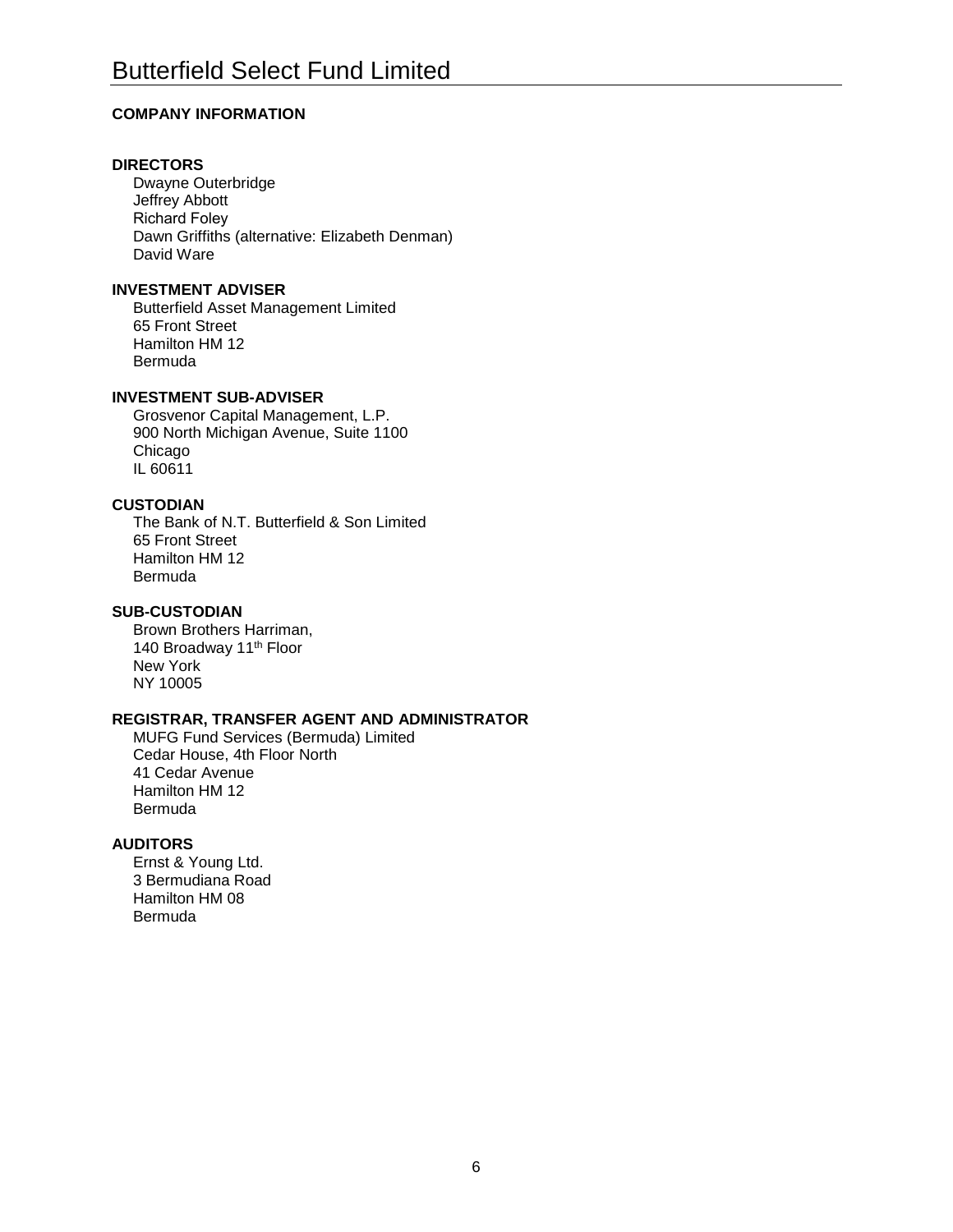### **STATEMENT OF FINANCIAL POSITION**

As at June 30, 2020

#### **(Expressed in US Dollars)**

**EQUITY CLASS June 30, 2020** June 30, 2019 **US\$** US\$ **Notes Assets** Cash and cash equivalents 2 h) **358,653** 105,000 Financial assets at fair value through profit or loss (Cost: 2020-\$71,280,269; 2019- \$79,653,462) 3, 4 **103,644,270** 117,296,107 Dividends receivable **10,793** - Other assets **6,687** 5,831 **Total assets 104,020,403** 117,406,938 **Liabilities** Accrued expenses 6, 7 **179,556** 161,705 Redemptions payable **317,839** Subscriptions received in advance **5,000** 44,165 **Total liabilities 502,395** 205,870 Organisational shares 5 **12,000** 12,000 **Total liabilities and equity (including net assets attributable to shareholders) 104,020,403** 117,406,938 **Net assets attributable to shareholders 103,506,008** 117,189,068 Number of redeemable shares in issue 5 **6,180,171** 6,992,231 **Net asset value per redeemable share 16.75** 16.76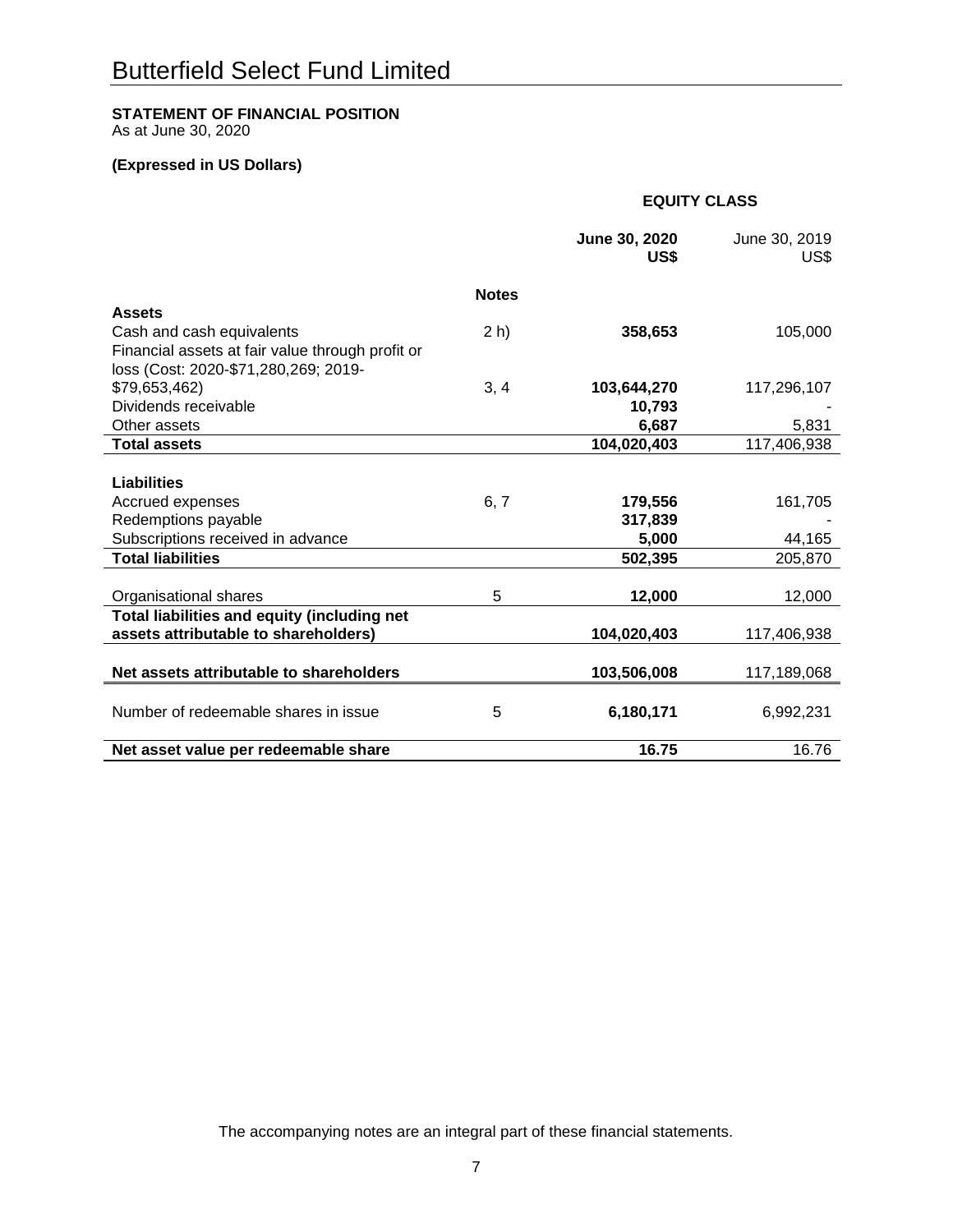### **STATEMENT OF FINANCIAL POSITION (CONTINUED)**

As at June 30, 2020

# **(Expressed in US Dollars)**

|                                                  |              | June 30, 2020<br>US\$ | June 30, 2019<br>US\$ |
|--------------------------------------------------|--------------|-----------------------|-----------------------|
|                                                  | <b>Notes</b> |                       |                       |
| <b>Assets</b>                                    |              |                       |                       |
| Cash and cash equivalents                        | $2 h$ )      | 3,389,735             | 632,349               |
| Financial assets at fair value through profit or |              |                       |                       |
| loss (Cost: 2020-\$54,028,865; 2019-             |              |                       |                       |
| \$54,338,990)                                    | 3, 4         | 56,207,735            | 55,415,586            |
| Dividends receivable                             |              | 19,229                | 8,594                 |
| Interest receivable                              |              | 363,415               | 400,302               |
| Other assets                                     |              | 4,517                 | 4,862                 |
| <b>Total assets</b>                              |              | 59,984,631            | 56,461,693            |
|                                                  |              |                       |                       |
| <b>Liabilities</b>                               |              |                       |                       |
| Accrued expenses                                 | 6, 7         | 99,585                | 83,484                |
| Due to brokers                                   |              | 1,460,000             | 50,502                |
| Redemptions payable                              |              | 94,090                |                       |
| Subscriptions received in advance                |              |                       | 30,760                |
| <b>Total liabilities</b>                         |              | 1,653,675             | 164,746               |
|                                                  |              |                       |                       |
| <b>Net assets</b>                                |              | 58,330,956            | 56,296,947            |
|                                                  |              |                       |                       |
| Number of redeemable shares in issue             | 5            | 2,528,330             | 2,632,081             |
| Net asset value per redeemable share             |              | 23.07                 | 21.39                 |
|                                                  |              |                       |                       |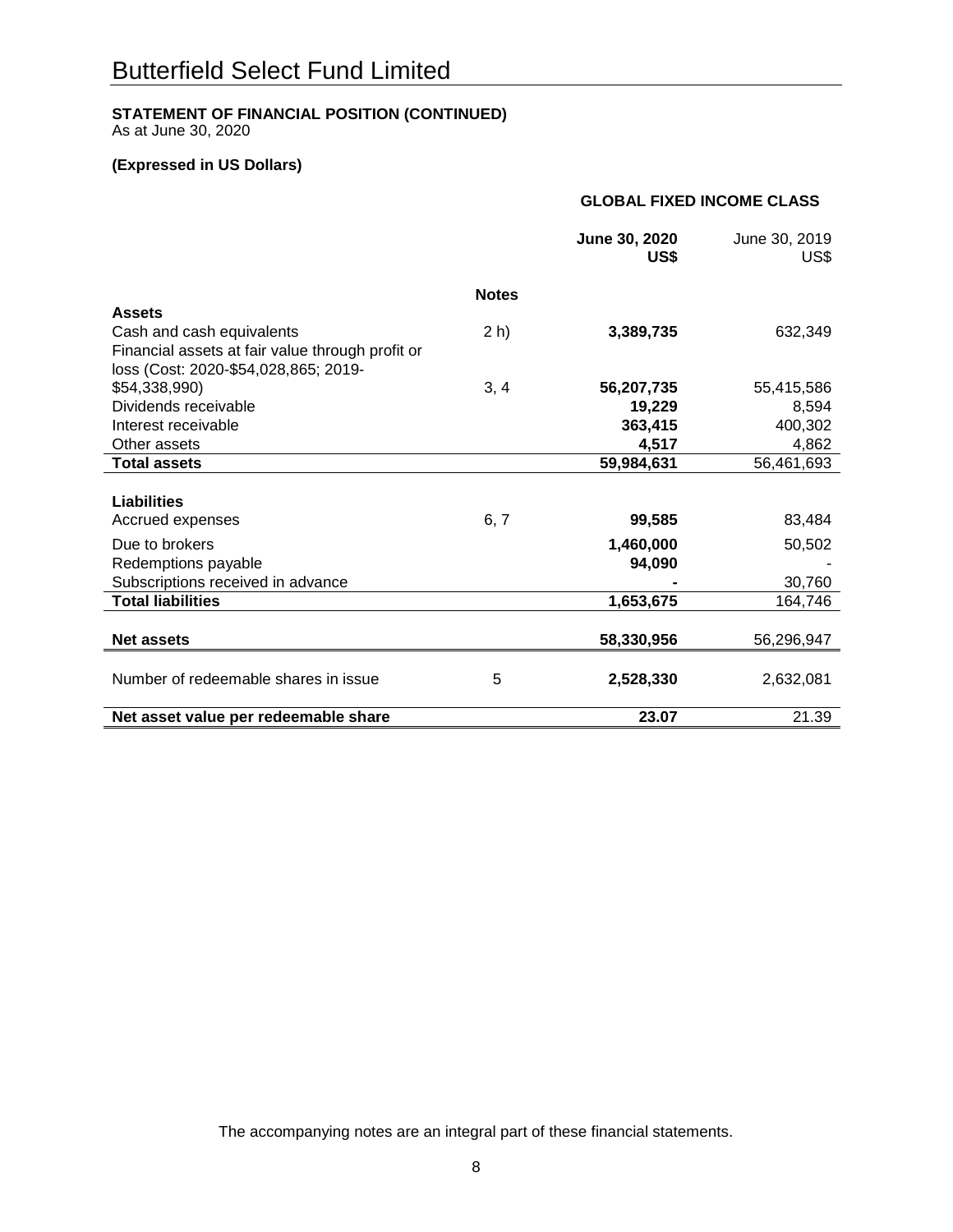### **STATEMENT OF FINANCIAL POSITION (CONTINUED)**

As at June 30, 2020

# **(Expressed in US Dollars)**

|                                                  |              | <b>ALTERNATIVE INVESTMENT</b><br><b>CLASS</b> |                       |  |
|--------------------------------------------------|--------------|-----------------------------------------------|-----------------------|--|
|                                                  |              | June 30, 2020<br>US\$                         | June 30, 2019<br>US\$ |  |
|                                                  | <b>Notes</b> |                                               |                       |  |
| <b>Assets</b>                                    |              |                                               |                       |  |
| Cash and cash equivalents                        | $2 h$ )      | 1,046,938                                     | 3,277,765             |  |
| Financial assets at fair value through profit or |              |                                               |                       |  |
| loss (Cost: 2020-\$14,385,218; 2019-             |              |                                               |                       |  |
| \$10,787,666)                                    | 3, 4         | 16,854,300                                    | 13,160,336            |  |
| Receivable for investments sold<br>Other assets  |              | 2,168                                         | 1,618,690<br>1,949    |  |
| <b>Total assets</b>                              |              | 17,903,406                                    | 18,058,740            |  |
|                                                  |              |                                               |                       |  |
| <b>Liabilities</b>                               |              |                                               |                       |  |
| Accrued expenses                                 | 6, 7         | 62,506                                        | 74,235                |  |
| Redemptions payable                              |              | 159,421                                       |                       |  |
| Subscriptions received in advance                |              |                                               | 4,862                 |  |
| <b>Total liabilities</b>                         |              | 221,927                                       | 79,097                |  |
|                                                  |              |                                               |                       |  |
| <b>Net assets</b>                                |              | 17,681,479                                    | 17,979,643            |  |
|                                                  |              |                                               |                       |  |
| Number of redeemable shares in issue             | 5            | 1,139,846                                     | 1,220,614             |  |
|                                                  |              |                                               |                       |  |
| Net asset value per redeemable share             |              | 15.51                                         | 14.73                 |  |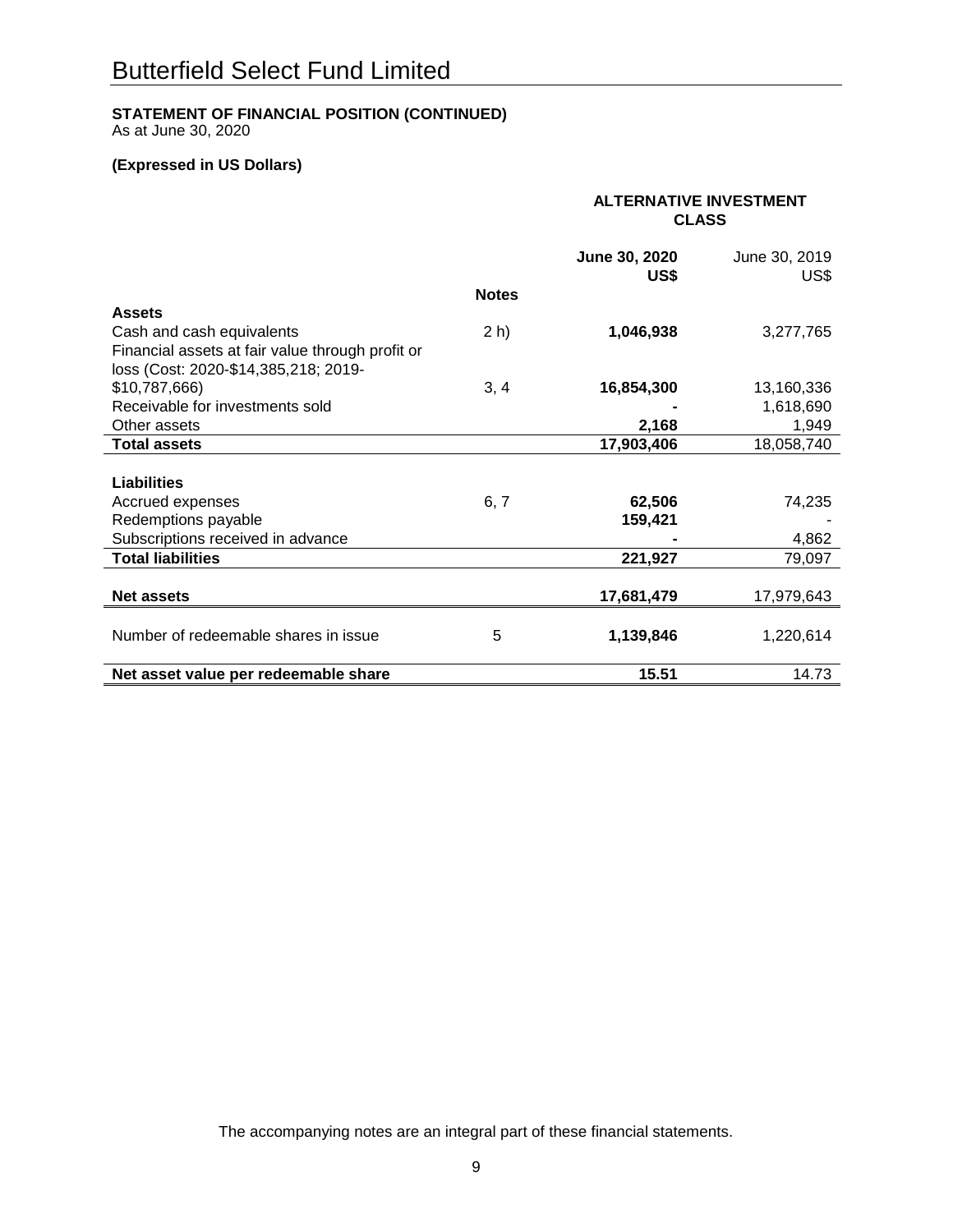### **STATEMENT OF FINANCIAL POSITION (CONTINUED)**

As at June 30, 2020

# **(Expressed in US Dollars)**

|                                                  |              | <b>ALTERNATIVE INVESTMENT</b><br><b>INSTITUTIONAL CLASS</b> |                       |  |
|--------------------------------------------------|--------------|-------------------------------------------------------------|-----------------------|--|
|                                                  |              | June 30, 2020<br>US\$                                       | June 30, 2019<br>US\$ |  |
|                                                  | <b>Notes</b> |                                                             |                       |  |
| <b>Assets</b>                                    |              |                                                             |                       |  |
| Cash and cash equivalents                        | $2 h$ )      | 4,310,979                                                   | 5,247,879             |  |
| Financial assets at fair value through profit or |              |                                                             |                       |  |
| loss (Cost: 2020-\$107,451,249; 2019-            |              |                                                             |                       |  |
| \$92,683,629)                                    | 3, 4         | 111,196,617                                                 | 98,887,116            |  |
| Receivable for investments sold                  |              | 1,406,903                                                   | 11,328,647            |  |
| Other assets                                     |              | 8,769                                                       | 3,231                 |  |
| <b>Total assets</b>                              |              | 116,923,268                                                 | 115,466,873           |  |
|                                                  |              |                                                             |                       |  |
| <b>Liabilities</b>                               |              |                                                             |                       |  |
| Accrued expenses                                 | 6, 7         | 273,763                                                     | 252,645               |  |
| <b>Total liabilities</b>                         |              | 273,763                                                     | 252,645               |  |
|                                                  |              |                                                             |                       |  |
| <b>Net assets</b>                                |              | 116,649,505                                                 | 115,214,228           |  |
|                                                  |              |                                                             |                       |  |
| Number of redeemable shares in issue             | 5            | 11,914,718                                                  | 11,370,781            |  |
|                                                  |              |                                                             |                       |  |
| Net asset value per redeemable share             |              | 9.79                                                        | 10.13                 |  |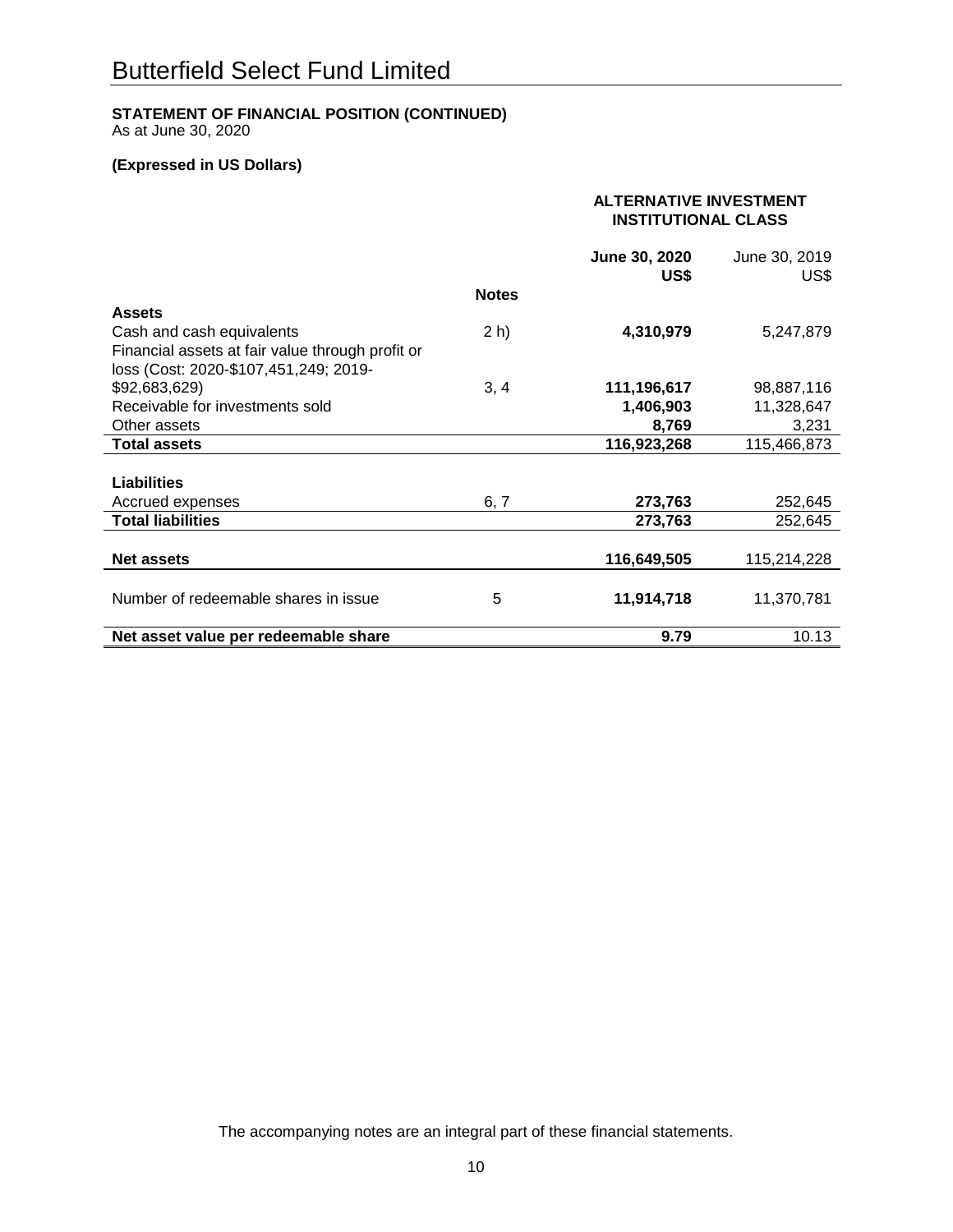### **SCHEDULE OF PORTFOLIO INVESTMENTS As at June 30, 2020**

# **(Expressed in US Dollars)**

### **EQUITY CLASS**

|                                                      |               | 2020                        |         |
|------------------------------------------------------|---------------|-----------------------------|---------|
|                                                      | Number of     |                             | $%$ of  |
|                                                      | <b>Shares</b> | <b>Fair Value Portfolio</b> |         |
| <b>INVESTMENTS</b>                                   |               |                             |         |
| <b>Exchange Traded Funds</b>                         |               |                             |         |
| Ishares MSCI World ETF                               | 65.850 \$     | 3,903,588                   | 3.76%   |
| SPDR S&P 500 ETF Trust                               | 7.900         | 2,436,044                   | 2.35%   |
| Wisdomtree Japan Hedged Equity Fund                  | 83,230        | 3,913,475                   | 3.78%   |
| Xtrackers MSCI Europe Index UCITS ETF                | 38,000        | 2,402,360                   | 2.32%   |
|                                                      |               | \$<br>12,655,467            | 12.21%  |
| <b>Investment Funds</b>                              |               |                             |         |
| American Century Global Growth Equity Fund           | 157,222 \$    | 16,220,807                  | 15.64%  |
| Artisan Value Fund - Institutional                   | 664,035       | 7,596,561                   | 7.33%   |
| BNY Mellon Long Term Global Equity Fund              | 8,250,616     | 16,096,952                  | 15.53%  |
| Lazard US Equity Concentrated Fund                   | 93,577        | 14,225,843                  | 13.73%  |
| MFS Meridian Funds - Global Equity Fund              | 44,834        | 13,555,428                  | 13.08%  |
| MFS Meridian Funds - US Value Fund                   | 31,477        | 8,122,029                   | 7.84%   |
| Wellington Global Opportunities Equity Fund - SUHUSD | 653,784       | 15,171,183                  | 14.64%  |
|                                                      |               | \$<br>90,988,803            | 87.79%  |
| TOTAL INVESTMENTS (Cost: 2020 - \$71,280,269)        |               | \$<br>103,644,270           | 100.00% |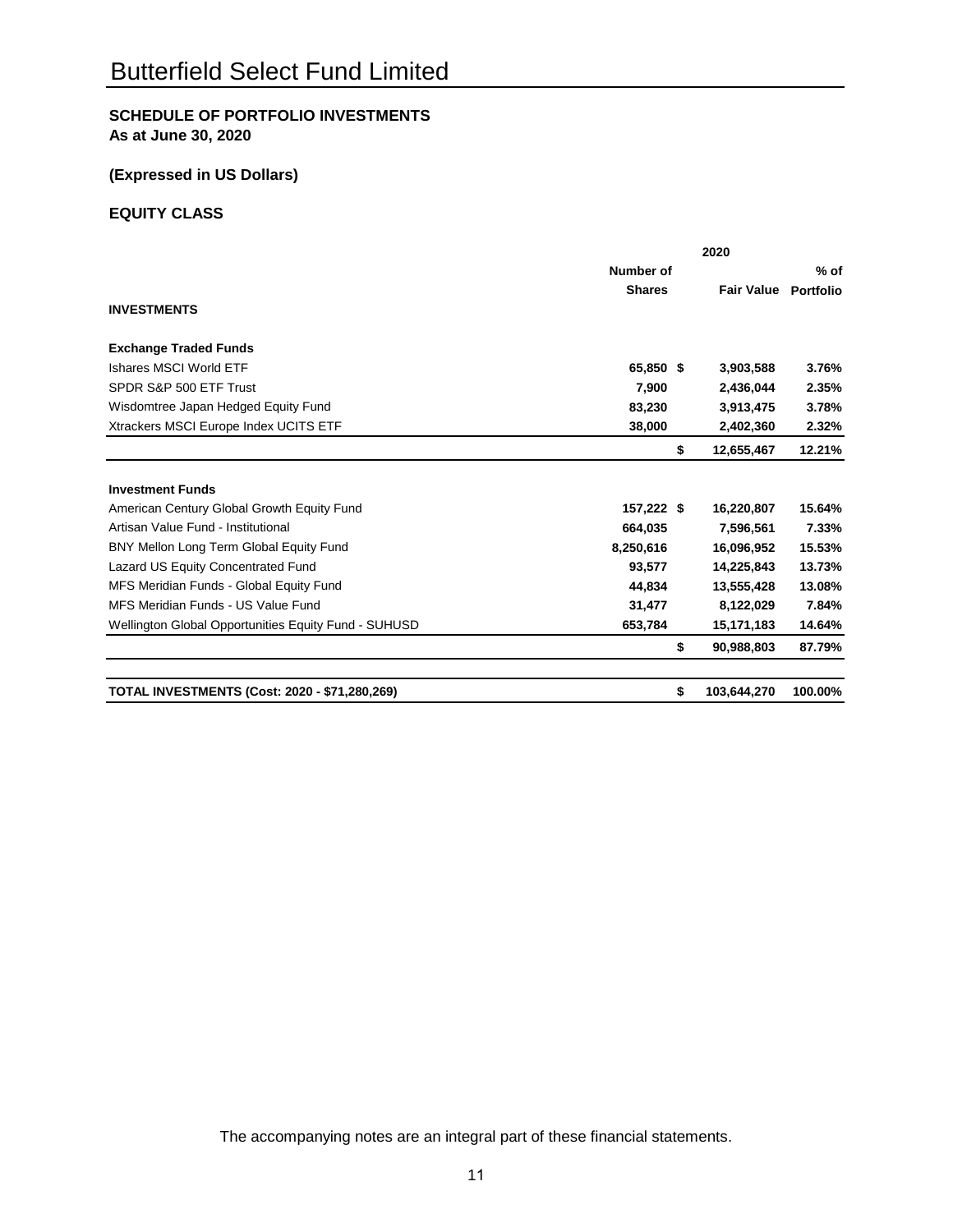# **(Expressed in US Dollars)**

#### **GLOBAL FIXED INCOME CLASS**

|                                                       | 2020                |  |                   |                  |
|-------------------------------------------------------|---------------------|--|-------------------|------------------|
|                                                       | Number of shares/   |  |                   | % of             |
|                                                       | <b>Nominal US\$</b> |  | <b>Fair Value</b> | <b>Portfolio</b> |
| <b>INVESTMENTS</b>                                    |                     |  |                   |                  |
| <b>Corporate and Government Debt Securities</b>       |                     |  |                   |                  |
| American Airlines 16-2 AA PTT 3.200% 06/15/28 SR:AA   | 1,247,168 \$        |  | 1,174,646         | 2.09%            |
| American Airlines 17-1 AA PTT 3.650% 02/15/29 SR:AA   | 604,423             |  | 578,779           | 1.03%            |
| Anglo American Capital 4.875% 05/14/25 SR:144A        | 1,500,000           |  | 1,670,289         | 2.97%            |
| Bank of America Corp. 3.950% 04/21/25 SR:L            | 1,500,000           |  | 1,660,967         | 2.96%            |
| Barclays PLC 3.684% 01/10/23                          | 1,000,000           |  | 1,037,799         | 1.85%            |
| Corp Andina De Fomento 4.375% 06/15/22                | 1,500,000           |  | 1,586,985         | 2.82%            |
| Fedex Corp 1998 Pass TST 6.720% 01/15/22 SR:981A      | 376,054             |  | 385,455           | $0.69\%$         |
| Lloyds Banking Group PLC 4.050% 08/16/23              | 1,000,000           |  | 1,086,500         | 1.93%            |
| Mitsubishi UFJ FIN GRP 3.777% 03/02/25                | 1,000,000           |  | 1,102,745         | 1.96%            |
| Renaissancere Finance 3.450% 07/01/27                 | 1,900,000           |  | 2,005,249         | 3.57%            |
| Royal Bank of Scotland GRP PLC 6.100% 06/10/23        | 1,500,000           |  | 1,660,589         | 2.95%            |
| Schlumberger Holdings Corp. 4.000% 12/21/25 Sr:144A   | 1,000,000           |  | 1,098,921         | 1.96%            |
| Sompo International Holdings Ltd. 4.700% 10/15/22     | 2,230,000           |  | 2,361,758         | 4.20%            |
| Standard Chartered PLC 3.950% 01/11/23 SR:144A        | 1,000,000           |  | 1,037,102         | 1.85%            |
| Teva Pharmaceuticals NE 3.150% 10/01/26               | 1,500,000           |  | 1,339,320         | 2.38%            |
| Vereit Operating Partner 4.875% 06/01/26              | 1,000,000           |  | 1,108,703         | 1.97%            |
| Arcelormittal 6.125% 06/01/25                         | 1,000,000           |  | 1,085,237         | 1.93%            |
| Vale Overseas Limited 6.250% 08/10/26                 | 1,000,000           |  | 1,176,250         | 2.09%            |
| Borgwarner Inc. 3.375% 03/15/25                       | 1,000,000           |  | 1,056,455         | 1.88%            |
| Abbyie Inc. 3.200% 11/21/29 Sr:144A                   | 1,005,000           |  | 1,105,893         | 1.97%            |
| General Motors Financial Company Inc. 4.350% 01/17/27 | 1,000,000           |  | 1,034,703         | 1.84%            |
| Walgreens Boots Alliance Inc. 3.450% 06/01/26         | 1,000,000           |  | 1,083,195         | 1.93%            |
| Mastercard Inc. 2.950% 06/01/29                       | 250,000             |  | 281,067           | 0.50%            |
| Microsoft Corp. 2.400% 08/08/26                       | 250,000             |  | 272,863           | 0.49%            |
| Visa Inc. 3.150% 12/14/25                             | 400,000             |  | 445,579           | 0.79%            |
| Intel Corp. 3.750% 03/25/27                           | 250,000             |  | 291,058           | 0.52%            |
| Walmart Inc. 3.700% 06/26/28                          | 250,000             |  | 296,039           | 0.53%            |
| Conocophillips Company 6.950% 04/15/29                | 550,000             |  | 766,511           | 1.36%            |
| Amazon.Com Inc. 5.200% 12/03/25                       | 250,000             |  | 306,841           | 0.55%            |
| BMW US Capital LLC. 3.250% 08/14/20 Sr:144A           | 750,000             |  | 752,497           | 1.34%            |
| Kimco Realty Corp. 2.800% 10/01/26                    | 550,000             |  | 562,870           | 1.00%            |
| Welltower Inc. 4.250% 04/15/28                        | 550,000             |  | 614,673           | 1.09%            |
| Government of Bermuda 4.854% 02/06/24 SR:REGS         | 1,500,000           |  | 1,638,750         | 2.92%            |
| US Treasury N/B 1.500% 08/15/26                       | 1,000,000           |  | 1,065,508         | 1.90%            |
| US Treasury N/B 2.875% 05/15/49                       | 300,000             |  | 405,867           | 0.72%            |
| Canadian Government 1.250% 03/01/25                   | 1,855,000           |  | 1,422,909         | 2.53%            |
| US Treasury Inflation Indexed N/B 0.125% 01/15/30     | 2,989,560           |  | 3,229,628         | 5.75%            |
| US Treasury N/B 1.500% 02/15/30                       | 2,250,000           |  | 2,432,286         | 4.33%            |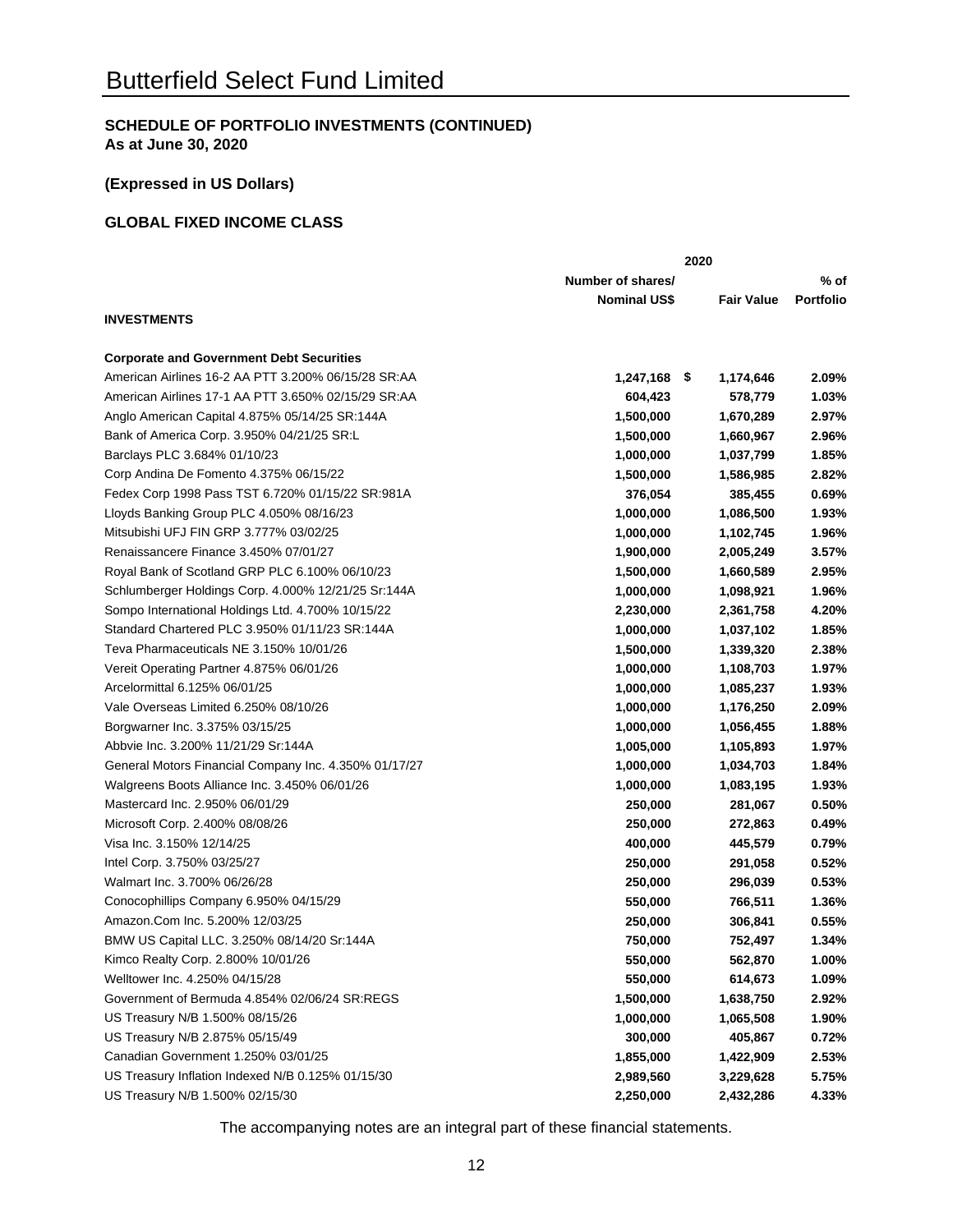# **(Expressed in US Dollars)**

# **GLOBAL FIXED INCOME CLASS (CONTINUED)**

|                                                                |                     | 2020 |                    |                  |
|----------------------------------------------------------------|---------------------|------|--------------------|------------------|
|                                                                | Number of shares/   |      |                    | % of             |
|                                                                | <b>Nominal US\$</b> |      | <b>Fair Value</b>  | <b>Portfolio</b> |
| <b>INVESTMENTS (Continued)</b>                                 |                     |      |                    |                  |
| <b>Corporate and Government Debt Securities (continued)</b>    |                     |      |                    |                  |
| US Treasury N/B 1.750% 11/15/29                                | 2,250,000           |      | 2,484,140          | 4.41%            |
| US Treasury N/B 0.625% 05/15/30                                | 1,500,000           |      | 1,495,841          | 2.65%            |
| US Treasury N/B 1.125% 05/15/40                                | 2,000,000           |      | 1,981,328          | 3.52%            |
|                                                                |                     | \$   | 48,183,795         | 85.72%           |
| <b>Preferred Shares</b>                                        |                     |      |                    |                  |
| Arch Capital Group Ltd. 5.250% perp SR:E                       | 22,500              | \$   | 539,100            | 0.96%            |
| Axis Capital Holdings Ltd. 5.500% perp SR:E                    | 25,000              |      | 588,500            | 1.05%            |
|                                                                |                     | \$   | 1,127,600          | 2.01%            |
|                                                                |                     |      |                    |                  |
| <b>Mortgage-backed Securities</b><br>FN AS4884 3.000% 05/01/45 | 348,712 \$          |      | 370,460            | 0.66%            |
| FN AY4200 3.000% 05/01/45                                      | 345,482             |      | 367,308            | 0.65%            |
| FN BC4764 3.000% 10/01/46                                      | 170,754             |      | 180,776            | 0.32%            |
| FN MA3810 2.500% 10/01/39                                      | 262,698             |      | 272,518            | 0.48%            |
| FR RB5021 2.500% 10/01/39                                      |                     |      |                    | 0.49%            |
| FR RB5026 2.500% 11/01/39                                      | 262,072             |      | 273,389            |                  |
| FN MA3830 2.500% 11/01/39                                      | 271,631<br>270,987  |      | 283,278<br>282,604 | 0.50%<br>0.50%   |
| FN MA3797 2.500% 10/01/34                                      | 254,973             |      | 267,131            | 0.48%            |
| FR SB8015 2.500% 11/01/34                                      | 262,738             |      |                    |                  |
| FN MA3827 2.500% 11/01/34                                      |                     |      | 275,266            | 0.49%<br>0.49%   |
| FN BO3181 2.500% 10/01/49                                      | 264,569             |      | 277,185            | 0.58%            |
| FN MA3833 2.500% 11/01/49                                      | 314,884             |      | 328,514            |                  |
|                                                                | 315,908             |      | 329,323            | 0.59%            |
| FN MA3871 3.000% 11/01/49<br>FN MA3902 2.500% 01/01/50         | 313,138             |      | 330,024<br>349,353 | 0.59%<br>0.62%   |
| FN MA3937 3.000% 02/01/50                                      | 334,915             |      |                    | 0.59%            |
| G2 MA6040 4.000% 07/20/49                                      | 316,739             |      | 333,818            |                  |
| FN MA3960 3.000% 02/01/50                                      | 226,499             |      | 240,028            | 0.43%<br>0.46%   |
|                                                                | 242,978             |      | 256,080            |                  |
| FN MA3939 3.500% 02/01/50<br>FN MA3745 3.500% 08/01/49         | 235,676             |      | 247,769            | 0.44%            |
|                                                                | 174,776             |      | 183,714            | 0.33%            |
|                                                                |                     | \$   | 5,448,538          | 9.69%            |
| <b>Investment Funds</b>                                        |                     |      |                    |                  |
| Wellington Blended Opportunistic Emerging Markets Debt Fund    | 150,031             | \$   | 1,447,802          | 2.58%            |
|                                                                |                     | \$   | 1,447,802          | 2.58%            |
| TOTAL INVESTMENTS (Cost: 2020 - \$54,028,865)                  |                     | \$   | 56,207,735         | 100.00%          |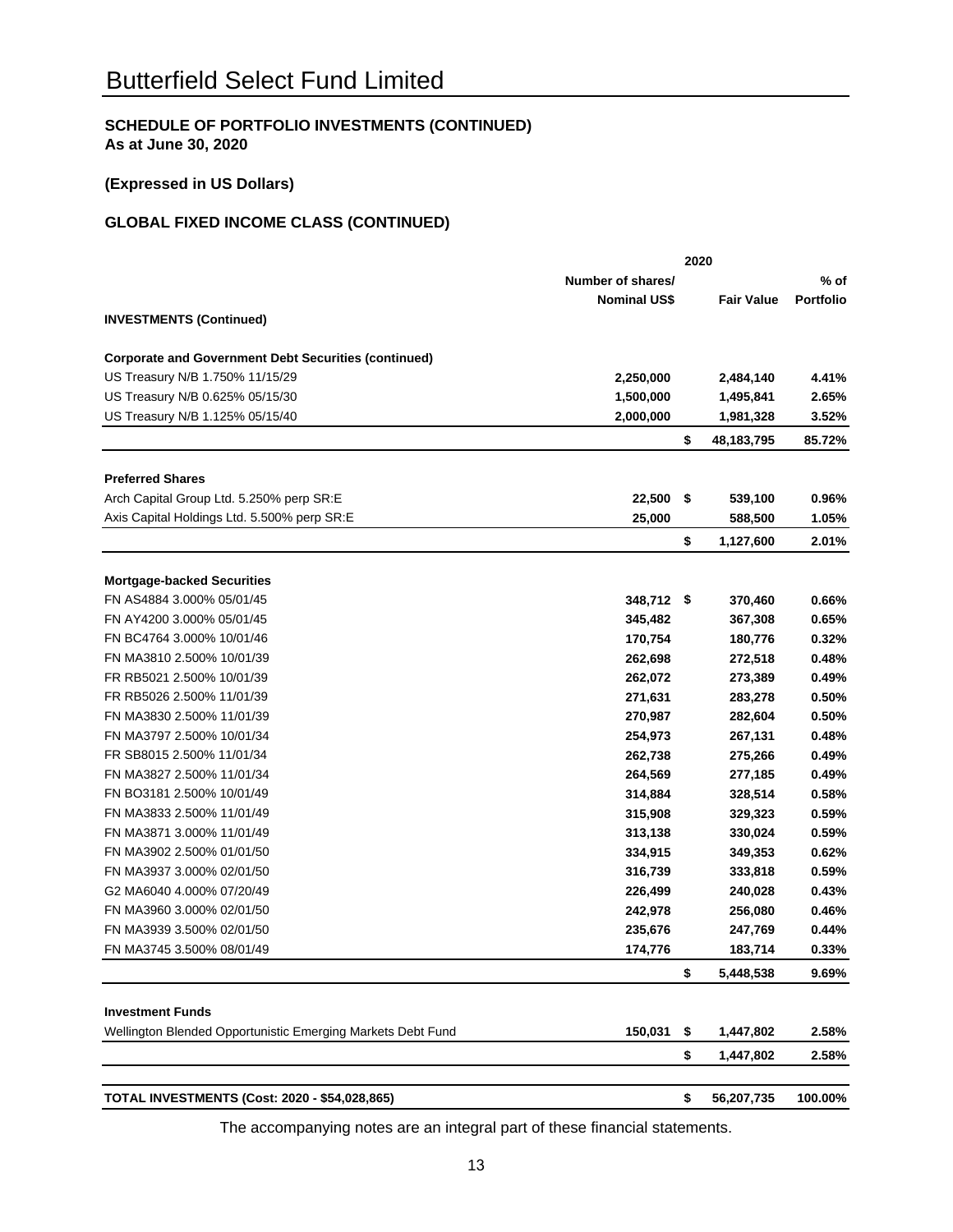# **(Expressed in US Dollars)**

### **ALTERNATIVE INVESTMENT CLASS**

|                                                                                      | 2020          |    |                             |          |
|--------------------------------------------------------------------------------------|---------------|----|-----------------------------|----------|
|                                                                                      | Number of     |    |                             | $%$ of   |
|                                                                                      | <b>Shares</b> |    | <b>Fair Value Portfolio</b> |          |
| <b>INVESTMENTS</b>                                                                   |               |    |                             |          |
| <b>Investment Funds</b>                                                              |               |    |                             |          |
| Atlas Enhanced Fund, Ltd. - Class C - Initial Series 03-2011                         | 689 \$        |    | 1,257,580                   | 7.46%    |
| Basswood Enhanced Long Short Fund, Ltd. - Class DS - Series 0318                     | 28            |    | 20,216                      | 0.12%    |
| Basswood Enhanced Long Short Fund, Ltd. - Class DS - Series 0618                     | 49            |    | 34,878                      | 0.21%    |
| Blackrock European Hedge Fund Ltd - Class I - Series USD                             | 5,507         |    | 2,163,806                   | 12.84%   |
| Citadel Kensington Global Strategies Fund Ltd.                                       | 1,540         |    | 2,049,061                   | 12.16%   |
| Concordia G-10 Fixed Income Relative Value, Ltd. - Class B - Series INT              | 761           |    | 1,220,865                   | 7.24%    |
| Element Capital Feeder Fund Limited - Class B - Series 1                             | 1,347         |    | 2,585,315                   | 15.34%   |
| Eversept ELS Offshore Fund Ltd. - Class NNI - Series 1                               | 708           |    | 986,895                     | 5.86%    |
| MW Eureka Fund - Class A2 - Series USD                                               | 1,830         |    | 667.248                     | 3.96%    |
| Pentwater Equity Opportunities Fund Ltd. - Class C - Series INT                      | 1,060         |    | 994.995                     | 5.90%    |
| PIMCO Global Investment Grade Credit Fund - Class INSACC - Series USD                | 51,047        |    | 1,083,220                   | 6.43%    |
| Renaissance Institutional Diversified Global Equities Offshore Fund L.P. - Class A - |               |    |                             |          |
| Series BSFLA                                                                         | 1             |    | 1,530,302                   | $9.08\%$ |
| Select Partners ELS Fund, Ltd. - Class A2 - Series 15                                | 71            |    | 102.601                     | 0.61%    |
| Select Partners ELS Fund, Ltd. - Class A2-2                                          | 766           |    | 1,106,281                   | 6.56%    |
| Voloridge Fund Ltd. - Class B - Series 0320                                          | 175           |    | 194,724                     | 1.16%    |
| Voloridge Fund Ltd. - Class B - Series BFINIT                                        | 628           |    | 856,313                     | 5.07%    |
| Investment Funds (Cost: 2020 - \$14,385,218)                                         |               | \$ | 16.854.300                  | 100.00%  |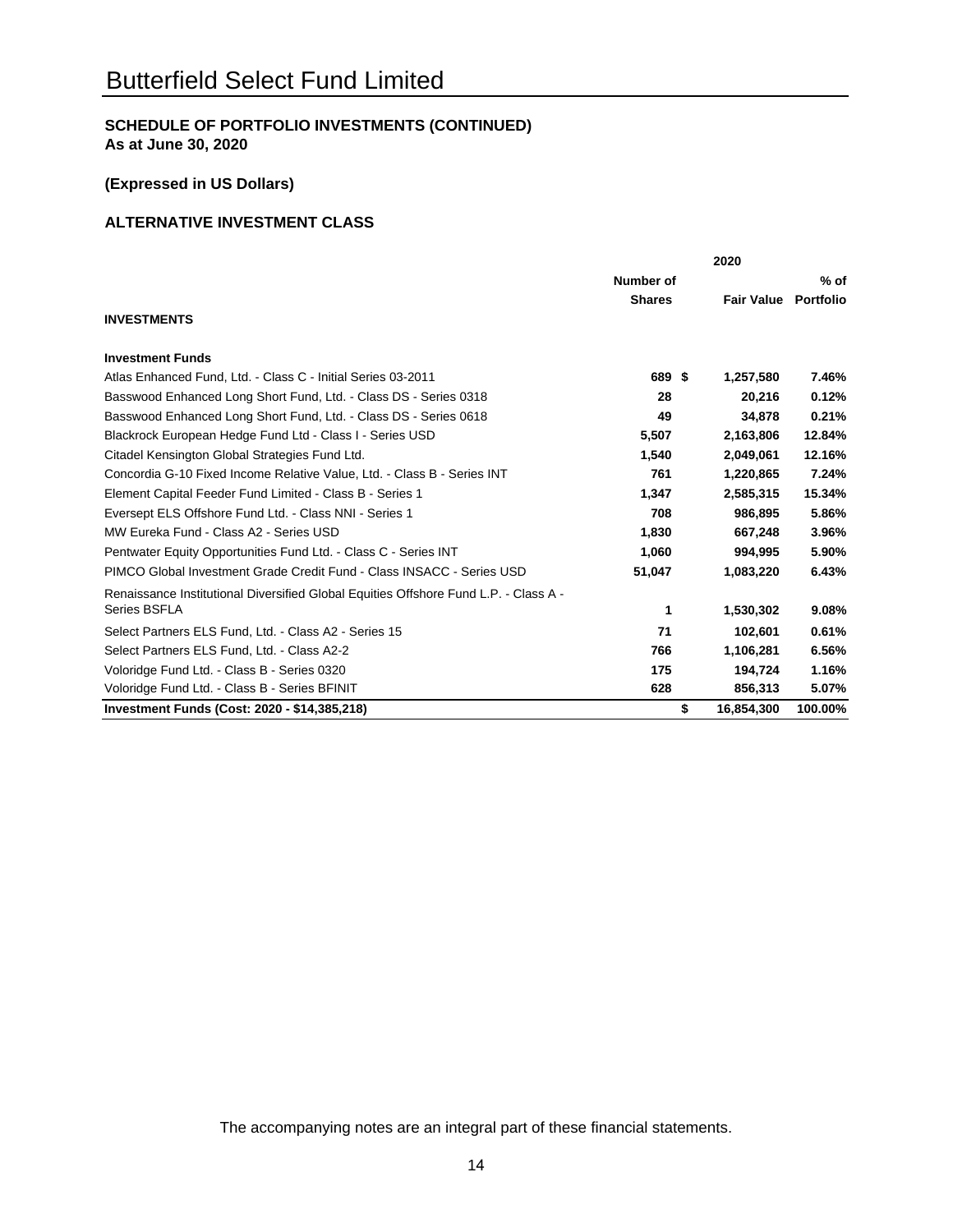# **(Expressed in US Dollars)**

### **ALTERNATIVE INVESTMENT INSTITUTIONAL CLASS**

|                                                                                 | 2020          |                      |       |  |
|---------------------------------------------------------------------------------|---------------|----------------------|-------|--|
|                                                                                 | Number of     |                      | % of  |  |
|                                                                                 | <b>Shares</b> | Fair Value Portfolio |       |  |
| <b>INVESTMENTS</b>                                                              |               |                      |       |  |
| <b>Investment Funds</b>                                                         |               |                      |       |  |
| Atlas Enhanced Fund Ltd. - Class B - Series 0120                                | $1,157$ \$    | 1,329,117            | 1.20% |  |
| Atlas Enhanced Fund Ltd. - Class B - Series 0420                                | 1,211         | 1,325,100            | 1.19% |  |
| Atlas Enhanced Fund Ltd. - Class B - Series INT311                              | 596           | 1,167,149            | 1.05% |  |
| Atlas Enhanced Fund Ltd. - Class Y1 - Series INT311                             | 673           | 1,308,741            | 1.18% |  |
| BlackRock European Hedge Fund Ltd. - Class EQ - Series BSFLAI                   | 1             | 14,059               | 0.01% |  |
| BlackRock European Hedge Fund Ltd. - Class I - Series USD                       | 7,655         | 3,083,552            | 2.77% |  |
| Canyon Opportunistic Credit (GRF) Fund (Cayman) Ltd. Class B - Series 00051     | 550           | 574,485              | 0.52% |  |
| Canyon Opportunistic Credit (GRF) Fund (Cayman) Ltd. Class B - Series 00051-2   | 200           | 206,598              | 0.19% |  |
| Canyon Opportunistic Credit (GRF) Fund (Cayman) Ltd. Class B - Series 00051-3   | 1,400         | 1,402,652            | 1.26% |  |
| Canyon Opportunistic Credit (GRF) Fund (Cayman) Ltd. Class B - Series 00051-4   | 275           | 263,704              | 0.24% |  |
| Canyon Opportunistic Credit (GRF) Fund (Cayman) Ltd. Class B - Series 00051-5   | 250           | 231,784              | 0.21% |  |
| Canyon Opportunistic Credit (GRF) Fund (Cayman) Ltd. Class B - Series 00051-6   | 300           | 260,612              | 0.23% |  |
| Chenavari European Structured Credit Fund Ltd. April 2013 Series                | 53            | 58,941               | 0.05% |  |
| Citadel Kensington Global Strategies Fund Ltd. - Main - Butterfield Select Fund | 5,303         | 7,216,100            | 6.49% |  |
| Corre Opportunities Offshore Fund Ltd. - Class AU - Series 0319                 | 2,450         | 2,320,898            | 2.09% |  |
| Corre Opportunities Offshore Fund Ltd. - Class AU - Series 0519                 | 500           | 466,205              | 0.42% |  |
| Corre Opportunities Offshore Fund Ltd. - Class AU - Series 1118C                | 2,500         | 2,311,649            | 2.08% |  |
| Element Capital Feeder Fund Limited BNR - Series 1                              | 4,551         | 8,772,271            | 7.89% |  |
| Hawk Ridge Partners Offshore Ltd. - Class A - Series 0420                       | 4,900         | 5,660,781            | 5.09% |  |
| Linden International Ltd. - Class A - Series BSFLAI                             | 1,156         | 5,117,541            | 4.60% |  |
| Linden International Ltd. - Class B - Series INT                                | 77            | 335,552              | 0.30% |  |
| LMR Fund Limited - Class D - Series 1                                           | 20,594        | 3,511,830            | 3.16% |  |
| Magnetar Constellation Fund Ltd. - Class E - Series 207                         | 5,381         | 5,967,412            | 5.37% |  |
| MW Eureka Fund - Class B2                                                       | 13,131        | 2,859,912            | 2.57% |  |
| Myriad Opportunities Offshore Fund Ltd. - Class EIMOIV - Series 1               | 37            | 36,749               | 0.03% |  |
| OZ GC Opportunities Overseas Fund Ltd. - Class A - Series 44                    | 5,000         | 3,854,134            | 3.47% |  |
| Pentwater Equity Opportunities Fund Ltd. - Class A - Series INT                 | 5,028         | 4,723,103            | 4.25% |  |
| Point72 Capital International Ltd. - Class A-n - Series 0218                    | 33,152        | 3,899,283            | 3.51% |  |
| Redmile Capital Offshore Fund Ltd. - Class A - Sub Class 10 - Series 0118       | 263           | 362,706              | 0.33% |  |
| Redmile Capital Offshore Fund Ltd. - Class A - Sub Class 10 - Series 0417       | 563           | 917,137              | 0.82% |  |
| Redmile Capital Offshore Fund Ltd. - Class A - Sub Class 10 - Series 0418       | 450           | 580,200              | 0.52% |  |
| Redmile Capital Offshore Fund Ltd. - Class A - Sub Class 10 - Series 0519       | 413           | 506,680              | 0.46% |  |
| Redmile Capital Offshore Fund Ltd. - Class A - Sub Class 10 - Series 1017       | 1,125         | 1,576,638            | 1.42% |  |
| Redmile Capital Offshore Fund Ltd. - Class A - Sub Class 10 - Series 1217       | 1,125         | 1,575,125            | 1.42% |  |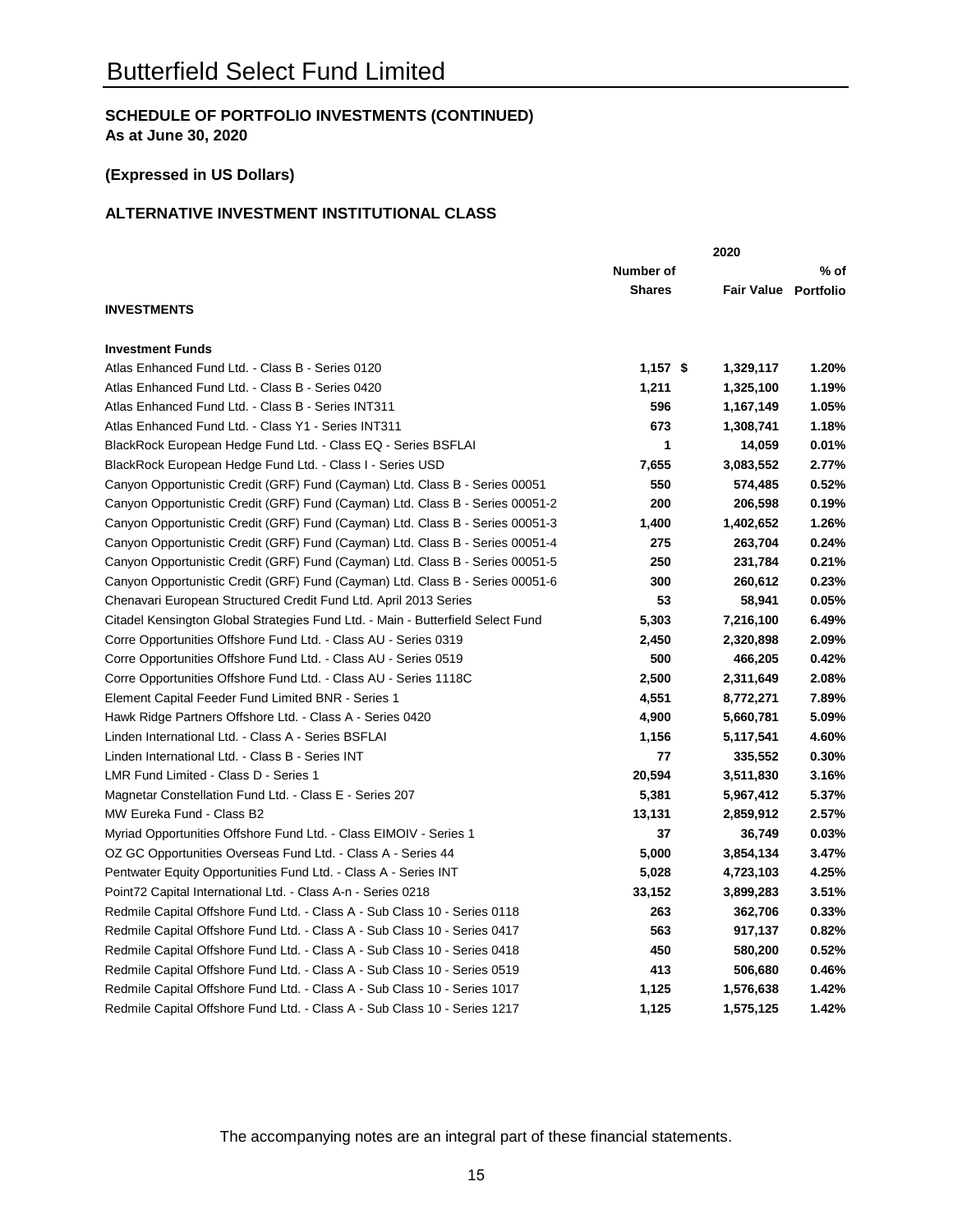# **(Expressed in US Dollars)**

# **ALTERNATIVE INVESTMENT INSTITUTIONAL CLASS (CONTINUED)**

|                                                                                      | 2020          |     |                   |                  |
|--------------------------------------------------------------------------------------|---------------|-----|-------------------|------------------|
|                                                                                      | Number of     |     |                   | $%$ of           |
|                                                                                      | <b>Shares</b> |     | <b>Fair Value</b> | <b>Portfolio</b> |
| <b>INVESTMENTS (continued)</b>                                                       |               |     |                   |                  |
| <b>Investment Funds (continued)</b>                                                  |               |     |                   |                  |
| Renaissance Institutional Diversified Global Equities Offshore Fund L.P. - Class A - |               |     |                   |                  |
| Series BSFLAI                                                                        |               | 1\$ | 5,400,413         | 4.86%            |
| Rokos Global Macro Fund Ltd. - Class B1                                              | 24,821        |     | 3,862,638         | 3.47%            |
| Select Partners ELS Fund Ltd. - Class A1-1                                           | 2,286         |     | 4,906,562         | 4.41%            |
| Shelter Growth Opportunities Fund Ltd. - Class E - Series BSFLTD                     | 5,435         |     | 2,196,732         | 1.98%            |
| Steadfast International Ltd. - Class A - Series 022020                               | 24,000        |     | 2,300,916         | 2.07%            |
| STM LCB LLC - Class 2AF - Series 2                                                   | 1             |     | 541,887           | 0.49%            |
| TPG Public Equity Partners B Ltd. - Class B - Series 0814TR                          | 4,334         |     | 6,947,304         | 6.25%            |
| Voleon Institutional Strategies International Ltd. - Class A - Series Initial 01-16  | 2,383         |     | 2,872,629         | 2.58%            |
| Voleon Institutional Strategies International Ltd. - Class A - Series 0120           | 1,285         |     | 1,548,950         | 1.39%            |
| Voleon International Investors, Ltd. - Class A - Series 41365                        | 5,949         |     | 862,283           | 0.78%            |
| Wexford Offshore Catalyst Fund Limited - Class GE - Series LIQ                       | 427           |     | 439,061           | 0.39%            |
| Whale Rock Flagship Fund Ltd. - Class A1 - Series I46823                             | 3,700         |     | 4,472,479         | 4.01%            |
| Whitebox Asymmetric Opportunities Fund Ltd. - Class C - Series 8-1                   | 958           |     | 1,046,363         | 0.93%            |
| <b>TOTAL INVESTMENTS (Cost: 2020 - \$107,451,249)</b>                                |               | \$  | 111,196,617       | 100.00%          |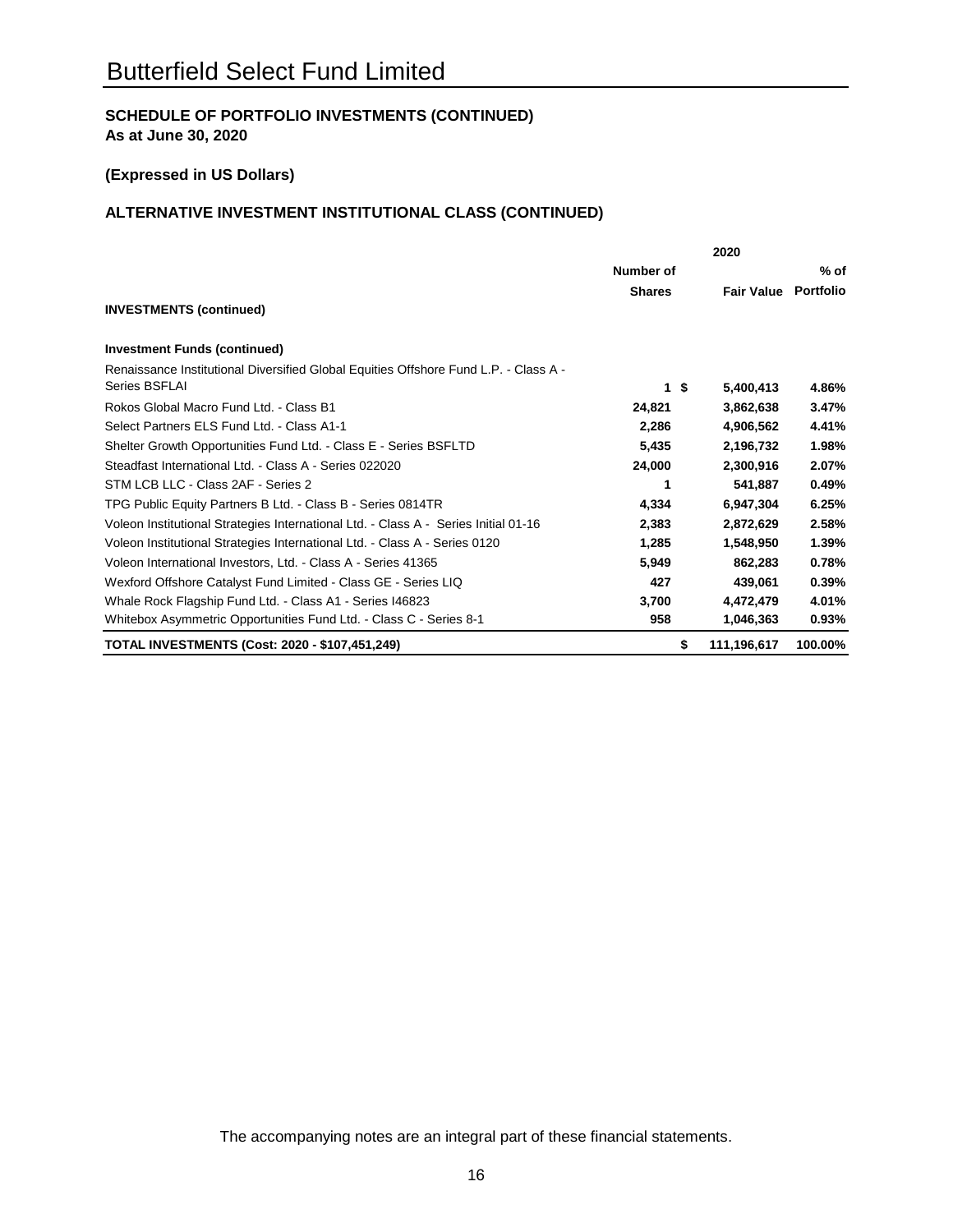### **STATEMENT OF COMPREHENSIVE INCOME**

For the year ended June 30, 2020

# **(Expressed in US Dollars)**

|                                                                                      | <b>EQUITY CLASS</b> |              |              |  |
|--------------------------------------------------------------------------------------|---------------------|--------------|--------------|--|
|                                                                                      |                     | 2020<br>US\$ | 2019<br>US\$ |  |
|                                                                                      | <b>Notes</b>        |              |              |  |
| <b>Income</b>                                                                        |                     |              |              |  |
| Net realised gain on financial assets at fair value                                  |                     |              |              |  |
| through profit or loss                                                               |                     | 6,542,431    | 556,551      |  |
| Net change in unrealised (loss)/gain on financial                                    |                     |              |              |  |
| assets at fair value through profit or loss                                          |                     | (5,278,644)  | 6,450,472    |  |
| Dividend income                                                                      |                     | 614,424      | 1,455,145    |  |
| Other income                                                                         |                     | 17,199       | 15,676       |  |
| <b>Total income</b>                                                                  |                     | 1,895,410    | 8,477,844    |  |
| <b>Expenses</b>                                                                      |                     |              |              |  |
| Management fee                                                                       | 6 a)                | 955,935      | 991,042      |  |
| Administration fee                                                                   | 7                   | 152,886      | 158,333      |  |
| Audit fee                                                                            |                     | 24,200       | 16,700       |  |
| Custodian fee                                                                        | 6 b)                | 54,638       | 55,766       |  |
| Government fee                                                                       |                     | 4,698        | 4,583        |  |
| Miscellaneous                                                                        |                     | 20,478       | 18,859       |  |
| <b>Total expenses</b>                                                                |                     | 1,212,835    | 1,245,283    |  |
| Less: Withholding tax on dividend income                                             |                     | 77,946       | 81,814       |  |
| Net increase in net assets resulting from<br>operations attributable to shareholders |                     | 604,629      | 7,150,747    |  |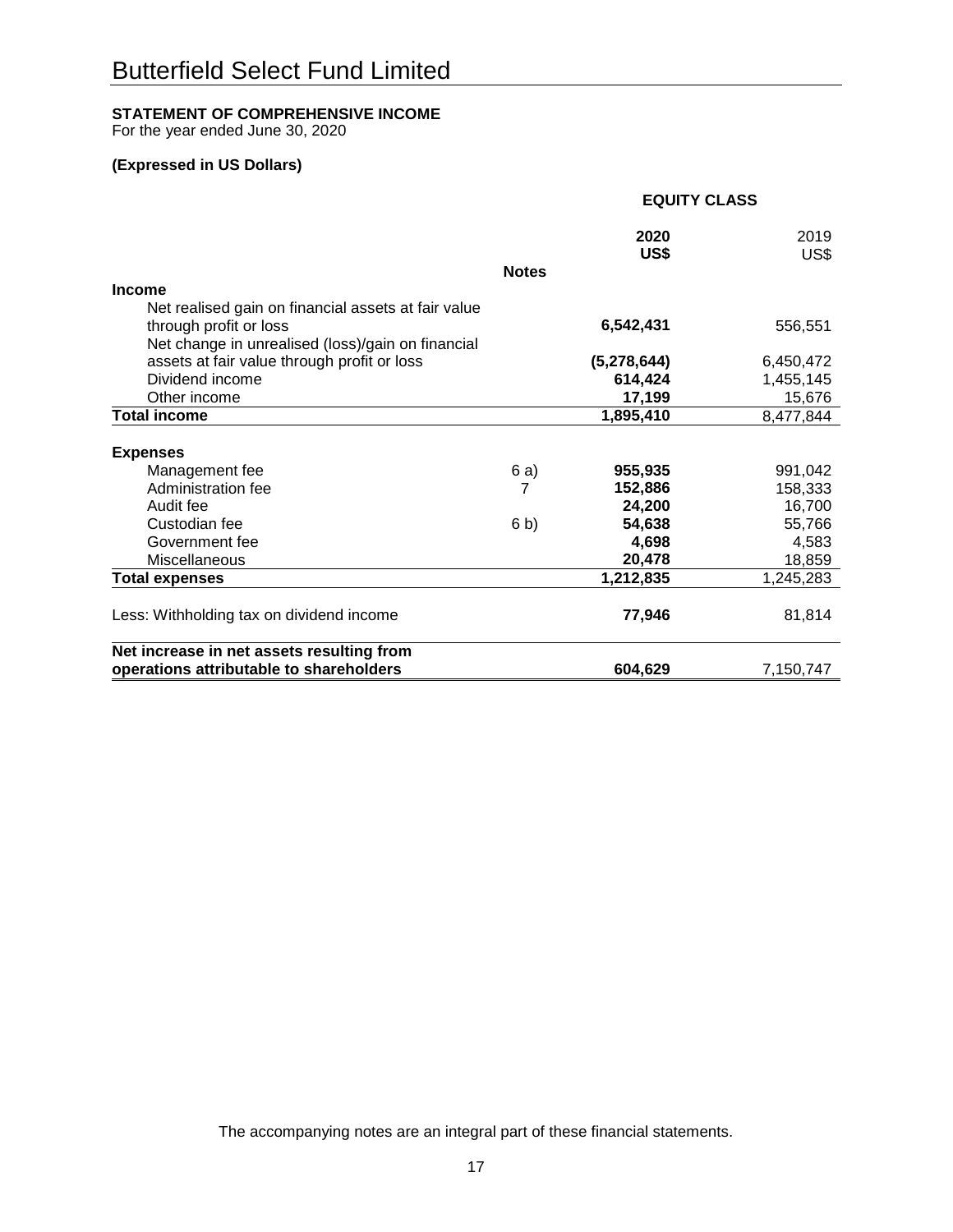### **STATEMENT OF COMPREHENSIVE INCOME (CONTINUED)**

For the year ended June 30, 2020

# **(Expressed in US Dollars)**

|                                                     |              | <b>GLOBAL FIXED INCOME CLASS</b> |              |  |
|-----------------------------------------------------|--------------|----------------------------------|--------------|--|
|                                                     |              | 2020<br>US\$                     | 2019<br>US\$ |  |
|                                                     | <b>Notes</b> |                                  |              |  |
| <b>Income</b>                                       |              |                                  |              |  |
| Net realised gain on financial assets at fair value |              |                                  |              |  |
| through profit or loss                              |              | 2,277,625                        | 1,109,101    |  |
| Net change in unrealised gain on financial          |              |                                  |              |  |
| assets at fair value through profit or loss         |              | 1,102,274                        | 1,461,229    |  |
| Net foreign exchange loss                           |              | (3,903)                          |              |  |
| Bonds interest                                      |              | 1,402,991                        | 1,962,167    |  |
| Dividend income                                     |              | 139,477                          | 68,267       |  |
| <b>Total income</b>                                 |              | 4,918,464                        | 4,600,764    |  |
| <b>Expenses</b>                                     |              |                                  |              |  |
| Management fee                                      | 6 a)         | 497,531                          | 478,136      |  |
| Administration fee                                  | 7            | 79,470                           | 76,375       |  |
| Miscellaneous                                       |              | 11,811                           | 10,572       |  |
| Audit fee                                           |              | 11,407                           | 8,300        |  |
| Custodian fee                                       | 6 b)         | 28,430                           | 26,492       |  |
| Government fee                                      |              | 2,406                            | 2,646        |  |
| <b>Total expenses</b>                               |              | 631,055                          | 602,521      |  |
|                                                     |              |                                  |              |  |
| Net increase in net assets resulting from           |              |                                  |              |  |
| operations attributable to shareholders             |              | 4,287,409                        | 3,998,243    |  |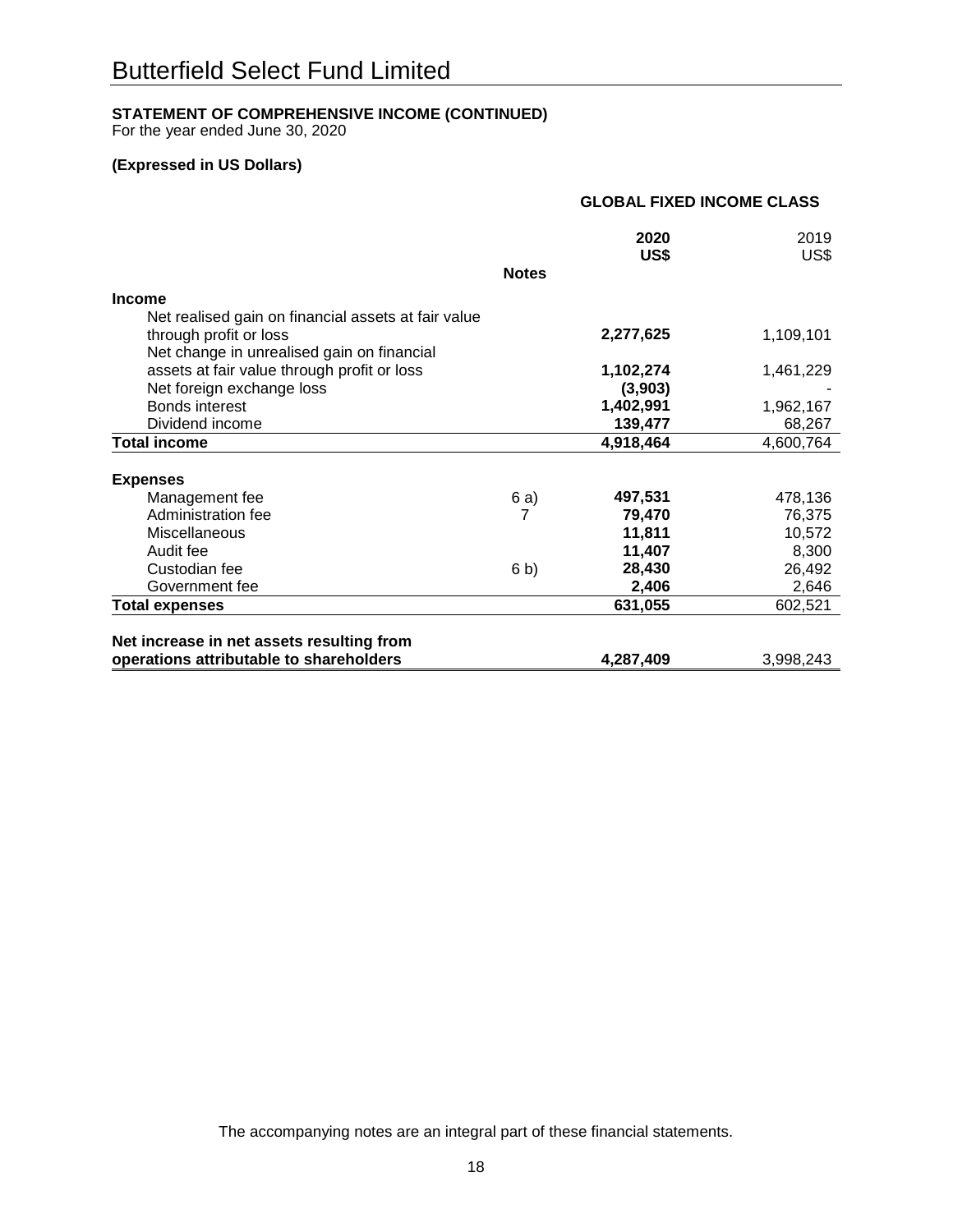### **STATEMENT OF COMPREHENSIVE INCOME (CONTINUED)**

For the year ended June 30, 2020

# **(Expressed in US Dollars)**

|                                                   |              | <b>ALTERNATIVE INVESTMENT</b> |               |
|---------------------------------------------------|--------------|-------------------------------|---------------|
|                                                   |              | <b>CLASS</b>                  |               |
|                                                   |              | 2020                          | 2019          |
|                                                   |              | US\$                          | US\$          |
|                                                   | <b>Notes</b> |                               |               |
| <b>Income</b>                                     |              |                               |               |
| Net realised gain/(loss) on financial assets at   |              |                               |               |
| fair value through profit or loss                 |              | 1,156,682                     | (562, 683)    |
| Net change in unrealised gain/(loss) on financial |              |                               |               |
| assets at fair value through profit or loss       |              | 96,412                        | (739, 869)    |
| Net foreign exchange gain                         |              | 165                           |               |
| Interest                                          |              | 1,332                         | 19,751        |
| Other income                                      |              | 6,996                         | 385           |
| <b>Total income/(loss)</b>                        |              | 1,261,587                     | (1, 282, 416) |
|                                                   |              |                               |               |
| <b>Expenses</b>                                   |              |                               |               |
| Management fee                                    | 6 a)         | 308,608                       | 587,912       |
| Administration fee                                | 7            | 28,421                        | 54,454        |
| Miscellaneous                                     |              | 4,988                         | 20,806        |
| Audit fee                                         |              | 5,059                         | 15,716        |
| Custodian fee                                     | 6 b)         | 8,817                         | 17,002        |
| Government fee                                    |              | 1,131                         | 1,851         |
| Sub investment management fee                     |              | 4,766                         | 12,271        |
| <b>Total expenses</b>                             |              | 361,790                       | 710,012       |
|                                                   |              |                               |               |
| Net increase/(decrease) in net assets resulting   |              |                               |               |
| from operations attributable to shareholders      |              | 899,797                       | (1,992,428)   |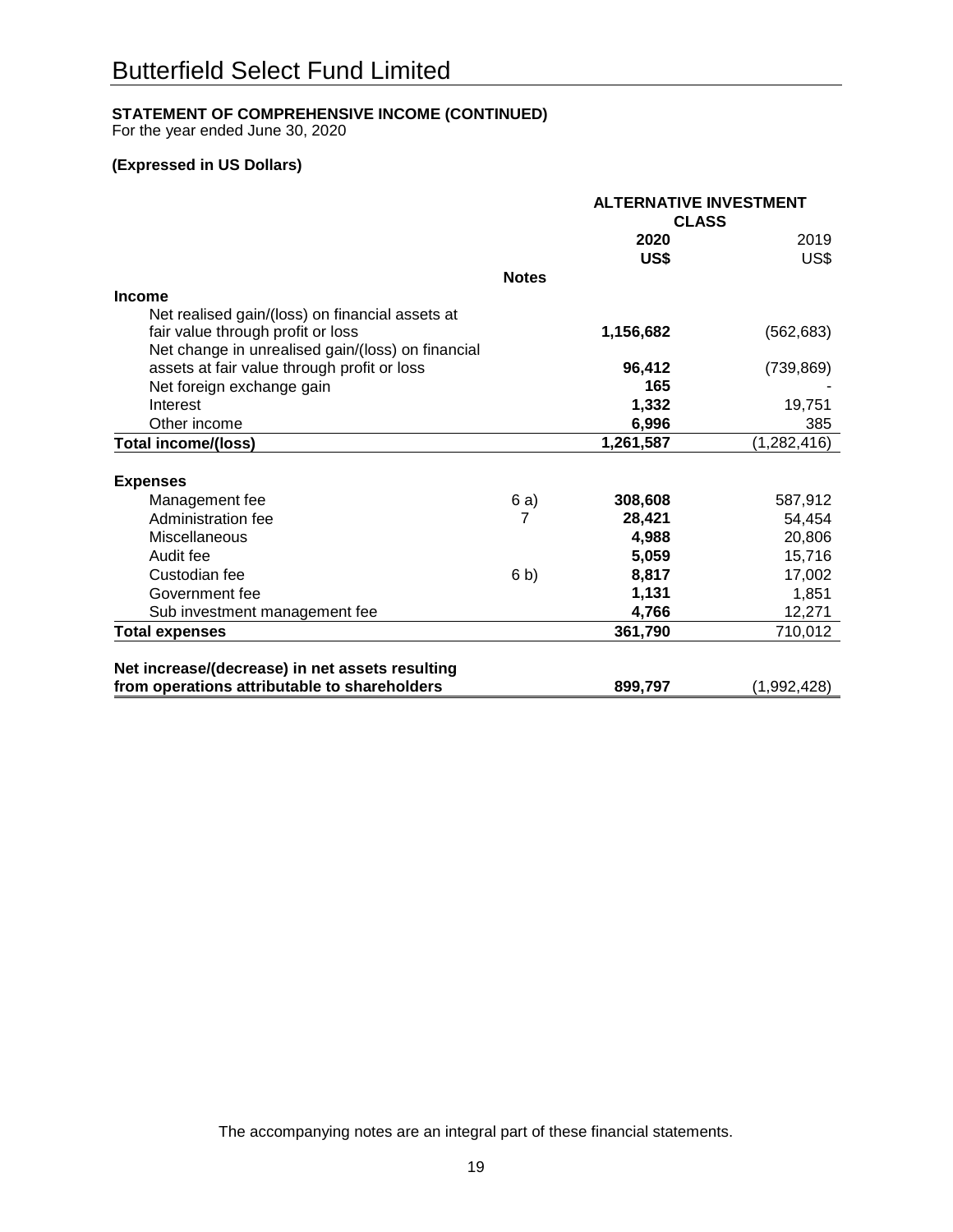### **STATEMENT OF COMPREHENSIVE INCOME (CONTINUED)**

For the year ended June 30, 2020

# **(Expressed in US Dollars)**

|                                                   |              | <b>ALTERNATIVE INVESTMENT</b> |             |
|---------------------------------------------------|--------------|-------------------------------|-------------|
|                                                   |              | <b>INSTITUTIONAL CLASS</b>    |             |
|                                                   |              | 2020                          | 2019        |
|                                                   |              | US\$                          | US\$        |
|                                                   | <b>Notes</b> |                               |             |
| <b>Income</b>                                     |              |                               |             |
| Net realised gain/(loss) on financial assets at   |              |                               |             |
| fair value through profit or loss                 |              | 771,455                       | (1,755,590) |
| Net change in unrealised (loss)/gain on financial |              |                               |             |
| assets at fair value through profit or loss       |              | (2,458,119)                   | 1,888,808   |
| Net foreign exchange gain                         |              | 432                           |             |
| Interest                                          |              | 8,625                         | 36,045      |
| <b>Total (loss)/income</b>                        |              | (1,677,607)                   | 169,263     |
| <b>Expenses</b>                                   |              |                               |             |
| Management fee                                    | 6 a)         | 2,090,744                     | 1,777,692   |
| Administration fee                                | 7            | 191,414                       | 164,003     |
| Miscellaneous                                     |              | 13,507                        | 26,059      |
| Audit fee                                         |              | 16,555                        | 18,100      |
| Custodian fee                                     | 6 b)         | 59,738                        | 51,242      |
| Government fee                                    |              | 4,057                         | 4,072       |
| Sub investment management fee                     |              | 29,320                        | 28,369      |
| <b>Total expenses</b>                             |              | 2,405,335                     | 2,069,537   |
|                                                   |              |                               |             |
| Net decrease in net assets resulting from         |              |                               |             |
| operations attributable to shareholders           |              | (4,082,942)                   | (1,900,274) |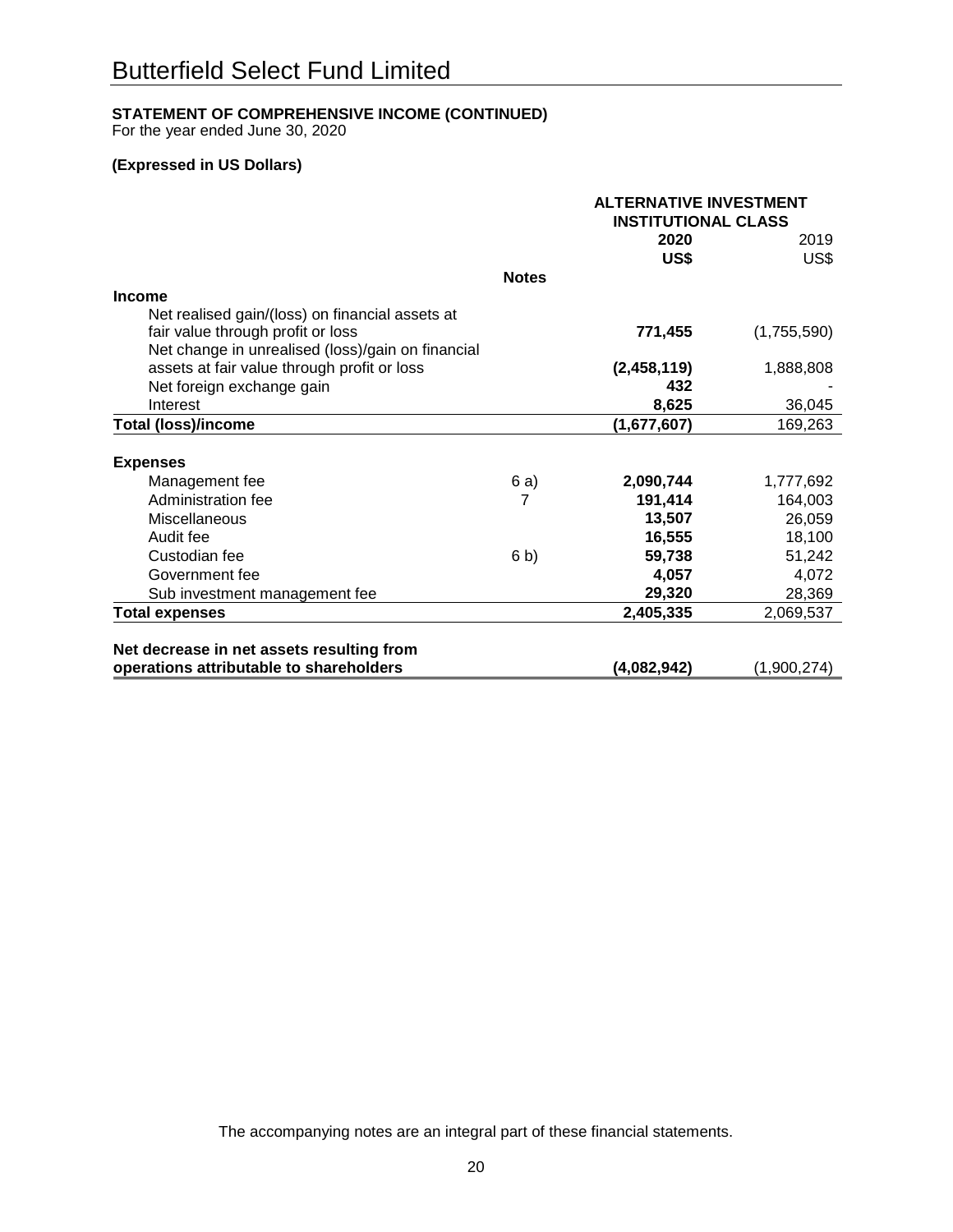# **STATEMENT OF CHANGES IN NET ASSETS ATTRIBUTABLE TO SHAREHOLDERS**

For the year ended June 30, 2020

# **(Expressed in US Dollars)**

|                                                                                       | <b>EQUITY CLASS</b> |              |
|---------------------------------------------------------------------------------------|---------------------|--------------|
|                                                                                       | 2020<br>US\$        | 2019<br>US\$ |
| <b>NET INCREASE IN NET ASSETS RESULTING</b><br><b>FROM OPERATIONS ATTRIBUTABLE TO</b> |                     |              |
| <b>SHAREHOLDERS</b>                                                                   | 604,629             | 7,150,747    |
| <b>CAPITAL STOCK TRANSACTIONS</b>                                                     |                     |              |
| Issue of redeemable shares                                                            | 6,571,899           | 9,702,296    |
| Redemption of redeemable shares                                                       | (20,859,588)        | (15,125,697) |
| Decrease in net assets attributable to                                                |                     |              |
| shareholders from transactions in shares                                              | (14,287,689)        | (5,423,401)  |
| NET (DECREASE)/INCREASE IN NET ASSETS                                                 |                     |              |
| <b>ATTRIBUTABLE TO SHAREHOLDERS</b>                                                   | (13,683,060)        | 1,727,346    |
| <b>NET ASSETS ATTRIBUTABLE TO</b>                                                     |                     |              |
| <b>SHAREHOLDERS – BEGINNING OF YEAR</b>                                               | 117,189,068         | 115,461,722  |
| <b>NET ASSETS ATTRIBUTABLE TO</b>                                                     |                     |              |
| <b>SHAREHOLDERS - END OF YEAR</b>                                                     | 103,506,008         | 117,189,068  |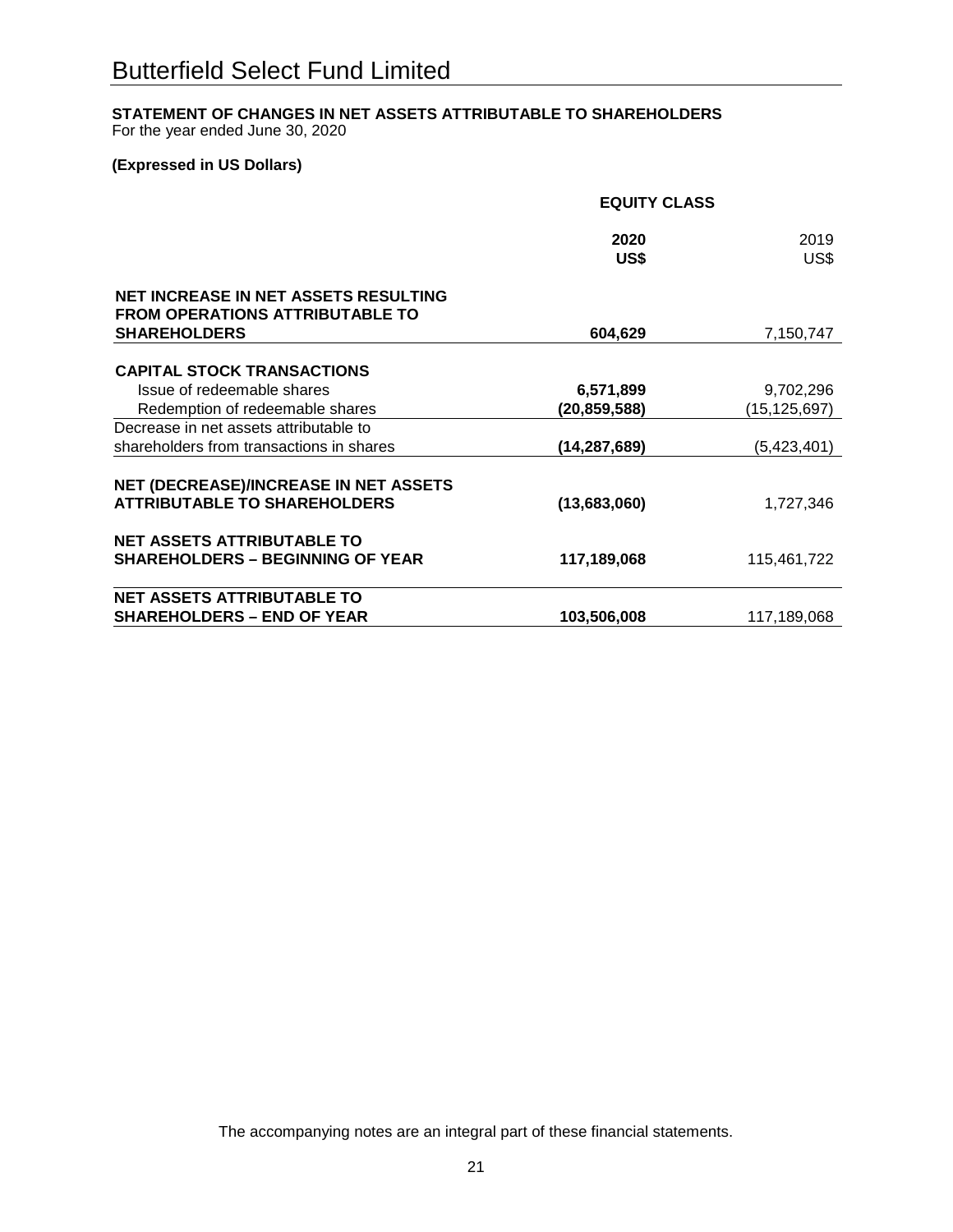#### **STATEMENT OF CHANGES IN NET ASSETS ATTRIBUTABLE TO SHAREHOLDERS (CONTINUED)** For the year ended June 30, 2020

# **(Expressed in US Dollars)**

|                                                                                       | <b>GLOBAL FIXED INCOME CLASS</b> |              |  |
|---------------------------------------------------------------------------------------|----------------------------------|--------------|--|
|                                                                                       | 2020<br>US\$                     | 2019<br>US\$ |  |
| <b>NET INCREASE IN NET ASSETS RESULTING</b><br><b>FROM OPERATIONS ATTRIBUTABLE TO</b> |                                  |              |  |
| <b>SHAREHOLDERS</b>                                                                   | 4,287,409                        | 3,998,243    |  |
| <b>CAPITAL STOCK TRANSACTIONS</b>                                                     |                                  |              |  |
| Issue of redeemable shares                                                            | 3,975,526                        | 4,691,792    |  |
| Redemption of redeemable shares                                                       | (6, 228, 926)                    | (7,085,291)  |  |
| Decrease in net assets attributable to                                                |                                  |              |  |
| shareholders from transactions in shares                                              | (2, 253, 400)                    | (2,393,499)  |  |
| <b>NET INCREASE IN NET ASSETS</b>                                                     |                                  |              |  |
| <b>ATTRIBUTABLE TO SHAREHOLDERS</b>                                                   | 2,034,009                        | 1,604,744    |  |
| <b>NET ASSETS ATTRIBUTABLE TO</b>                                                     |                                  |              |  |
| <b>SHAREHOLDERS – BEGINNING OF YEAR</b>                                               | 56,296,947                       | 54,692,203   |  |
| <b>NET ASSETS ATTRIBUTABLE TO</b>                                                     |                                  |              |  |
| <b>SHAREHOLDERS - END OF YEAR</b>                                                     | 58,330,956                       | 56,296,947   |  |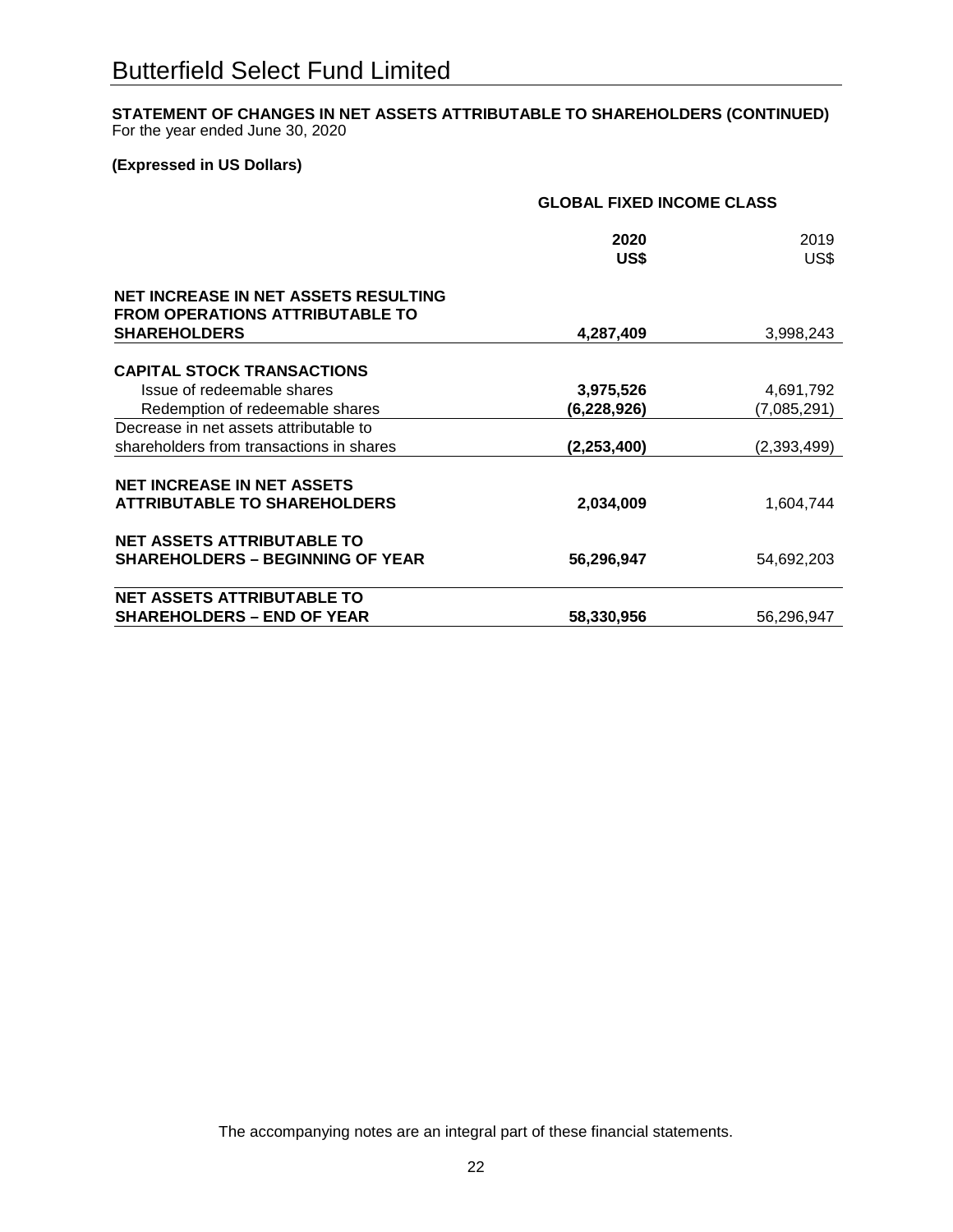#### **STATEMENT OF CHANGES IN NET ASSETS ATTRIBUTABLE TO SHAREHOLDERS (CONTINUED)** For the year ended June 30, 2020

# **(Expressed in US Dollars)**

|                                                                                                                  | <b>ALTERNATIVE INVESTMENT CLASS</b> |                |  |
|------------------------------------------------------------------------------------------------------------------|-------------------------------------|----------------|--|
|                                                                                                                  | 2020<br>US\$                        | 2019<br>US\$   |  |
| NET INCREASE/(DECREASE) IN NET ASSETS<br><b>RESULTING FROM OPERATIONS</b><br><b>ATTRIBUTABLE TO SHAREHOLDERS</b> | 899,797                             | (1,992,428)    |  |
|                                                                                                                  |                                     |                |  |
| <b>CAPITAL STOCK TRANSACTIONS</b>                                                                                |                                     |                |  |
| Issue of redeemable shares                                                                                       | 1,432,870                           | 2,087,905      |  |
| Redemption of redeemable shares                                                                                  | (2,630,831)                         | (24,601,029)   |  |
| Decrease in net assets attributable to                                                                           |                                     |                |  |
| shareholders from transactions in shares                                                                         | (1, 197, 961)                       | (22,513,124)   |  |
| <b>NET DECREASE IN NET ASSETS</b><br><b>ATTRIBUTABLE TO SHAREHOLDERS</b>                                         | (298, 164)                          | (24, 505, 552) |  |
| <b>NET ASSETS ATTRIBUTABLE TO</b>                                                                                |                                     |                |  |
| <b>SHAREHOLDERS – BEGINNING OF YEAR</b>                                                                          | 17,979,643                          | 42,485,195     |  |
| <b>NET ASSETS ATTRIBUTABLE TO</b>                                                                                |                                     |                |  |
| <b>SHAREHOLDERS – END OF YEAR</b>                                                                                | 17,681,479                          | 17,979,643     |  |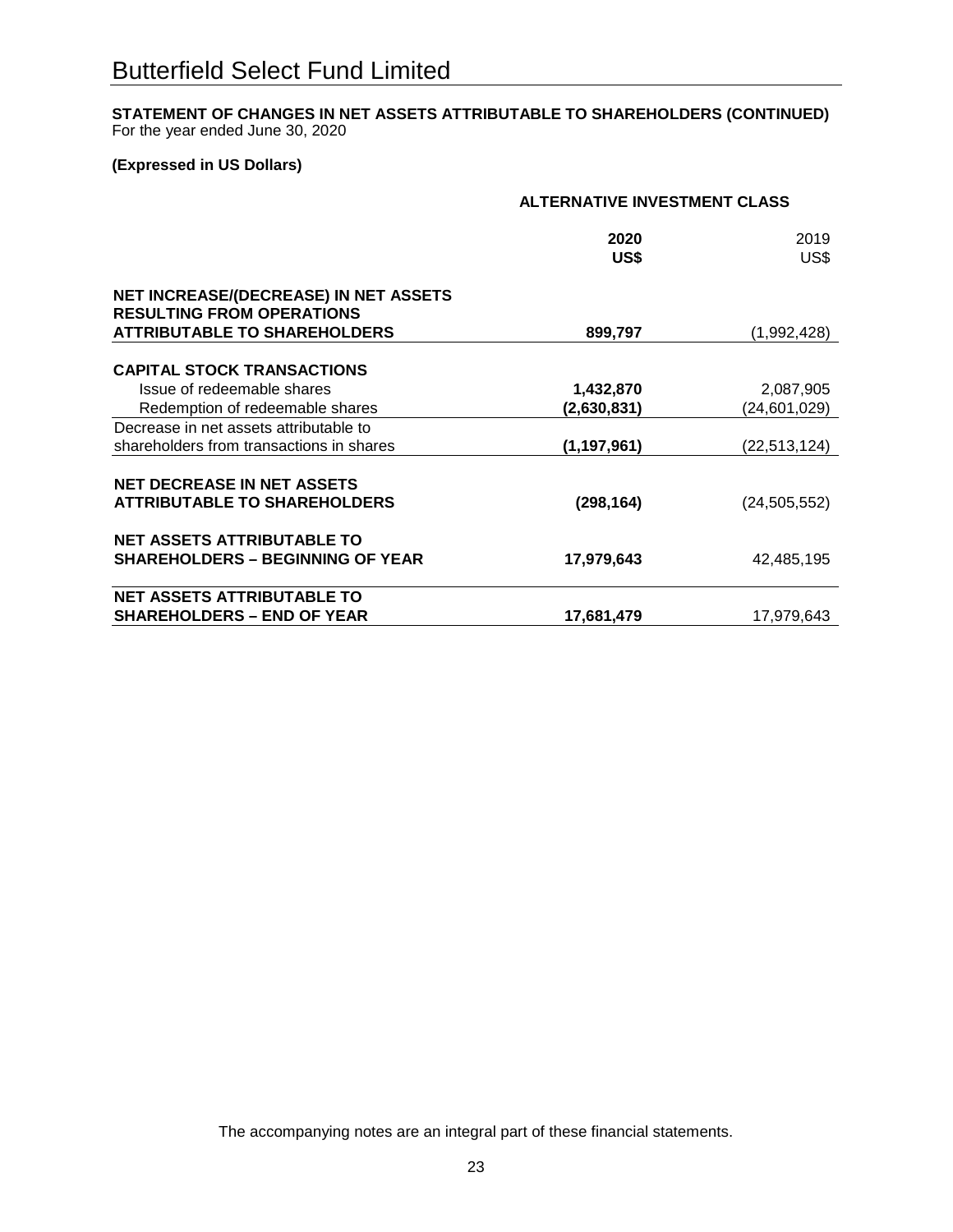#### **STATEMENT OF CHANGES IN NET ASSETS ATTRIBUTABLE TO SHAREHOLDERS (CONTINUED)** For the year ended June 30, 2020

# **(Expressed in US Dollars)**

|                                                     | ALTERNATIVE INVESTMENT INSTITUTIONAL |             |
|-----------------------------------------------------|--------------------------------------|-------------|
|                                                     | <b>CLASS</b>                         |             |
|                                                     | 2020                                 | 2019        |
|                                                     | US\$                                 | US\$        |
| <b>NET DECREASE IN NET ASSETS RESULTING</b>         |                                      |             |
| FROM OPERATIONS ATTRIBUTABLE TO                     |                                      |             |
| <b>SHAREHOLDERS</b>                                 | (4,082,942)                          | (1,900,274) |
| <b>CAPITAL STOCK TRANSACTIONS</b>                   |                                      |             |
| Issue of redeemable shares                          | 10,371,861                           | 25,255,305  |
| Redemption of redeemable shares                     | (4,853,642)                          | (4,007,816) |
| Increase in net assets attributable to shareholders |                                      |             |
| from transactions in shares                         | 5,518,219                            | 21,247,489  |
| <b>NET INCREASE IN NET ASSETS</b>                   |                                      |             |
| <b>ATTRIBUTABLE TO SHAREHOLDERS</b>                 | 1,435,277                            | 19,347,215  |
| <b>NET ASSETS ATTRIBUTABLE TO</b>                   |                                      |             |
| <b>SHAREHOLDERS – BEGINNING OF YEAR</b>             | 115,214,228                          | 95,867,013  |
| <b>NET ASSETS ATTRIBUTABLE TO</b>                   |                                      |             |
| <b>SHAREHOLDERS – END OF YEAR</b>                   | 116,649,505                          | 115,214,228 |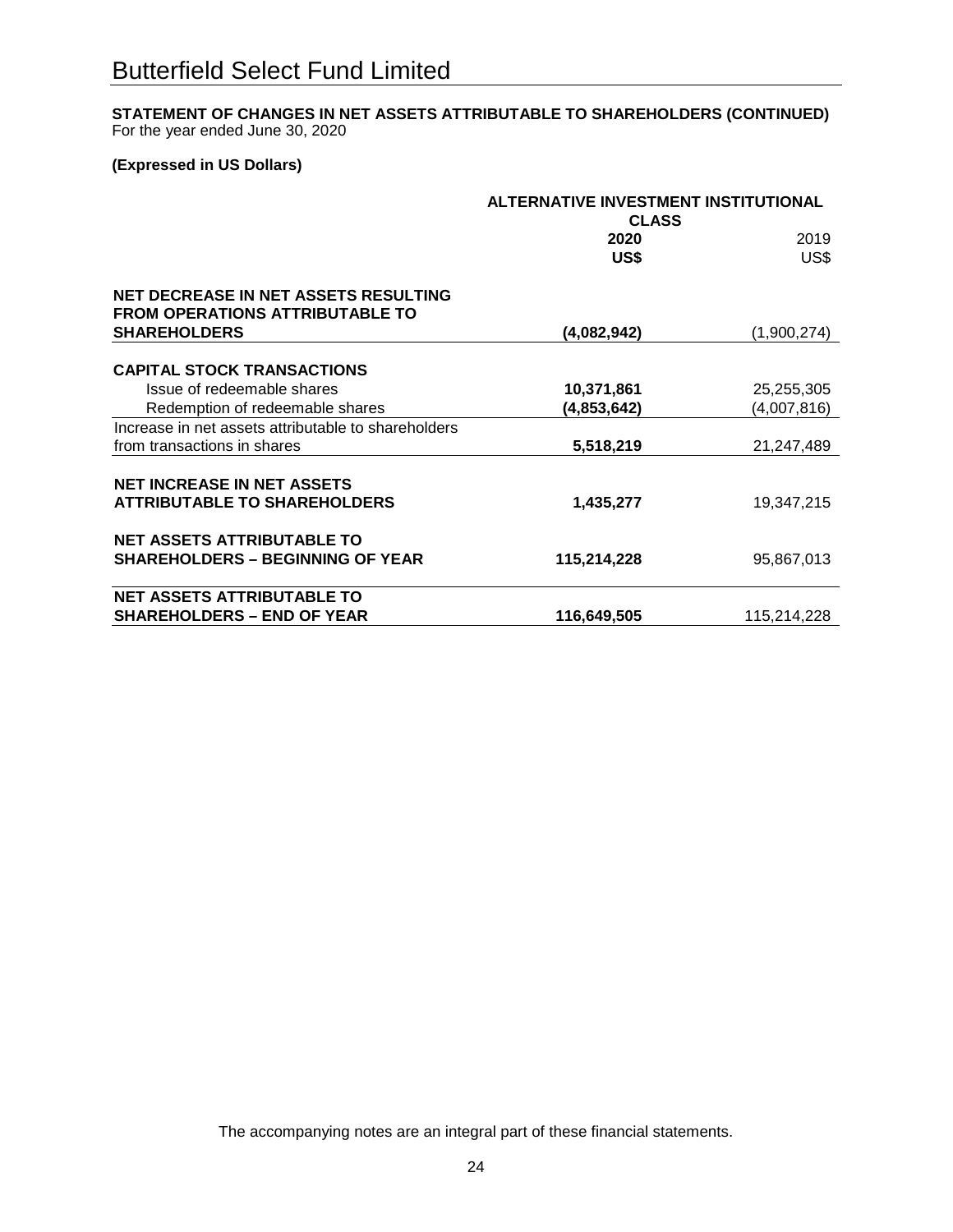### **STATEMENT OF CASH FLOWS**

For the year ended June 30, 2020

# **(Expressed in US Dollars)**

|                                                                            | <b>EQUITY CLASS</b> |                |
|----------------------------------------------------------------------------|---------------------|----------------|
|                                                                            | 2020<br>US\$        | 2019<br>US\$   |
| Cash flows from operating activities                                       |                     |                |
| Net increase in net assets resulting from operations attributable to       |                     |                |
| shareholders                                                               | 604,629             | 7,150,747      |
| Adjustments for:                                                           |                     |                |
| Purchase of financial assets                                               | (12, 743, 103)      | (2,800,820)    |
| Proceeds from sale of financial assets                                     | 27,658,727          | 7,764,933      |
| Net realised gain on financial assets at fair value through profit or loss | (6, 542, 431)       | (556, 551)     |
| Net change in unrealised loss/(gain) on financial assets at fair value     |                     |                |
| through profit or loss                                                     | 5,278,644           | (6,450,472)    |
| Changes in:                                                                |                     |                |
| Dividends receivable                                                       | (10, 793)           |                |
| Other assets                                                               | (856)               | 736            |
| Accrued expenses                                                           | 17,851              | (3, 493)       |
| Net cash provided by operating activities                                  | 14,262,668          | 5,105,080      |
| <b>Cash flows from financing activities</b>                                |                     |                |
| Redemptions payable                                                        | 317,839             |                |
| Subscriptions received in advance                                          | (39, 165)           | (251, 776)     |
| Proceeds from issuance of shares                                           | 6,571,899           | 9,702,296      |
| Payments for redemption of shares                                          | (20, 859, 588)      | (15, 125, 697) |
| Net cash used in financing activities                                      | (14,009,015)        | (5,675,177)    |
| Net increase/(decrease) in cash and cash equivalents                       | 253,653             | (570, 097)     |
|                                                                            |                     |                |
| Cash and cash equivalents - beginning of year                              | 105,000             | 675,097        |
| Cash and cash equivalents - end of year                                    | 358,653             | 105,000        |
|                                                                            |                     |                |
| Supplemental cash flow information:                                        |                     |                |
| Dividend received, net of withholding taxes                                | 525,685             | 1,373,331      |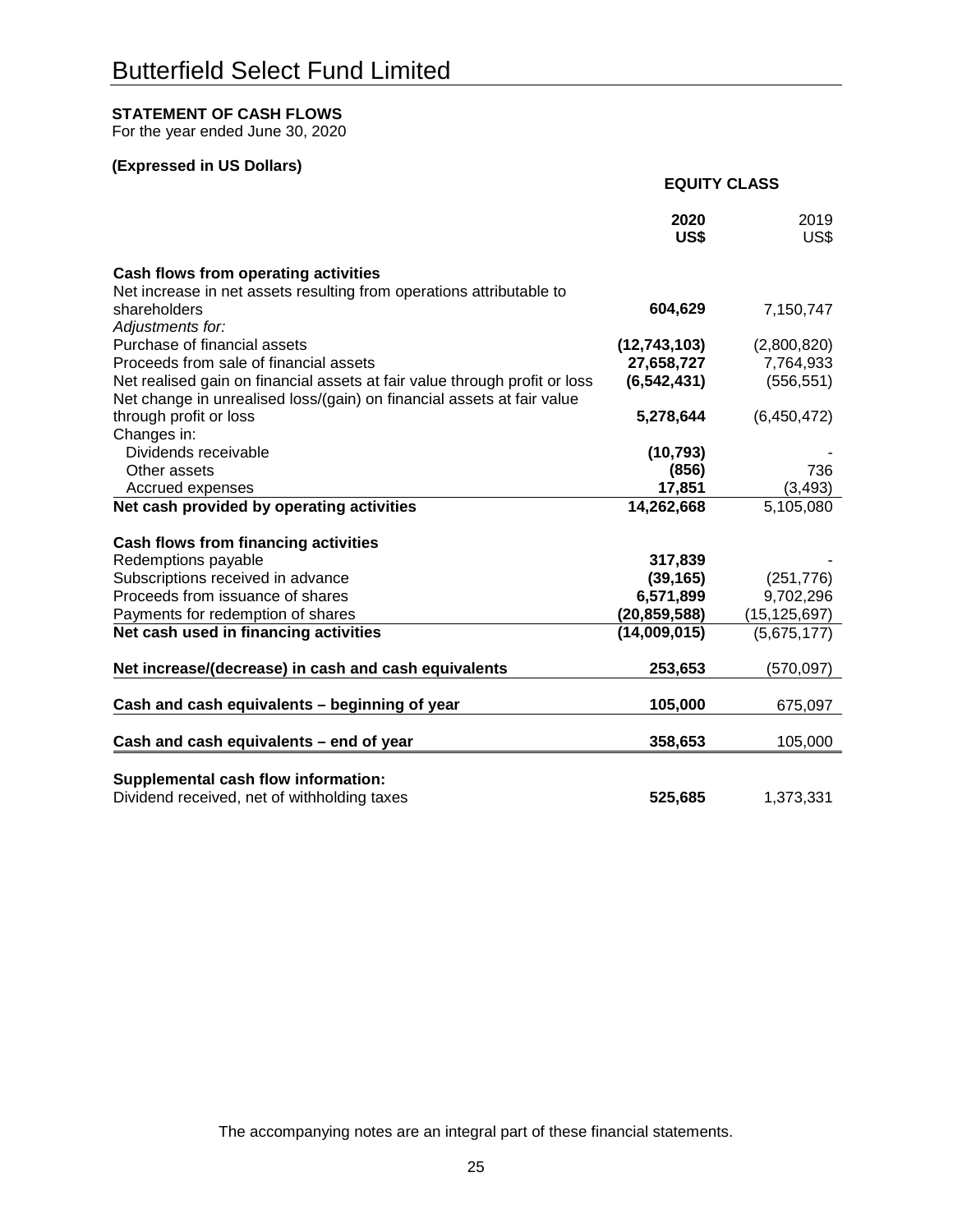### **STATEMENT OF CASH FLOWS (CONTINUED)**

For the year ended June 30, 2020

# **(Expressed in US Dollars)**

#### **GLOBAL FIXED INCOME CLASS**

|                                                                        | 2020<br>US\$               | 2019<br>US\$               |
|------------------------------------------------------------------------|----------------------------|----------------------------|
| Cash flows from operating activities                                   |                            |                            |
| Net increase in net assets resulting from operations attributable to   |                            |                            |
| shareholders                                                           | 4,287,409                  | 3,998,243                  |
| Adjustments for:                                                       |                            |                            |
| Purchase of financial assets<br>Proceeds from sale of financial assets | (38,907,561)<br>41,495,311 | (22,968,161)<br>24,274,136 |
| Net realised gain on financial assets at fair value through profit or  |                            |                            |
| loss                                                                   | (2,277,625)                | (1, 109, 101)              |
| Net change in unrealised gain on financial assets at fair value        |                            |                            |
| through profit or loss                                                 | (1, 102, 274)              | (1,461,229)                |
| Changes in:                                                            |                            |                            |
| Interest receivable                                                    | 36,887                     | 48,027                     |
| Other assets                                                           | 345                        | (866)                      |
| Dividends receivable                                                   | (10, 635)                  | (2,579)                    |
| Due to brokers                                                         | 1,409,498                  | 50,502                     |
| Accrued expenses                                                       | 16,101                     | 2,424                      |
| Net cash provided by operating activities                              | 4,947,456                  | 2,831,396                  |
| <b>Cash flows from financing activities</b>                            |                            |                            |
| Subscriptions received in advance                                      | (30, 760)                  | (262, 209)                 |
| Proceeds from issuance of shares                                       | 3,975,526                  | 4,691,792                  |
| Payments for redemption of shares                                      | (6, 134, 836)              | (7,085,291)                |
| Net cash used in financing activities                                  | (2, 190, 070)              | (2,655,708)                |
| Net increase in cash and cash equivalents                              | 2,757,386                  | 175,688                    |
|                                                                        |                            |                            |
| Cash and cash equivalents - beginning of year                          | 632,349                    | 456,661                    |
| Cash and cash equivalents - end of year                                | 3,389,735                  | 632,349                    |
|                                                                        |                            |                            |
| Supplemental cash flow information:                                    |                            |                            |
| Interest received                                                      | 1,439,878                  | 2,010,194                  |
| Dividend received                                                      | 128,842                    | 65,689                     |
|                                                                        |                            |                            |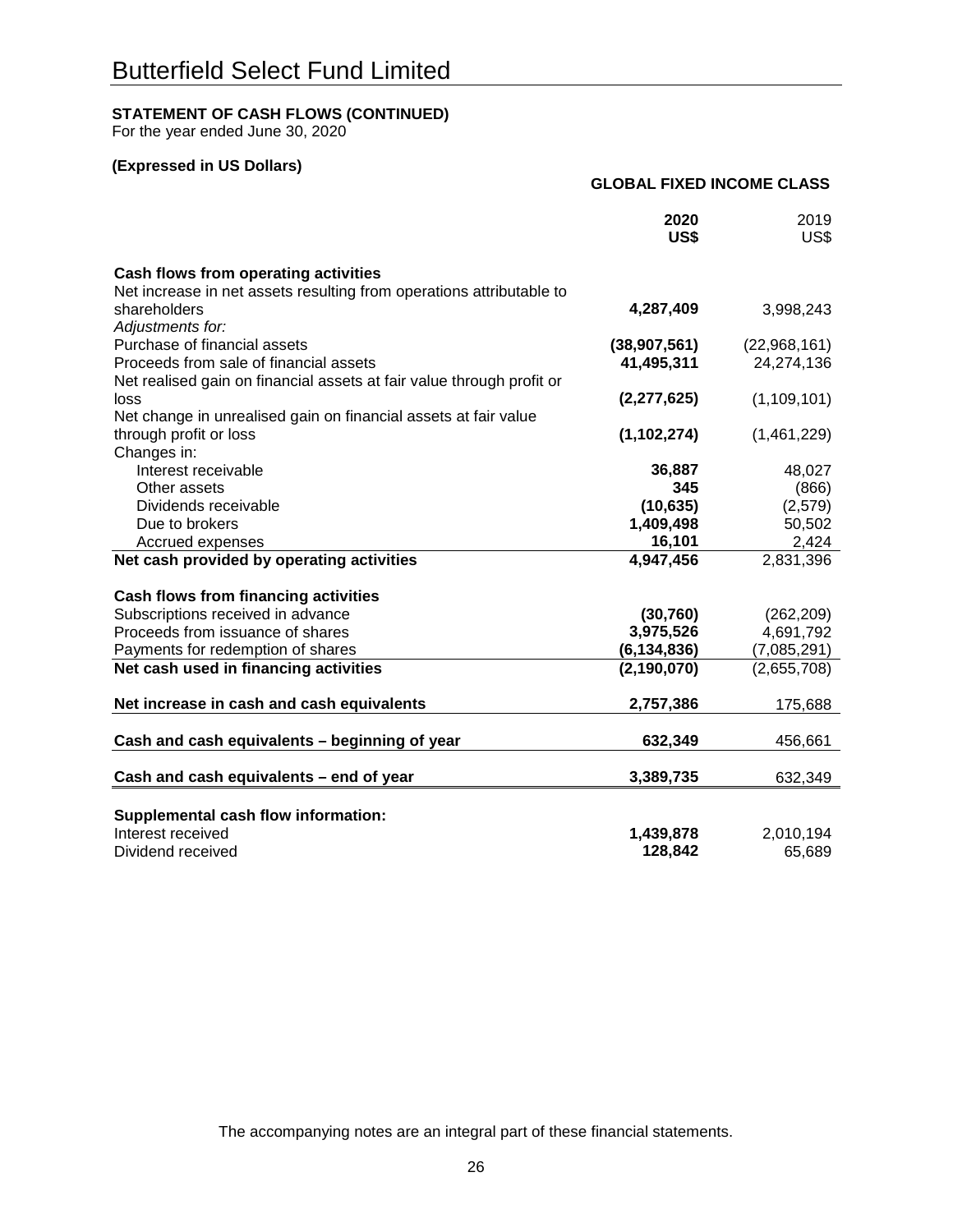### **STATEMENT OF CASH FLOWS (CONTINUED)**

For the year ended June 30, 2020

# **(Expressed in US Dollars)**

|                                                                                    | ALTERNATIVE INVESTMENT<br><b>CLASS</b> |                |
|------------------------------------------------------------------------------------|----------------------------------------|----------------|
|                                                                                    | 2020<br>US\$                           | 2019<br>US\$   |
| Cash flows from operating activities                                               |                                        |                |
| Net increase/(decrease) in net assets resulting from operations                    |                                        |                |
| attributable to shareholders                                                       | 899,797                                | (1,992,428)    |
| Adjustments for:                                                                   |                                        |                |
| Purchase of financial assets                                                       | (7,827,861)                            | (3,405,000)    |
| Proceeds from sale of financial assets                                             | 7,005,681                              | 27,206,296     |
| Net realised (gain)/loss on financial assets at fair value through                 | (1, 156, 682)                          |                |
| profit or loss<br>Net change in unrealised (gain)/loss on financial assets at fair |                                        | 562,683        |
| value through profit or loss                                                       | (96, 412)                              | 739,869        |
| Changes in:                                                                        |                                        |                |
| Other assets                                                                       | (219)                                  | 6,062          |
| Accrued expenses                                                                   | (11, 729)                              | (33, 957)      |
| Net cash (used in)/provided by operating activities                                | (1, 187, 425)                          | 23,083,525     |
| Cash flows from financing activities                                               |                                        |                |
| Subscriptions received in advance                                                  | (4,862)                                | (175, 289)     |
| Proceeds from issuance of shares                                                   | 1,432,870                              | 2,087,905      |
| Payments for redemption of shares                                                  | (2,471,410)                            | (24,601,029)   |
| Net cash used in financing activities                                              | (1,043,402)                            | (22, 688, 413) |
| Net (decrease)/increase in cash and cash equivalents                               | (2, 230, 827)                          | 395,112        |
|                                                                                    |                                        |                |
| Cash and cash equivalents - beginning of year                                      | 3,277,765                              | 2,882,653      |
| Cash and cash equivalents - end of year                                            | 1,046,938                              | 3,277,765      |
|                                                                                    |                                        |                |
| Supplemental cash flow information:                                                |                                        |                |
| Interest received                                                                  | 1,332                                  | 19,751         |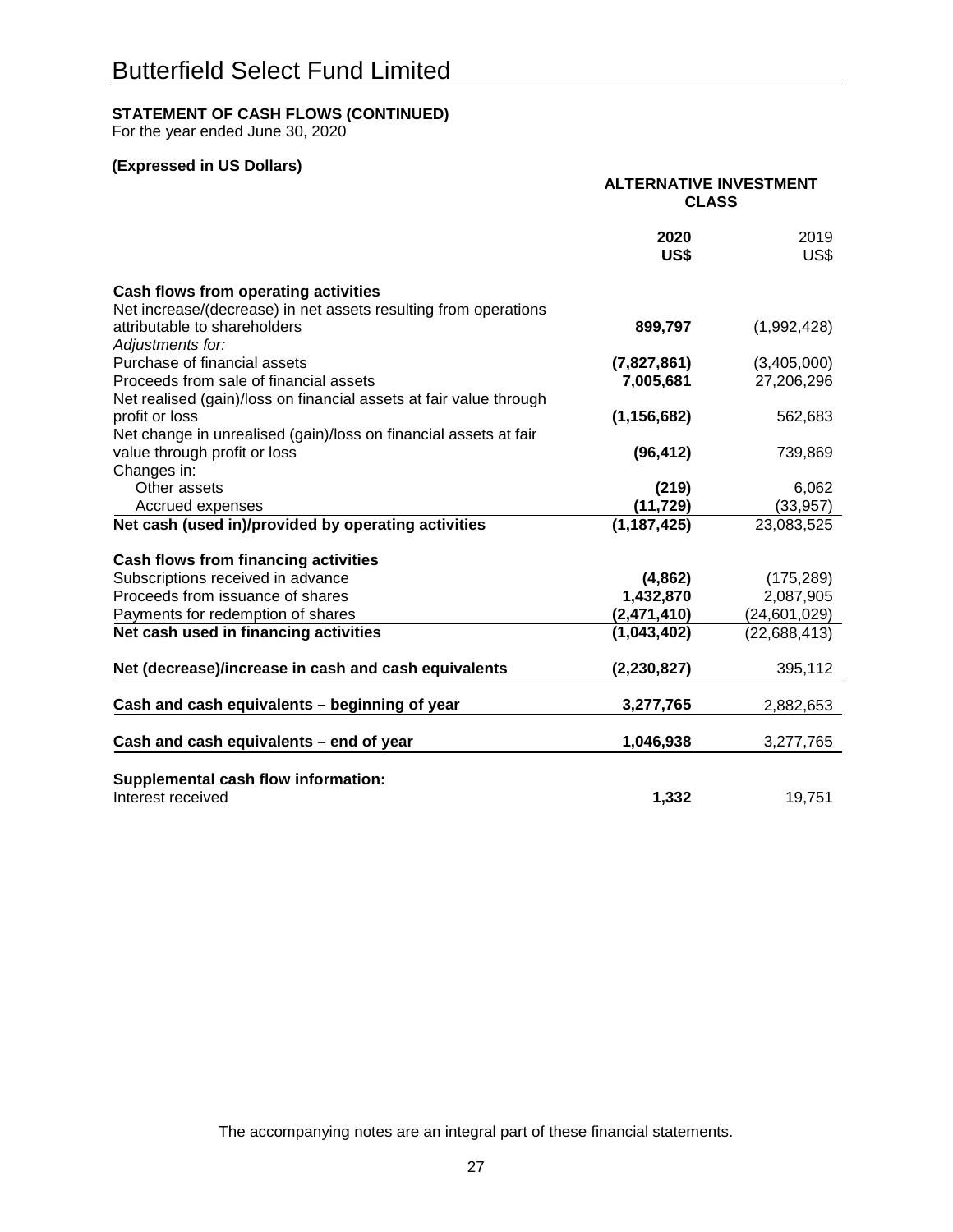### **STATEMENT OF CASH FLOWS (CONTINUED)**

For the year ended June 30, 2020

### **(Expressed in US Dollars)**

|                                                                                                      | <b>ALTERNATIVE INVESTMENT</b><br><b>INSTITUTIONAL CLASS</b> |                |
|------------------------------------------------------------------------------------------------------|-------------------------------------------------------------|----------------|
|                                                                                                      | 2020<br>US\$                                                | 2019<br>US\$   |
| Cash flows from operating activities<br>Net decrease in net assets resulting from operations         |                                                             |                |
| attributable to shareholders<br>Adjustments for:                                                     | (4,082,942)                                                 | (1,900,274)    |
| Purchase of financial assets                                                                         | (48, 202, 138)                                              | (34, 108, 924) |
| Proceeds from sale of financial assets<br>Net realised (gain)/loss on financial assets at fair value | 44,127,717                                                  | 17,857,940     |
| through profit or loss<br>Net change in unrealised loss/(gain) on financial assets at                | (771, 455)                                                  | 1,755,590      |
| fair value through profit or loss                                                                    | 2,458,119                                                   | (1,888,808)    |
| Changes in:                                                                                          |                                                             |                |
| Other assets                                                                                         | (5, 538)                                                    | 1,837          |
| Accrued expenses                                                                                     | 21,118                                                      | 47,864         |
| Net cash used in operating activities                                                                | (6, 455, 119)                                               | (18, 234, 775) |
| Cash flows from financing activities                                                                 |                                                             |                |
| Proceeds from issuance of shares                                                                     | 10,371,861                                                  | 25,255,305     |
| Payment for redemption of shares                                                                     | (4,853,642)                                                 | (4,007,816)    |
| Net cash provided by financing activities                                                            | 5,518,219                                                   | 21,247,489     |
| Net (decrease)/increase in cash and cash equivalents                                                 | (936,900)                                                   | 3,012,714      |
| Cash and cash equivalents - beginning of year                                                        | 5,247,879                                                   | 2,235,165      |
| Cash and cash equivalents - end of year                                                              | 4,310,979                                                   | 5,247,879      |
| Supplemental non-cash information:                                                                   |                                                             |                |
| Interest received                                                                                    | 8,625                                                       | 36,045         |
|                                                                                                      |                                                             |                |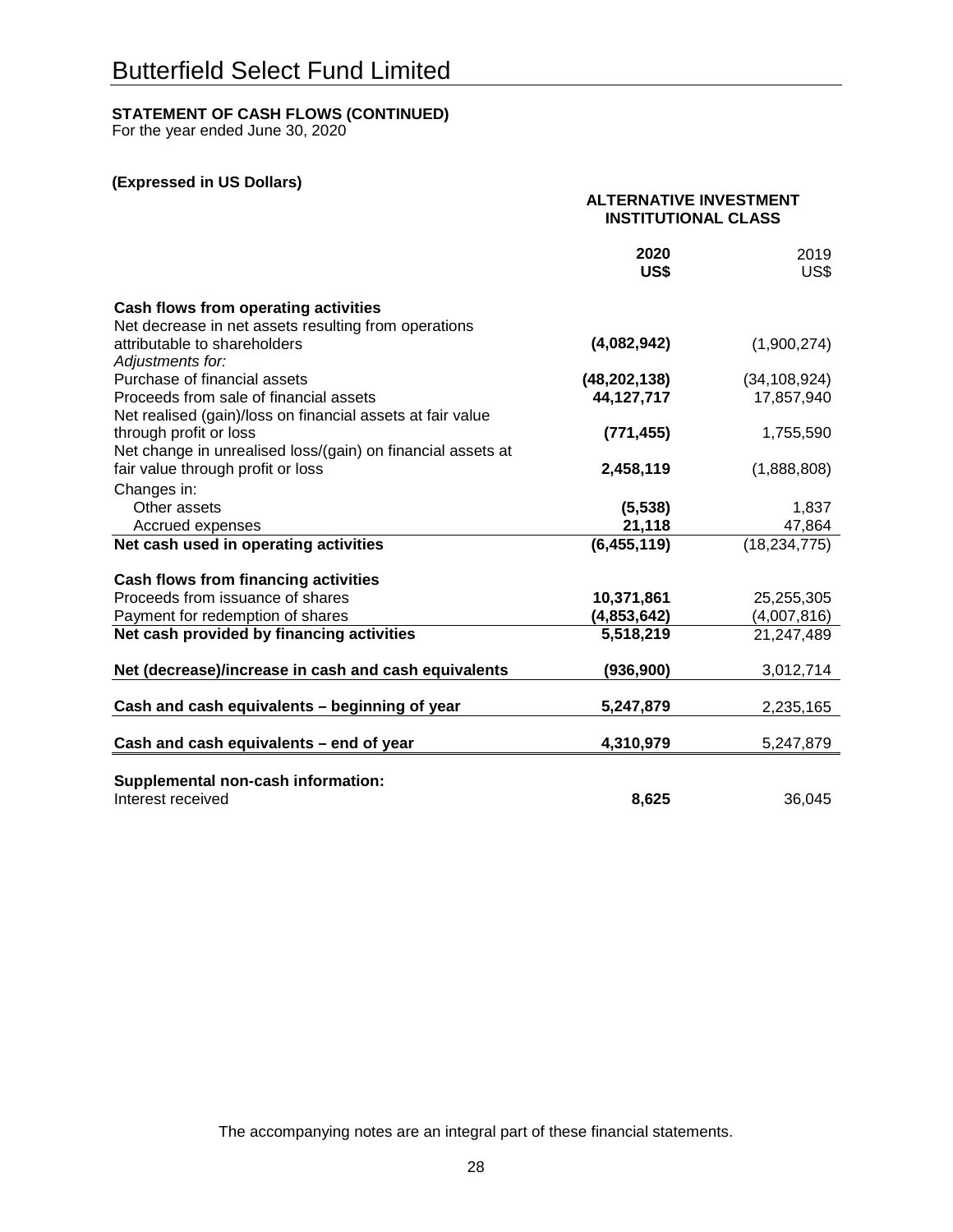### **NOTES TO THE FINANCIAL STATEMENTS**

For the year ended June 30, 2020

#### **1. CORPORATE INFORMATION**

Butterfield Select Fund Limited (the "Fund") is an open-ended investment company which was incorporated under the laws of Bermuda on January 31, 2000.

The Fund commenced operations on February 17, 2000. The Bank of N. T. Butterfield & Son Limited acts as custodian (the "Custodian"). Butterfield Asset Management Limited acts as investment adviser (the "Investment Adviser"). MUFG Fund Services (Bermuda) Limited acts as registrar and transfer agent and as accountants/administrator (the "Registrar and Transfer Agent" or "Administrator") for the Fund. The Custodian and Investment Adviser are wholly owned subsidiaries of The Bank of N.T. Butterfield & Son Limited (the "Bank").

The registered address of the Fund is c/o MUFG Fund Services (Bermuda) Limited, Cedar House, 4th Floor North, 41 Cedar Avenue, Hamilton HM 12, Bermuda.

The Investment Adviser, Custodian and Bank each maintains separate business units, roles and responsibilities to ensure segregation between different functions.

Brown Brothers Harriman & Co. acts as sub-custodian (the "Sub-custodian") for the Equity Class, the Alternative Investment Class and the Alternative Investment Institutional Class. The Sub-custodian fees are paid by the Custodian.

Grosvenor Capital Management, L.P. provides sub-advisory services to the Fund. All sub-advisory fees are paid by the Investment Adviser on behalf of the Fund.

The objective of the Fund is to achieve long term capital growth in the value of the assets, offering a convenient and efficient vehicle for investing in mutual fund products which are anticipated to provide the best opportunities for capital appreciation having regard to diversification.

For the Equity Class, the policy of the Fund is to hold a global portfolio by investing in international and Bermuda equity funds and international equity index-linked instruments.

For the Global Fixed Income Class, the policy of the Fund is to hold a portfolio of international fixed income mutual funds and/or securities.

For Alternative Investment Class and Alternative Investment Institutional Class the policy is to invest with professional money managers, predominately in "Hedge Fund" format, but may, at the Investment Adviser's discretion, invest in listed securities or limited partnership investments. The Investment Adviser will attempt to minimise the risks involved by selecting money managers who utilise strategies such as hedged investing and by diversification of both manager and strategy.

All four classes may also hold money market instruments or mutual funds for cash management purposes.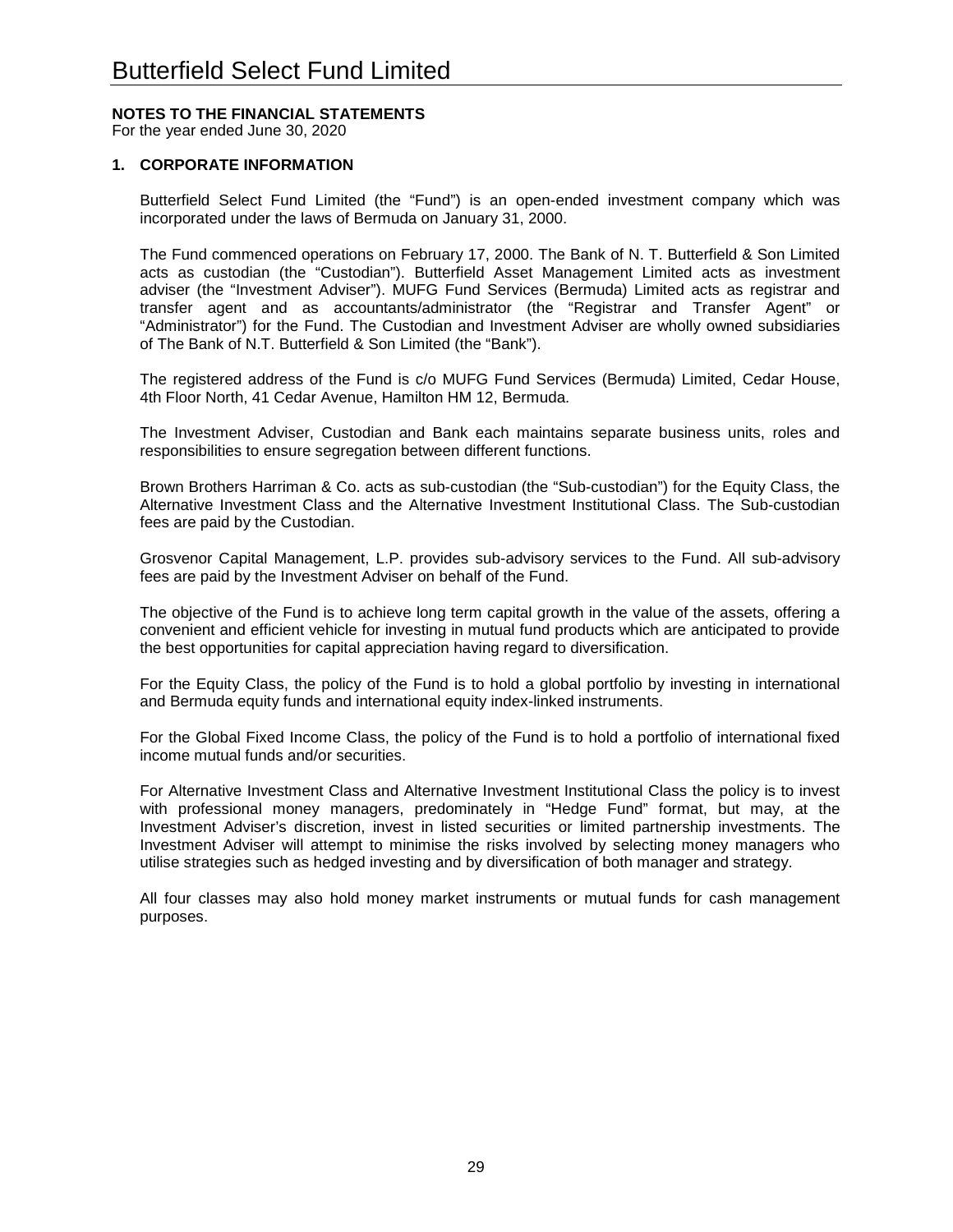For the year ended June 30, 2020

#### **2. BASIS OF PREPARATION**

#### **Accounting convention**

The financial statements have been prepared in accordance with International Financial Reporting Standards ("IFRS") issued by the International Accounting Statements Board ("IASB"). The financial statements have been prepared on a historical-cost basis, except for financial assets held at fair value through profit or loss.

The financial statements are presented in United States dollars, which is the functional currency of the Fund, and all values are rounded to the nearest dollar, except when otherwise stated.

#### **Summary of significant accounting polices**

#### **a) Significant accounting judgements, estimates and assumptions**

The preparation of financial statements in conformity with IFRS requires the Fund's management to make judgements, estimates and assumptions that affect the amounts reported and disclosures made in the financial statements, and accompanying notes. Management believes that the estimates and judgements utilised in preparing the Fund's financial statements are reasonable and prudent. Actual results could differ from these estimates.

#### **b) Financial Instruments**

#### **i. Classification**

In accordance with IFRS 9, the Fund classifies its financial assets and financial liabilities at initial recognition into the categories of financial assets and financial liabilities discussed below.

In applying that classification, a financial asset or financial liability is considered to be held for trading if:

- (a) It is acquired or incurred principally for the purpose of selling or repurchasing it in the near term or
- (b) On initial recognition, it is part of a portfolio of identified financial instruments that are managed together and for which, there is evidence of a recent actual pattern of shortterm profit-taking or
- (c) It is a derivative (except for a derivative that is a financial guarantee contract or a designated and effective hedging instrument)

#### **Financial assets**

The Fund classifies its financial assets as subsequently measured at amortised cost or measured at fair value through profit or loss on the basis of both:

- The entity's business model for managing the financial assets
- The contractual cash flow characteristics of the financial asset

#### *Financial assets measured at amortised cost*

A debt instrument is measured at amortised cost if it is held within a business model whose objective is to hold financial assets in order to collect contractual cash flows and its contractual terms give rise on specified dates to cash flows that are solely payments of principal and interest on the principal amount outstanding. The Fund includes in this category short-term non-financing receivables including cash collateral posted on derivative contracts, accrued income and other receivables.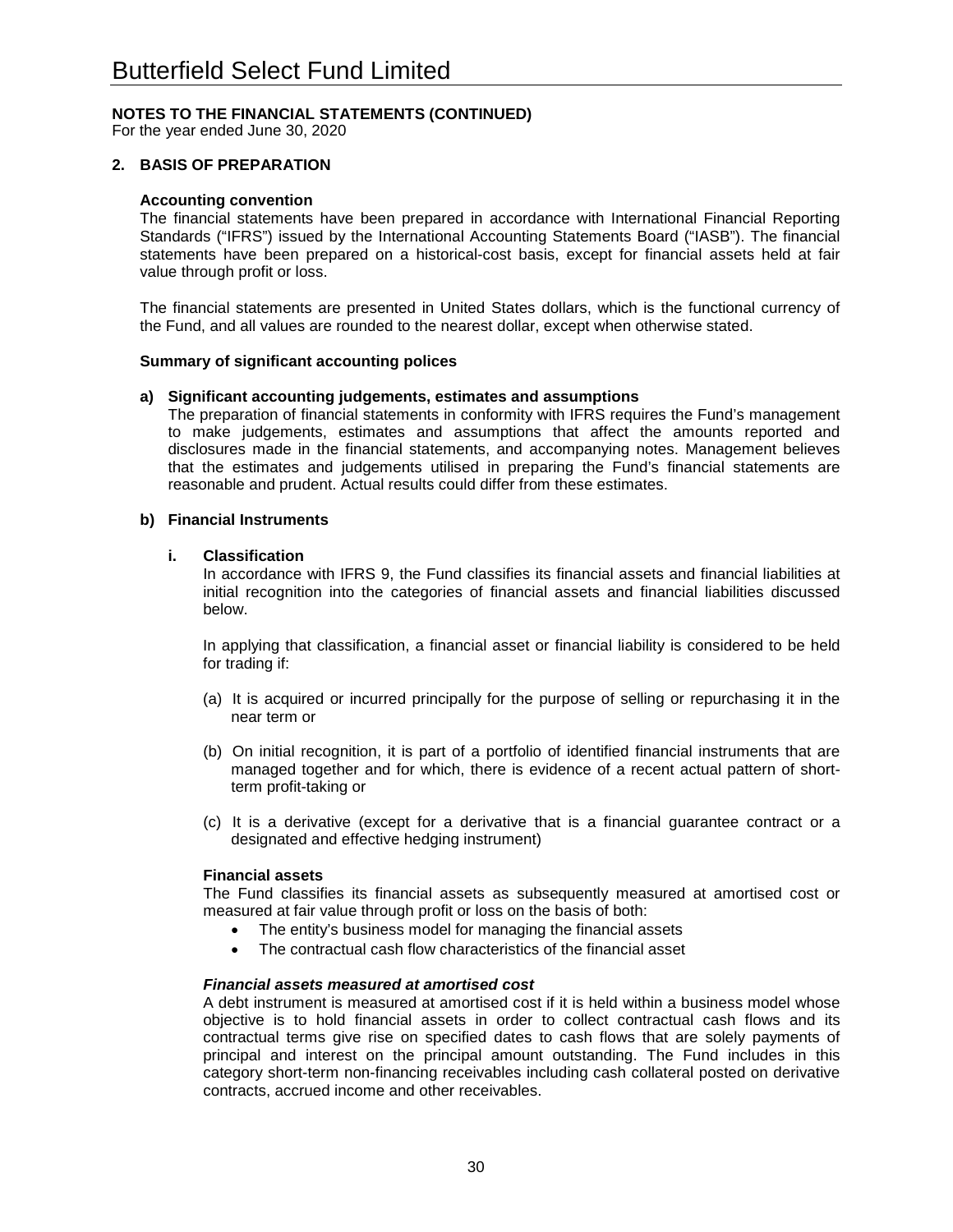For the year ended June 30, 2020

#### **2. BASIS OF PREPARATION (Continued)**

#### **Summary of significant accounting polices (continued)**

#### **b) Financial Instruments (continued)**

#### **i. Classification (continued)**

#### *Financial assets measured at fair value through profit or loss (FVPL)* A financial asset is measured at fair value through profit or loss if:

- (a) Its contractual terms do not give rise to cash flows on specified dates that are solely payments of principal and interest (SPPI) on the principal amount outstanding or
- (b) It is not held within a business model whose objective is either to collect contractual cash flows, or to both collect contractual cash flows and sell or
- (c) At initial recognition, it is irrevocably designated as measured at FVPL when doing so eliminates or significantly reduces a measurement or recognition inconsistency that would otherwise arise from measuring assets or liabilities or recognising the gains and losses on them on different bases.

The Fund includes in this category:

*Debt instruments:* These include investments that are held under a business model to manage them on a fair value basis for investment income and fair value gains.

*Instruments held for trading:* This category includes equity instruments and debt instruments which are acquired principally for the purpose of generating a profit from short-term fluctuations in price. This category also includes derivative contracts in an asset position.

#### **Financial liabilities**

#### *Financial liabilities measured at fair value through profit or loss (FVPL)*

A financial liability is measured at FVPL if it meets the definition of held for trading.

The Fund includes in this category, derivative contracts in a liability position and equity and debt instruments sold short since they are classified as held for trading.

#### *Financial liabilities measured at amortised cost*

This category includes all financial liabilities, other than those measured at fair value through profit or loss. The Fund includes in this category convertible bonds, debentures, and other short-term payables.

#### **Receivables and Loans**

Receivables and Loans are non-derivative financial assets with fixed or determinable payments that are not quoted in an active market. The Fund includes in this category collateral on derivatives, securities borrowed and other short-term receivables.

#### **Other financial liabilities**

This category includes all financial liabilities, other than those classified at FVPL. The Fund includes in this category debentures, collateral on derivatives, securities lent and other short-term payables.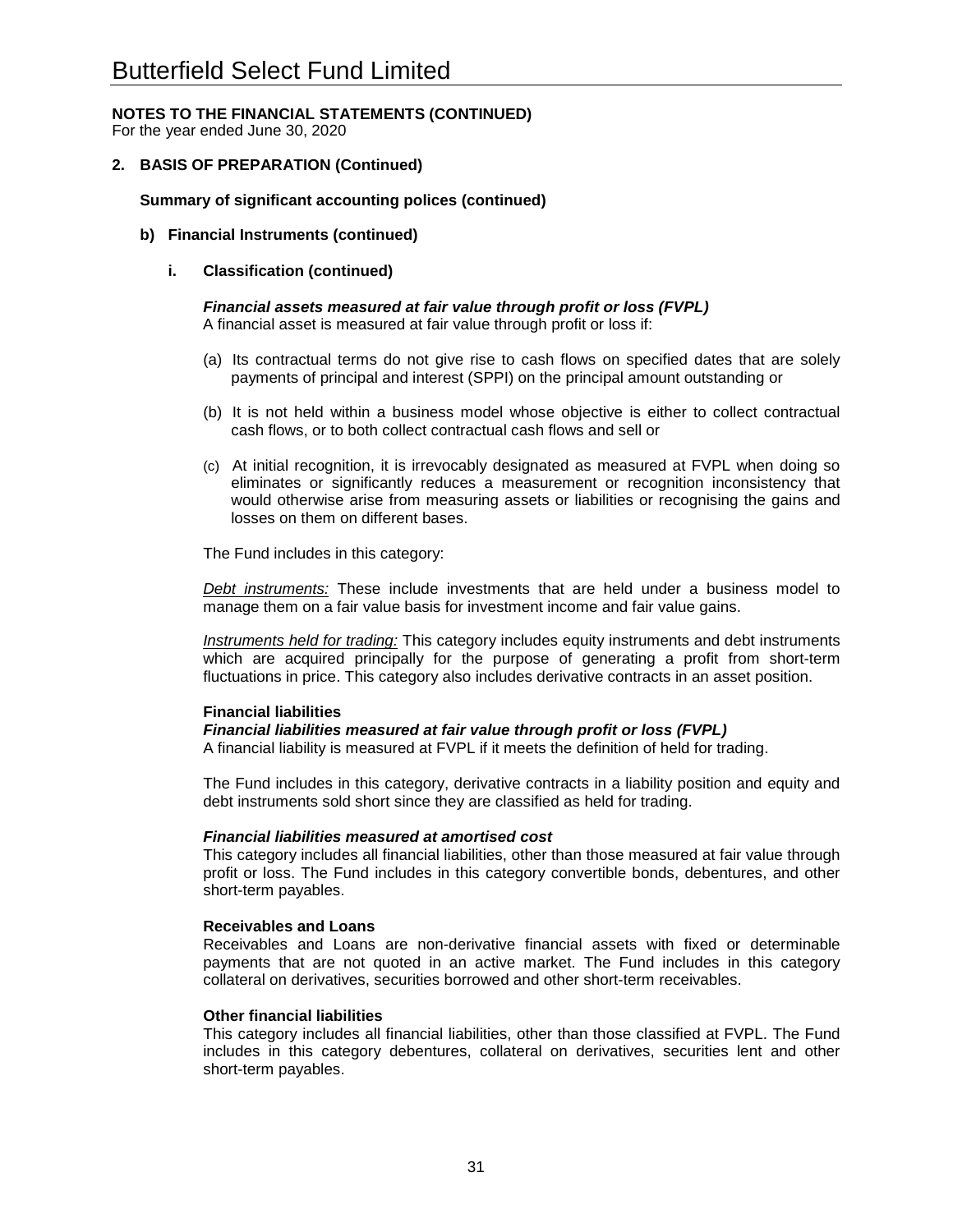For the year ended June 30, 2020

#### **2. BASIS OF PREPARATION (Continued)**

#### **Summary of significant accounting polices (continued)**

#### **b) Financial Instruments (continued)**

#### **ii. Recognition**

The Fund recognises a financial asset or a financial liability when it becomes a party to the contractual provisions of the instrument.

Purchases or sales of financial assets that require delivery of assets within the time frame generally established by regulation or convention in the market place (regular way trades) are recognised on the trade date, i.e., the date that the Fund commits to purchase or sell the asset.

#### **iii. Initial measurement**

Financial assets and financial liabilities at FVPL are recorded in the statement of financial position at fair value. All transaction costs for such instruments are recognised directly in profit or loss.

Financial assets and liabilities (other than those classified at FVPL) are measured initially at their fair value plus any directly attributable incremental costs of acquisition or issue.

#### **iv. Subsequent measurement**

After initial measurement, the Fund measures financial instruments which are classified at FVPL, at fair value. Subsequent changes in the fair value of those financial instruments are recorded in net gain or loss on financial assets and liabilities at FVPL in the statement of comprehensive income. Interest and dividends earned or paid on these instruments are recorded separately in interest revenue or expense and dividend revenue or expense in the statement of comprehensive income.

Financial liabilities, other than those classified at FVPL, are measured at amortised cost using the effective interest method. Gains and losses are recognised in profit or loss when the liabilities are derecognised, as well as through the amortisation process.

The effective interest method (EIR) is a method of calculating the amortised cost of a financial asset or a financial liability and of allocating and recognising the interest income or interest expense in profit or loss over the relevant period. The effective interest rate is the rate that exactly discounts estimated future cash payments or receipts through the expected life of the financial asset or financial liability to the gross carrying amount of the financial asset or to the amortised cost of the financial liability. When calculating the effective interest rate, the Fund estimates cash flows considering all contractual terms of the financial instruments, but does not consider expected credit losses. The calculation includes all fees paid or received between parties to the contract that are an integral part of the effective interest rate, transaction costs and all other premiums or discounts.

#### **v. Derecognition**

A financial asset (or, where applicable, a part of a financial asset or a part of a group of similar financial assets) is derecognised when the rights to receive cash flows from the asset have expired, or the Fund has transferred its rights to receive cash flows from the asset, or has assumed an obligation to pay the received cash flows in full without material delay to a third party under a pass-through arrangement and the Fund has:

(a)Transferred substantially all of the risks and rewards of the asset, or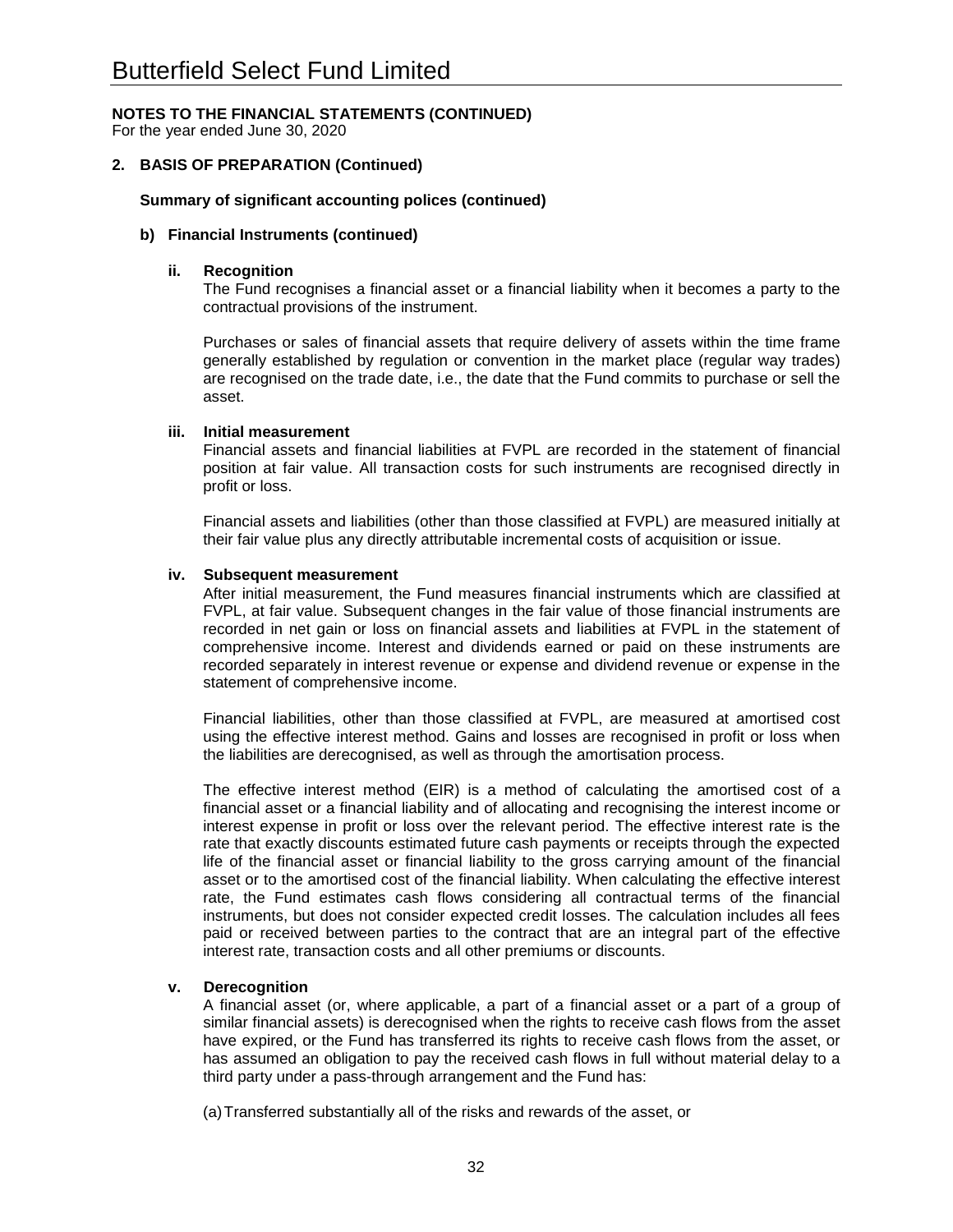For the year ended June 30, 2020

#### **2. BASIS OF PREPARATION (Continued)**

#### **Summary of significant accounting polices (continued)**

#### **b) Financial instruments (continued)**

#### **v. Derecognition (continued)**

(b) Neither transferred nor retained substantially all the risks and rewards of the asset, but has transferred control of the asset

When the Fund has transferred its right to receive cash flows from an asset (or has entered into a pass-through arrangement), and has neither transferred nor retained substantially all of the risks and rewards of the asset nor transferred control of the asset, the asset is recognised to the extent of the Fund's continuing involvement in the asset. In that case, the fund also recognises an associated liability. The transferred asset and the associated liability are measured on a basis that reflects the rights and obligations that the fund has retained.

The Fund derecognises a financial liability when the obligation under the liability is discharged, cancelled or expired.

#### **c) Fair value measurement**

The fair value of an asset or a liability is measured using the assumptions that market participants would use when pricing the asset or liability, assuming that market participants act in their economic best interest. The fair value for financial instruments traded in active markets at the reporting date is based on their quoted price or dealer price quotations, without any deduction for transaction costs.

It is the policy of the Fund to value any asset quoted, listed, traded or dealt with on an exchange or market by reference to the last traded price on or prior to the relevant Valuation Day on the major exchange or market in which the assets are dealt, to the extent that such valuation is based on a price within the bid-ask spread that is most representative of fair value on valuation date. In circumstances where the last traded price is not within the bid-ask spread, the Directors will determine the point within the bid-ask spread that is most representative of fair value.

Investments in underlying funds are carried at fair value, which is based on the net asset value ("NAV") of each share of the Fund's investments in or the pro-rata interest in the net assets of such investment funds as published or otherwise reported by the investment fund's administrators. The underlying investments of each fund are accounted for at fair value as described in each investment fund's financial statements.

The Directors at their absolute discretion may permit some other method of valuation to that described above if they consider such valuation better reflects the fair value of any investment.

#### **d) Impairment of financial assets**

The Fund holds only trade receivables with no financing component and which have maturities of less than 12 months at amortised cost and, as such, has chosen to apply an approach similar to the simplified approach for expected credit losses (ECL) under IFRS 9 to all its trade receivables. Therefore the Fund does not track changes in credit risk, but instead recognises a loss allowance based on lifetime ECLs at each reporting date. As at June 30, 2020, the Fund had no ECLs and had, therefore, not recognised a loss allowance.

The Fund's approach to ECLs reflects a probability-weighted outcome, the time value of money and reasonable and supportable information that is available without undue cost or effort at the reporting date about past events, current conditions and forecasts of future economic conditions.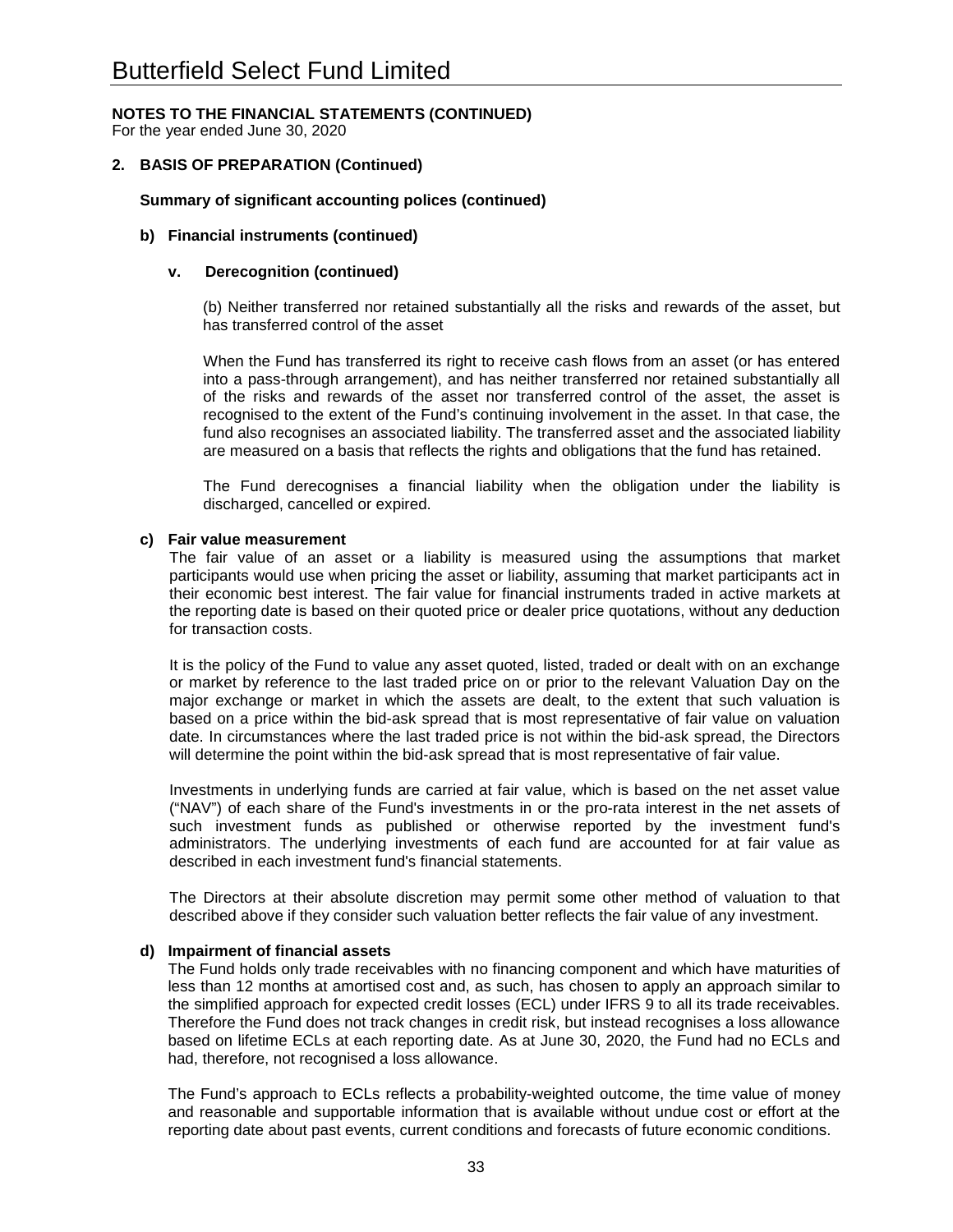For the year ended June 30, 2020

#### **2. BASIS OF PREPARATION (Continued)**

#### **Summary of significant accounting polices (continued)**

#### **d) Impairment of financial assets (continued)**

The Fund uses the provision matrix as a practical expedient to measuring ECLs on trade receivables, based on days past due for groupings of receivables with similar loss patterns. Receivables are grouped based on their nature. The provision matrix is based on historical observed loss rates over the expected life of the receivables and is adjusted for forward-looking estimates.

#### **e) Functional and presentation currency**

The Fund's functional currency is the United States Dollar (US Dollar), which is the currency of the primary economic environment in which it operates. The Fund's performance is evaluated and its liquidity is managed in US Dollars. Therefore, the US Dollar is considered as the currency that most faithfully represents the economic effects of the underlying transactions, events and conditions. The Fund's presentation currency is also the US Dollars.

#### **f) Offsetting and financial instruments**

Financial assets and financial liabilities are offset and the net amount is reported in the statement of financial position if, and only if, there is a currently enforceable legal right to offset the recognised amounts and there is an intention to settle on a net basis, or to realise the asset and settle the liability simultaneously. This is generally not the case with master netting agreements unless one party to the agreement defaults and the related assets and liabilities are presented gross in the statement of financial position.

Management has determined that, as at June 30, 2020 and 2019, there were no assets and liabilities offset in the statement of financial position, nor were there any assets or liabilities available for offset. The Fund does not have a legally enforceable right to offset, nor does it have master netting agreements or similar arrangements that would allow for related amounts to be set off.

#### **g) Foreign currency translations**

Assets and liabilities that are denominated in foreign currencies are translated into US dollars at rates of exchange on the period end date. Transactions during the period are translated at the rate in effect at the date of the transaction. Foreign currency translation gains and losses are included in the statement of comprehensive income.

#### **h) Cash and cash equivalents**

Cash and cash equivalents comprise cash on hand and short-term deposits in banks that are readily convertible to known amounts of cash and which are subject to an insignificant risk of changes in value, with original maturities of three months or less.

Cash and cash equivalents do not include bank overdraft. Where applicable, bank overdraft is shown as a liability in the statement of financial position as well as in the statement of cash flows.

#### **i) Interest income and expense**

Interest income and expense are recognised in the statement of comprehensive income for all interest-bearing financial instruments using the effective interest method.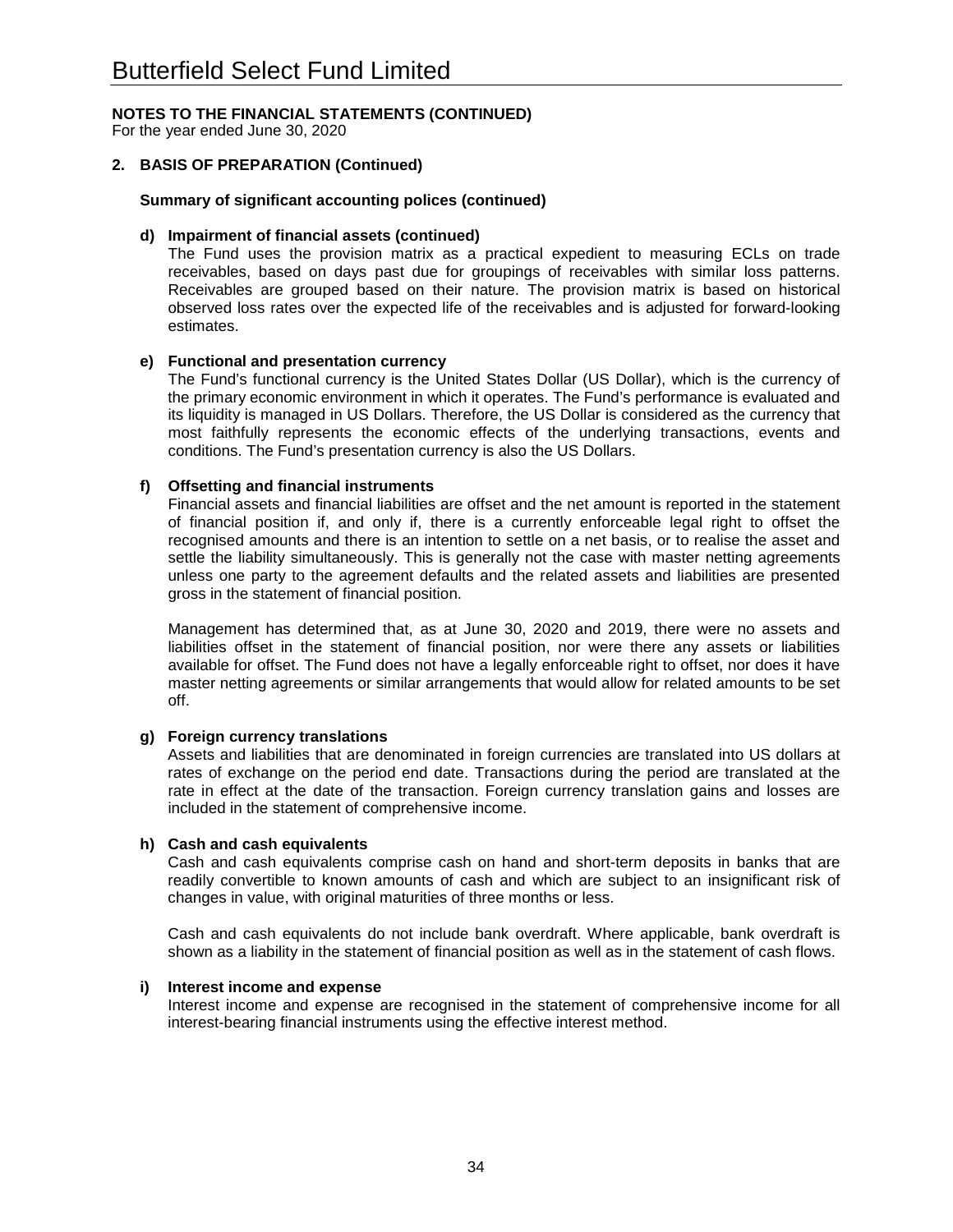For the year ended June 30, 2020

### **2. BASIS OF PREPARATION (Continued)**

#### **Summary of significant accounting polices (continued)**

#### **j) Dividend income and expense**

Dividend income is recognised on the date on which the investments are quoted ex-dividend or, where no ex-dividend date is quoted, when the Fund's right to receive the payment is established. Dividend income is presented gross of any non-recoverable withholding taxes, which are disclosed separately in the statement of comprehensive income. Dividend expense relating to equity securities sold short is recognised when the shareholders' right to receive the payment is established.

#### **k) Realised and change in unrealised gains and losses**

Realised and change in unrealised gains/(losses) on financial assets at fair value through profit or loss are recognised in the statement of comprehensive income. The cost of investments sold is accounted for using the average cost basis.

#### **l) Expenses**

All expenses (including management fees) are recognised in the statement of comprehensive income on an accrual basis.

#### **m) Going concern**

The Fund's management has assessed the Fund's ability to continue as a going concern and is satisfied that the Fund has the resources to continue in business for the foreseeable future. Furthermore, management is not aware of any material uncertainties that may cast significant doubt upon the Fund's ability to continue as a going concern. Therefore, the financial statements continue to be prepared on the going concern basis.

#### **n) Share capital**

The Fund's Organisational Shares are classified as equity in accordance with IFRS and the Fund's articles of association. These shares do not participate in the profits of the Fund.

#### **o) Redeemable participating shares**

Redeemable participating shares are redeemable at the shareholder's option and are classified as financial liabilities. The redeemable participating shares can be put back to the Fund on any dealing day at a value equal to a proportionate share of the NAV. The NAV per share is calculated by dividing the net assets attributable to shareholders with the total number of outstanding redeemable shares.

#### **p) Investment entity**

IFRS 10 defines an investment entity and requires a reporting entity that meets the definition of an investment entity not to consolidate but instead to measure its investments at fair value through profit or loss in its financial statements.

To qualify as an investment entity, a reporting entity is required to:

- Obtain funds from one or more investors for the purpose of providing them with investment management services;
- Commit to its investor(s) that its business purpose is to invest funds solely for returns from capital appreciation, investment income, or both; and
- Measure and evaluate performance of substantially all of its investments on a fair value basis.

Management has determined that the Fund meets the definition of an investment entity and recognizes all investments at fair value through profit and loss.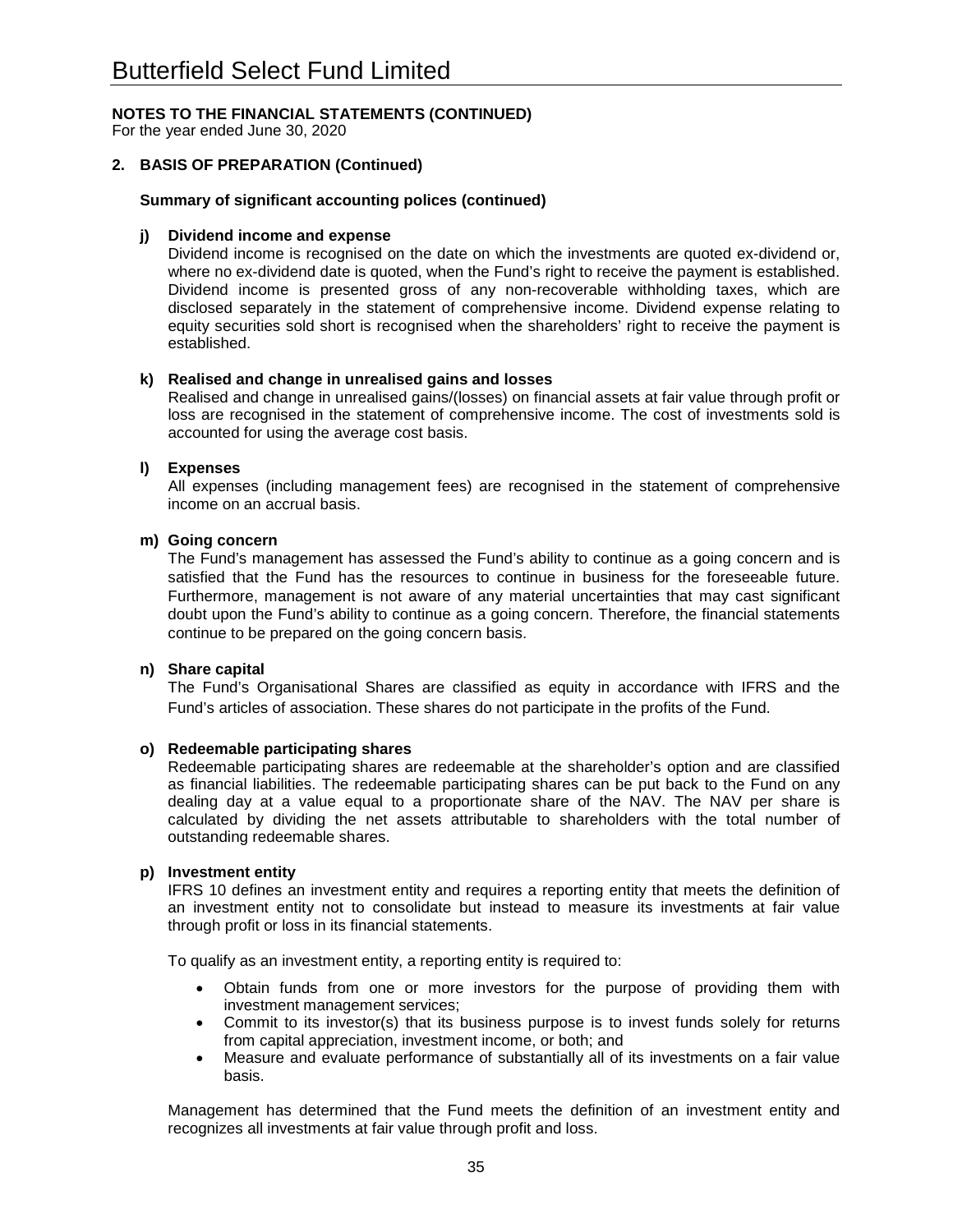For the year ended June 30, 2020

#### **2. BASIS OF PREPARATION (Continued)**

#### **Summary of significant accounting polices (continued)**

#### **q) Impact of new accounting pronouncements**

#### **IFRIC 23 - Uncertainty over income tax treatments**

On June 7, 2017, the IFRS Interpretations Committee (IFRS IC) issued IFRIC 23 'Uncertainty over income tax treatments' (''IFRIC 23''). IFRIC 23 clarifies how the recognition and measurement requirements of IAS 12 'Income taxes', are applied where there is uncertainty over income tax treatments. It is effective for annual periods beginning on or after January 1, 2019.

IFRIC 23 addresses:

- (i) whether an entity considers uncertain tax treatments separately;
- (ii) the assumptions an entity makes about the examination of tax treatments by taxation authorities;
- (iii) how an entity determines taxable profit (tax loss), tax bases, unused tax losses, unused tax credits and tax rates; and
- (iv) how an entity considers changes in fact and circumstances.

The Fund has analyzed its tax positions and has concluded that no asset/liability for unrecognized tax benefits/obligations should be recorded relating to uncertain tax positions for the year ended June 30, 2020. Currently, the only taxes recorded by the Fund are withholding taxes applicable to certain income. For the year ended June 30, 2020, no other income tax liability or expense has been recorded in the accompanying financial statements.

The general tax position of the Fund is disclosed in Note 8 to the financial statements.

#### **r) Estimates and assumptions**

The key assumptions concerning the future and other key sources of estimation uncertainty at the reporting date, that have a significant risk of causing a material adjustment to the carrying amounts of assets and liabilities within the next financial year, are discussed below. The Fund based its assumptions and estimates on parameters available when the financial statements were prepared. However, existing circumstances and assumptions about future developments may change due to market changes or circumstances arising beyond the control of the Fund. Such changes are reflected in the assumptions when they occur.

#### *Fair value*

For fair value of financial instruments please refer to Note 4.

### **3. FINANCIAL RISK MANAGEMENT**

The Fund's overall risk management approach includes formal guidelines to govern the extent of exposure to various types of risk. The Investment Adviser also has various internal controls to oversee the Funds' investment activities, including monitoring compliance with the investment objective and strategies, internal guidelines and securities regulations.

#### **Credit Risk**

Credit risk is the risk that a counterparty to a financial instrument will fail to discharge an obligation or commitment that it has entered into with the Fund. Financial instruments that potentially expose the Fund to credit and counterparty risk consist primarily of cash and cash equivalents, balances held at the brokers/custodian/sub-custodian and investments in debt securities.

The value of such balances on the statement of financial position includes consideration of the creditworthiness of the issuer, and, accordingly represents the maximum credit risk exposure of the Fund.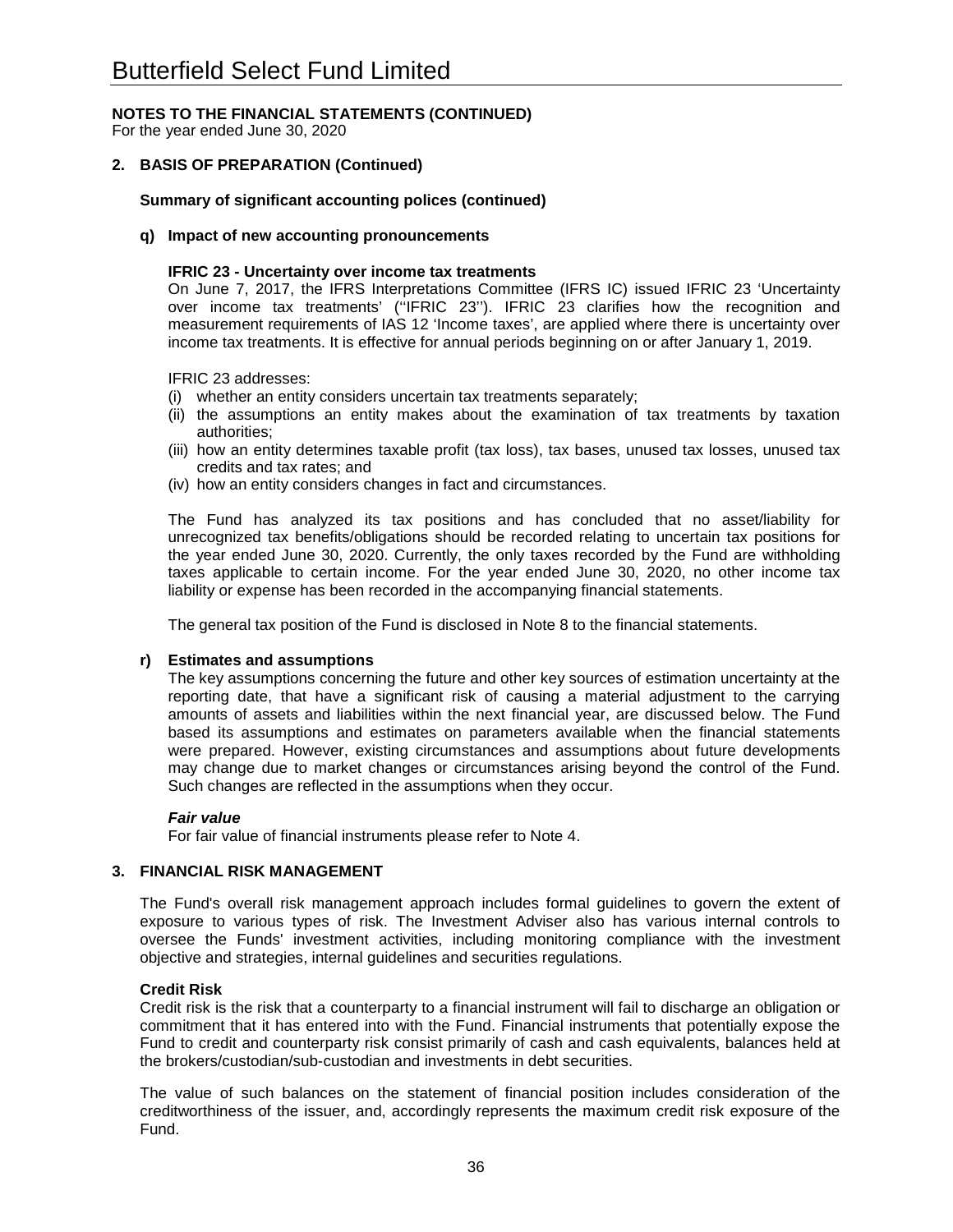For the year ended June 30, 2020

### **3. FINANCIAL RISK MANAGEMENT (Continued)**

#### **Credit Risk (Continued)**

Credit ratings below represent ratings of Global Fixed income Class' debt securities provided by Standard & Poor's and are subject to change, which could be material.

|                                         | % of Portfolio<br>2020 | % of Portfolio<br>2019 |
|-----------------------------------------|------------------------|------------------------|
| <b>Debt Securities by Credit Rating</b> |                        |                        |
| AAA                                     | 3.16                   | 0.00                   |
| AA+                                     | 0.00                   | 2.66                   |
| AA+u                                    | 34.57                  | 33.44                  |
| AA                                      | 0.55                   | 0.00                   |
| AA-                                     | 1.40                   | 3.67                   |
| A+                                      | 4.12                   | 13.88                  |
| A                                       | 3.49                   | 0.00                   |
| A-                                      | 9.56                   | 17.02                  |
| BBB+                                    | 8.22                   | 8.75                   |
| <b>BBB</b>                              | 9.02                   | 14.76                  |
| BBB-                                    | 4.09                   | 2.17                   |
| BBB *-                                  | 1.93                   | 0.00                   |
| BB                                      | 0.00                   | 2.33                   |
| Not Rated by S&P                        | 19.89                  | 1.32                   |
|                                         | 100.00                 | 100.00                 |

Credit ratings below represent ratings of Global Fixed Income Class' debt securities provided by Moody's for the debt securities not rated by Standard & Poor's and are subject to change, which could be material.

|                                         | % of Portfolio | % of Portfolio |
|-----------------------------------------|----------------|----------------|
| <b>Debt Securities by Credit Rating</b> | 2020           | 2019           |
| A2                                      | 1.40           | 0.00           |
| A <sub>3</sub>                          | 4.46           | 0.00           |
| Aa3                                     | 2.96           | 1.32           |
| Ba1                                     | 2.19           | 0.00           |
| Ba <sub>2</sub>                         | 2.50           | 0.00           |
| Baa1                                    | 3.27           | 0.00           |
| Baa2                                    | 3.11           | 0.00           |
|                                         | 19.89          | 1.32           |

Substantially all of the assets of the Fund are held by the Fund's Custodian, Sub-custodian and the Bank. The Fund monitors its risk by monitoring the credit quality of the Custodian, Sub-custodian and the Bank. As at June 30, 2020, the credit ratings of the Custodian and the Bank, as provided by Standard and Poor's, were both BBB+ (2019 – BBB+). As at June 30, 2020, the credit rating of the Fund's Sub-custodian, as provided by Fitch Ratings, was A+ (2019 – A+).

#### **Currency Risk**

Currency risk is the risk that the value of an investment will fluctuate due to changes in foreign exchange rates. The Fund invests in securities and other investments that are denominated in currencies other than the US Dollar. Accordingly, the value of the Fund's assets may be affected favourably or unfavourably by fluctuations in currency rates and therefore the Fund will necessarily be subject to foreign exchange risks.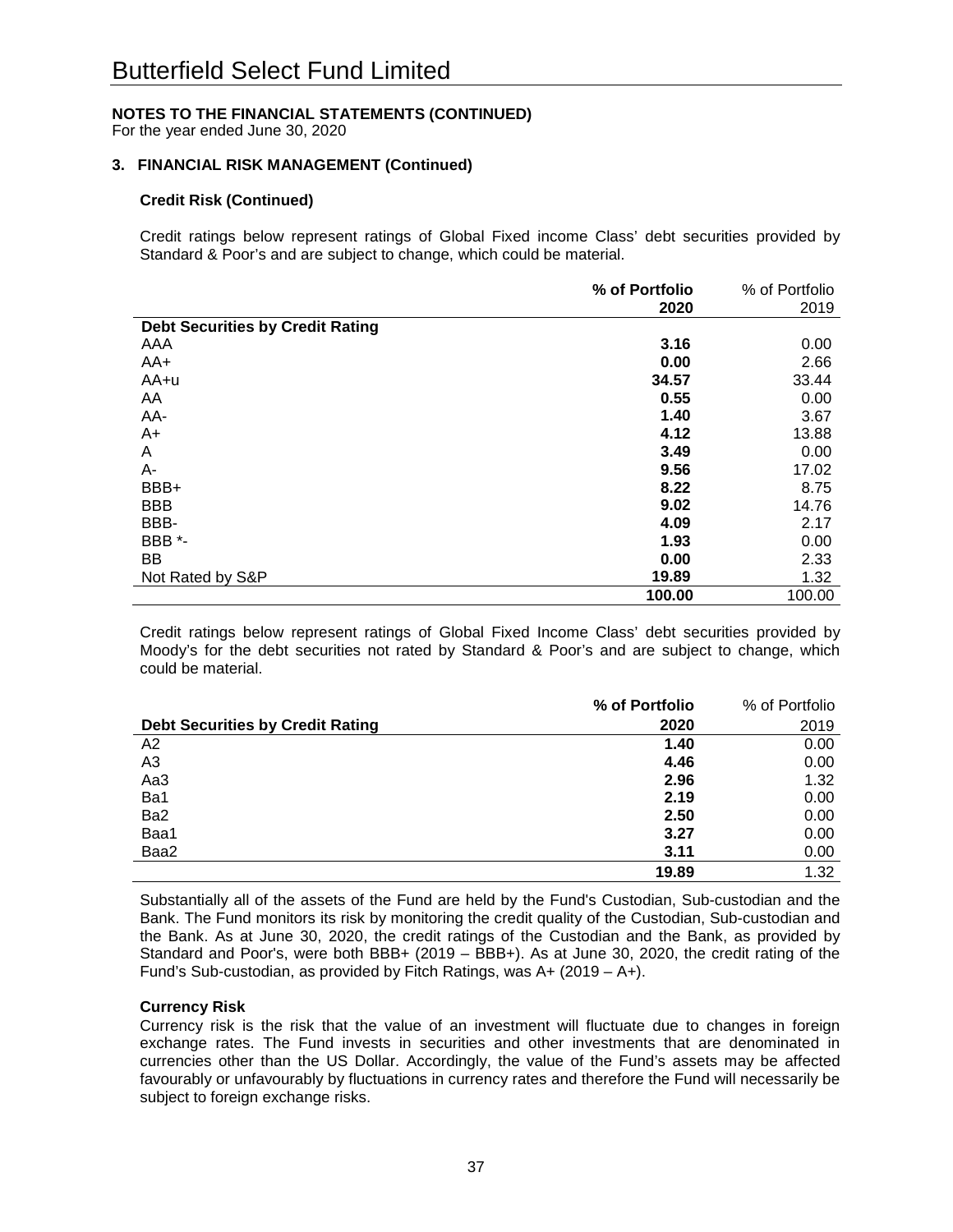For the year ended June 30, 2020

### **3. FINANCIAL RISK MANAGEMENT (Continued)**

#### **Currency Risk (continued)**

The primary purpose of the Fund's foreign currency economic hedging activities is to protect against the volatility associated with investments denominated in foreign currencies and other assets and liabilities denominated in foreign currencies created in the normal course of business. The Fund may utilise foreign currency forward exchange contracts to hedge foreign-currency-denominated financial instruments. Increases or decreases in the fair values of the Fund's foreign-currency-denominated financial assets and liabilities are partially offset by gains and losses on the economic hedging instruments.

As at June 30, 2020 and 2019, the Fund's exposure to currencies other than the Fund's reporting currency was limited to small balances of cash and cash equivalents denominated in foreign currencies which are not significant to the Fund as a whole.

#### **Interest Rate Risk**

Interest rate risk is the risk that the fair value or future cash flows of a financial instrument will fluctuate because of changes in market interest rates. Prices of fixed income securities generally increase when interest rates decline, and decrease when interest rates rise. As at June 30, 2020, had the interest rates increased or decreased by 25 basis points and assuming a direct impact to the net assets by 25 basis points, the net assets of Global Fixed Income Class would have increased or decreased by approximately US\$134,081 (2019: US\$132,143). This analysis assumes that all other variables remained unchanged. In practice, actual results may differ from this analysis and the difference could be material. All other assets and liabilities are not subject to interest rate risk. The Equity Class, Alternative Investment Class and Alternative Investment Institutional Class are not subject to significant interest rate risk.

#### **Liquidity Risk**

Liquidity risk is the risk that the Fund will encounter difficulty in meeting obligations associated with financial liabilities. The Fund is exposed to liquidity risk by way of weekly cash redemptions of redeemable shares of the Equity Class, Global Fixed Income Class and Alternative Investment Class.

The Alternative Investment Institutional Class has a higher risk and return objective and reduced liquidity constraints than the other Classes and, as a result, shares can only be redeemed quarterly. Each Fund Class retains sufficient holdings in underlying funds which offer redemptions on a quarterly, monthly, weekly and daily basis or actively traded marketable securities which, combined with cash and cash equivalents, provide adequate liquidity to address the risk of cash redemptions of redeemable shares.

The table below indicates the Global Fixed Income Class' holdings in debt securities by remaining term to maturity:

|                                    | <b>Fair Value</b> |            |  |
|------------------------------------|-------------------|------------|--|
| <b>Debt Securities by Maturity</b> | 2020              |            |  |
|                                    | US\$              | US\$       |  |
| Less than 1 year                   | 752,497           |            |  |
| $1 - 3$ years                      | 7,684,233         | 6,457,375  |  |
| $3 - 5$ years                      | 11,109,307        | 12,108,699 |  |
| Greater than 5 years               | 34,086,296        | 34,291,049 |  |
|                                    | 53,632,333        | 52,857,123 |  |

As of June 30, 2020 and 2019, all investment funds (2020: US\$103,644,270; 2019: US\$117,296,107) held by the Equity Class offer redemptions on a daily basis.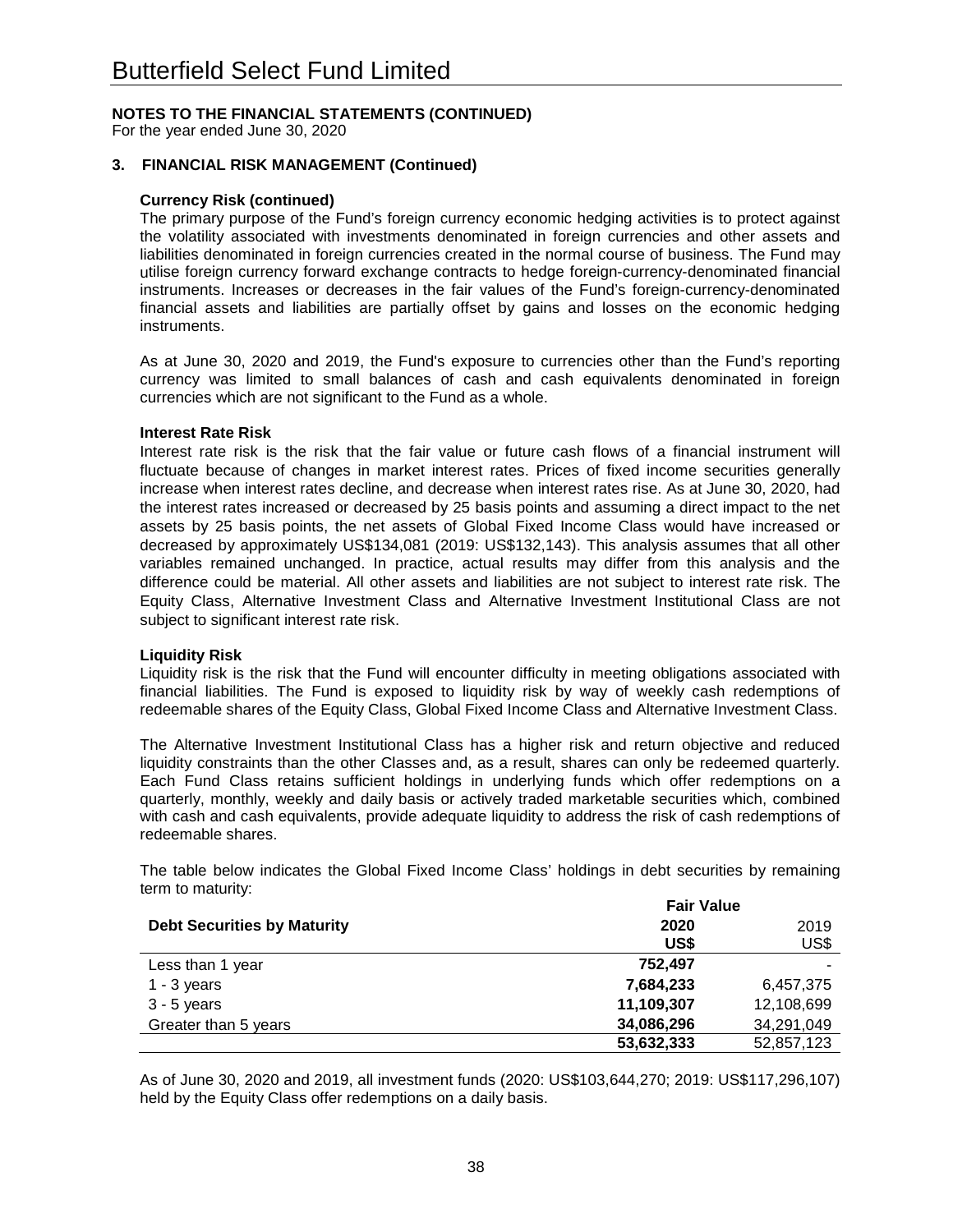For the year ended June 30, 2020

### **3. FINANCIAL RISK MANAGEMENT (Continued)**

#### **Liquidity Risk (continued)**

As of June 30, 2020 and 2019, all investment funds (2020: US\$1,447,802; 2019: US\$1,400,338) held by the Global Fixed Income Class offer redemptions on a daily basis.

As of June 30, 2020, investment funds held by the Alternative Investment Class representing US\$4,634,376 (27.50%) offer redemptions on a quarterly basis, US\$11,136,704 (66.07%) offer redemptions on a monthly basis and US\$1,083,220 (6.43%) offer redemptions on a daily basis. As of June 30, 2019, investment funds held by the Alternative Investment Class representing US\$4,880,011 (37.08%) offer redemptions on a quarterly basis and US\$8,280,325 (62.92%) offer redemptions on a monthly basis. Investment funds' initial lock-up periods range from zero to one year. As of June 30, 2020 and 2019, no investment funds held by the Alternative Investment Class remain subject to un-expired initial lock-up periods.

As of June 30, 2020, investment funds held by the Alternative Investment Institutional Class representing US\$78,848,115 (70.91%) offer redemptions on a quarterly basis, US\$30,092,829 (27.06%) offer redemptions on a monthly basis and US\$2,255,673 (2.03%) have other liquidity. Investment funds' initial lock-up periods range from zero to one year. As of June 30, 2020, investment funds held by the Alternative Investment Institutional Class amounting to US\$5,660,781 remain subject to un-expired initial lock-up periods ranging from 1 month to 12 months. As of June 30, 2019, investment funds held by the Alternative Investment Institutional Class representing US\$75,839,446 (76.69%) offer redemptions on a quarterly basis, US\$22,775,289 (23.03%) offer redemptions on a monthly basis and US\$272,381 (0.28%) have other liquidity. Investment funds' initial lock-up periods range from zero to one year. As of June 30, 2019, investment funds held by the Alternative Investment Institutional Class amounting to US\$13,541,045 remain subject to un-expired initial lockup periods ranging from 1 month to 12 months.

The Fund also has a credit facility in place to further mitigate liquidity risk.

#### **Price/Market Risk**

Price/market risk is the risk that the value of investments will fluctuate as a result of market conditions. The Investment Adviser attempts to mitigate price/market risk by selecting appropriate portfolio investments based on the Fund's strategy.

As at June 30, 2020, all of the Equity Class' investments were exposed to changes in portfolio prices. As at June 30, 2020, if portfolio prices had been 5% higher or lower with all other variables held constant, the net assets of the Equity Class would have been US\$5,182,214 (2019 - US\$5,864,805) higher or lower.

As at June 30, 2020, all of the Global Fixed Income Class' investments were exposed to changes in portfolio prices. As at June 30, 2020, if portfolio prices had been 5% higher or lower with all other variables held constant, the net assets of the Global Fixed Income Class would have been US\$2,810,387 (2019 - US\$2,770,779) higher or lower.

As at June 30, 2020, all of the Alternative Investment Class' investments were exposed to changes in portfolio prices. As at June 30, 2020, if portfolio prices had been 5% higher or lower with all other variables held constant, the net assets of the Alternative Investment Class would have been US\$842,715 (2019 - US\$658,017) higher or lower.

As at June 30, 2020, all of the Alternative Investment Institutional Class' investments were exposed to changes in portfolio prices. As at June 30, 2020, if portfolio prices had been 5% higher or lower with all other variables held constant, the net assets of the Alternative Investment Institutional Class would have been US\$5,532,737 (2019 - US\$4,944,356) higher or lower.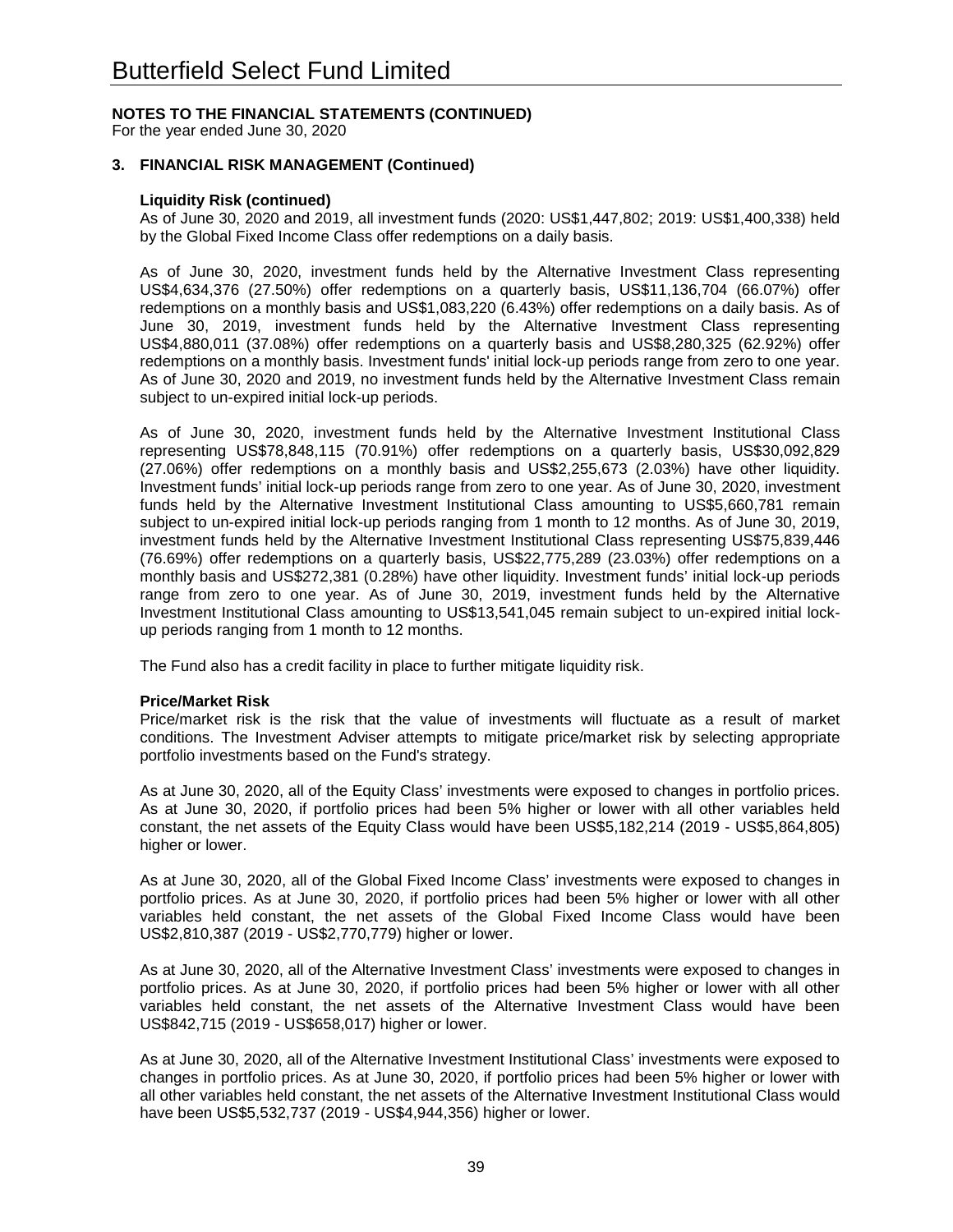For the year ended June 30, 2020

### **3. FINANCIAL RISK MANAGEMENT (Continued)**

#### **Price/Market Risk (continued)**

A sensitivity rate of 5% is used when reporting other price/market risk internally to key management personnel and represents management's assessment of possible change in market prices.

#### **4. FAIR VALUE OF FINANCIAL ASSETS**

The following table provides an analysis of financial instruments that are measured subsequent to initial recognition at fair value, grouped into Levels 1 to 3 based on the degree to which the fair value is observable:

- Level 1 unadjusted quoted prices in active markets for identical assets or liabilities;
- Level 2 inputs other than quoted prices included within Level 1 that are market observable for the asset or liability, either directly or indirectly; and
- Level 3 inputs for the asset or liability that are not based on observable market data, including the Fund's own assumptions in determining the fair value of investments.

In certain cases, the inputs used to measure fair value may fall into different levels of the fair value hierarchy. In such cases, an investment's level within the fair value hierarchy is based upon the lowest level of any input that is significant to the fair value measurement. However, the determination of what constitutes "observable" requires significant judgment by the Fund. The Fund considers observable data to be market data which is readily available, regularly distributed or updated, reliable and verifiable, not proprietary, and provided by independent sources that are actively involved in the relevant market. The inputs or methodology used for valuing securities are not necessarily an indication of the risk associated with investing in those securities.

The inputs used by the Fund to value its investments in each of the investment funds or other financial instruments may differ from the inputs used to value the underlying holdings of such investment funds or other financial instruments. Thus, an investment fund with all of its underlying investments classified as Level 1 may be classified as a Level 2 or Level 3 investment.

The Fund measures the fair value of its investments in investment funds on the basis of the NAV per share (or its equivalent) of such investment funds.

Unless the investment funds have been suspended or are subject to similar liquidity restrictions, the Fund has the ability to redeem its investments in investment funds at NAV per share (or its equivalent) and the investments in investment funds are categorized as Level 2. Where the investment fund is suspended for an extended period, the Fund classifies its investments in investment funds as Level 3.

#### **2020**

#### **EQUITY CLASS**

|                         | Level 1                  | Level 2    | Level 3 | Total       |
|-------------------------|--------------------------|------------|---------|-------------|
| <b>Classification</b>   | US\$                     | US\$       | US\$    | US\$        |
| <b>Financial assets</b> |                          |            |         |             |
| Investment funds        | $\overline{\phantom{a}}$ | 90,988,803 | ۰       | 90,988,803  |
| Exchange traded funds   | 12,655,467               | ۰          | ۰       | 12,655,467  |
| Total financial assets  | 12,655,467               | 90,988,803 | -       | 103,644,270 |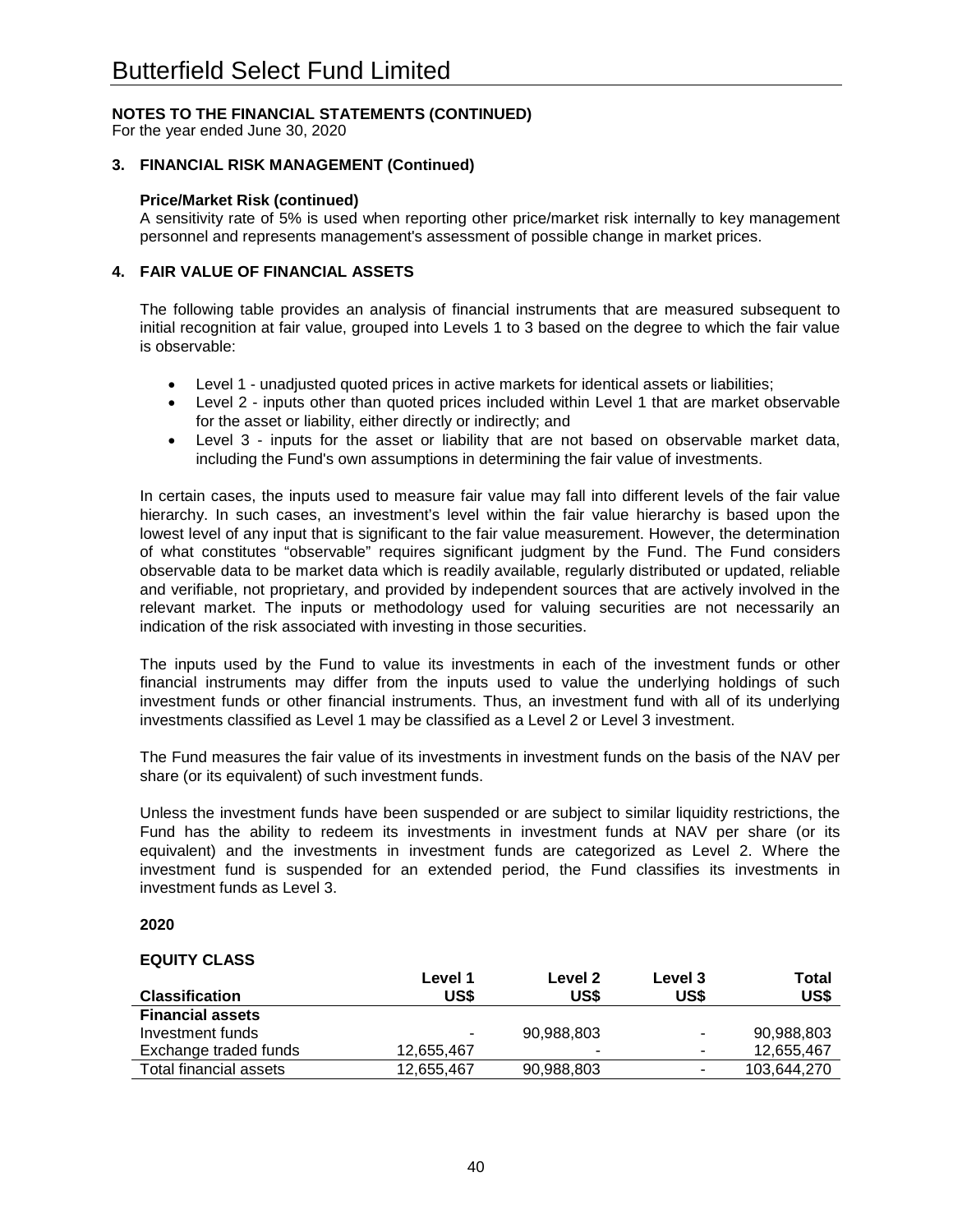For the year ended June 30, 2020

### **4. FAIR VALUE OF FINANCIAL ASSETS (Continued)**

#### **2020 (continued)**

#### **GLOBAL FIXED INCOME CLASS**

|                            | Level 1   | Level 2    | Level 3 | Total      |
|----------------------------|-----------|------------|---------|------------|
| <b>Classification</b>      | US\$      | US\$       | US\$    | US\$       |
| <b>Financial assets</b>    |           |            |         |            |
| Corporate and government   |           |            |         |            |
| debt securities            | ۰         | 48,183,795 | ۰       | 48,183,795 |
| <b>Preferred shares</b>    |           | 1,127,600  | ۰       | 1,127,600  |
| Mortgage-backed securities |           | 5.448.538  | ۰       | 5,448,538  |
| Investment funds           | 1,447,802 |            | ۰       | 1,447,802  |
| Total financial assets     | 1,447,802 | 54,759,933 |         | 56,207,735 |

### **ALTERNATIVE INVESTMENT CLASS**

|                         | Level 1 | Level 2    | Level 3                  | Total      |
|-------------------------|---------|------------|--------------------------|------------|
| <b>Classification</b>   | US\$    | US\$       | US\$                     | US\$       |
| <b>Financial assets</b> |         |            |                          |            |
| Investment funds        | ۰       | 16.854.300 | ۰                        | 16,854,300 |
| Total financial assets  | $\sim$  | 16.854.300 | $\overline{\phantom{0}}$ | 16,854,300 |

#### **ALTERNATIVE INVESTMENT INSTITUTIONAL CLASS**

|                         | Level 1 | Level 2     | Level 3   | Total       |
|-------------------------|---------|-------------|-----------|-------------|
| <b>Classification</b>   | US\$    | US\$        | US\$      | US\$        |
| <b>Financial assets</b> |         |             |           |             |
| Investment funds        | ۰.      | 108,999,885 | 2.196.732 | 111,196,617 |
| Total financial assets  | ۰.      | 108.999.885 | 2.196.732 | 111.196.617 |

#### **2019**

#### **EQUITY CLASS**

|                         | Level 1   | Level 2     | Level 3        | Total       |
|-------------------------|-----------|-------------|----------------|-------------|
| <b>Classification</b>   | US\$      | US\$        | US\$           | US\$        |
| <b>Financial assets</b> |           |             |                |             |
| Investment funds        | ۰         | 108.553.489 | $\blacksquare$ | 108,553,489 |
| Exchange traded funds   | 8.742.618 |             | ۰              | 8,742,618   |
| Total financial assets  | 8.742.618 | 108,553,489 | $\blacksquare$ | 117.296.107 |

#### **GLOBAL FIXED INCOME CLASS**

|                               | Level 1   | Level 2    | Level 3 | Total      |
|-------------------------------|-----------|------------|---------|------------|
| <b>Classification</b>         | US\$      | US\$       | US\$    | US\$       |
| <b>Financial assets</b>       |           |            |         |            |
| Corporate and government debt |           |            |         |            |
| securities                    | ۰         | 49,858,943 | ۰       | 49,858,943 |
| Preferred shares              | ۰         | 1,158,125  | -       | 1,158,125  |
| Exchange traded funds         | 1.400.338 |            | -       | 1,400,338  |
| Mortgage-backed securities    |           | 2,998,180  |         | 2,998,180  |
| <b>Total financial assets</b> | 1,400,338 | 54,015,248 |         | 55,415,586 |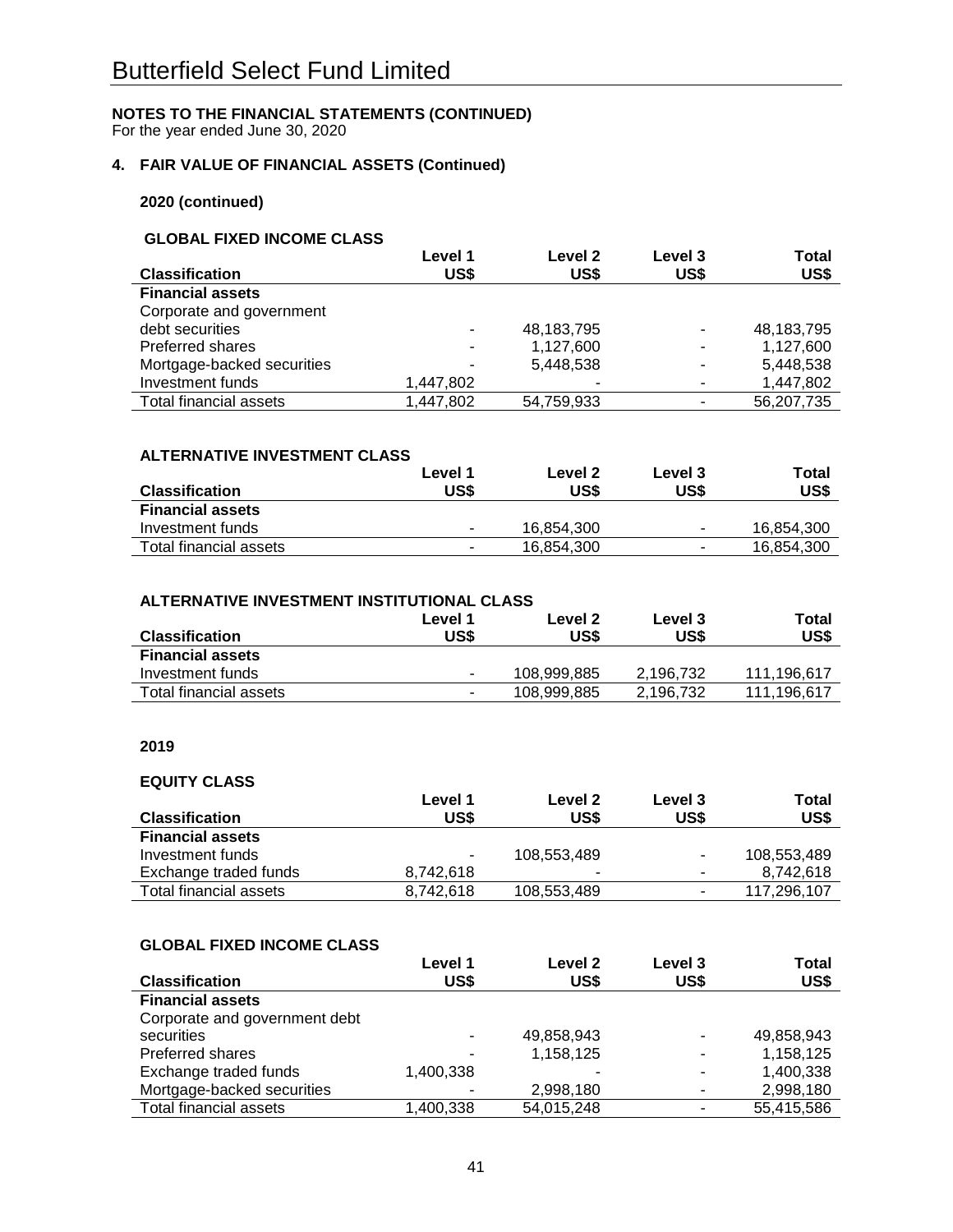For the year ended June 30, 2020

#### **4. FAIR VALUE OF FINANCIAL ASSETS (Continued)**

#### **2019 (continued)**

#### **ALTERNATIVE INVESTMENT CLASS**

|                         | Level 1 | Level 2    | <b>Level 3</b> | Total      |
|-------------------------|---------|------------|----------------|------------|
| <b>Classification</b>   | US\$    | US\$       | US\$           | US\$       |
| <b>Financial assets</b> |         |            |                |            |
| Investment funds        | $\sim$  | 13,160,336 | ۰              | 13,160,336 |
| Total financial assets  | $\sim$  | 13,160,336 | ٠              | 13,160,336 |

### **ALTERNATIVE INVESTMENT INSTITUTIONAL CLASS**

|                         | Level 1                  | Level 2    | Level 3        | Total      |
|-------------------------|--------------------------|------------|----------------|------------|
| <b>Classification</b>   | US\$                     | US\$       | US\$           | US\$       |
| <b>Financial assets</b> |                          |            |                |            |
| Investment funds        | $\overline{\phantom{a}}$ | 98.887.116 | ۰              | 98.887.116 |
| Total financial assets  | $\sim$                   | 98.887.116 | $\blacksquare$ | 98.887.116 |

#### **Transfers of Assets between Level 1 and Level 2**

Financial assets and liabilities transferred from Level 1 to Level 2 are the result of the securities no longer being traded in an active market. There were no transfers of financial assets and liabilities from Level 1 to Level 2 during the years ended June 30, 2020 and 2019. Financial assets and liabilities transferred from Level 2 to Level 1 are the result of the securities now being traded in an active market. There were no transfers of financial assets and liabilities from Level 2 to Level 1 during the years ended June 30, 2020 and 2019.

#### **Reconciliation of Financial Asset and Liability Movement - Level 3**

The movement in financial assets held in the Alternative Investment Institutional Class classified as Level 3 is as follows:

|                                                | 2020<br>US\$ | 2019<br>US\$ |
|------------------------------------------------|--------------|--------------|
| Beginning balance                              |              |              |
| Transfer of assets between level 2 and level 3 | 2,196,732    |              |
| <b>Realised loss</b>                           |              |              |
| Ending balance                                 | 2,196,732    |              |
|                                                |              |              |

Net change in unrealised gain included in the statement of comprehensive income related to Level 3 investments still held at year end **(3,303,267) -**

Financial assets and liabilities transferred from Level 2 to Level 3 are the result of the securities liquidating. There were transfers of financial assets from Level 2 to Level 3 of \$2,196,732 during the year ended June 30, 2020 in the Fund's Alternative Investment Institutional Class. The Fund's Equity Class, Global Fixed Income Class, and Alternative Investment Class did not hold any Level 3 investments at the beginning, during, or at the end of the year ended June 30, 2020 and June 30, 2019.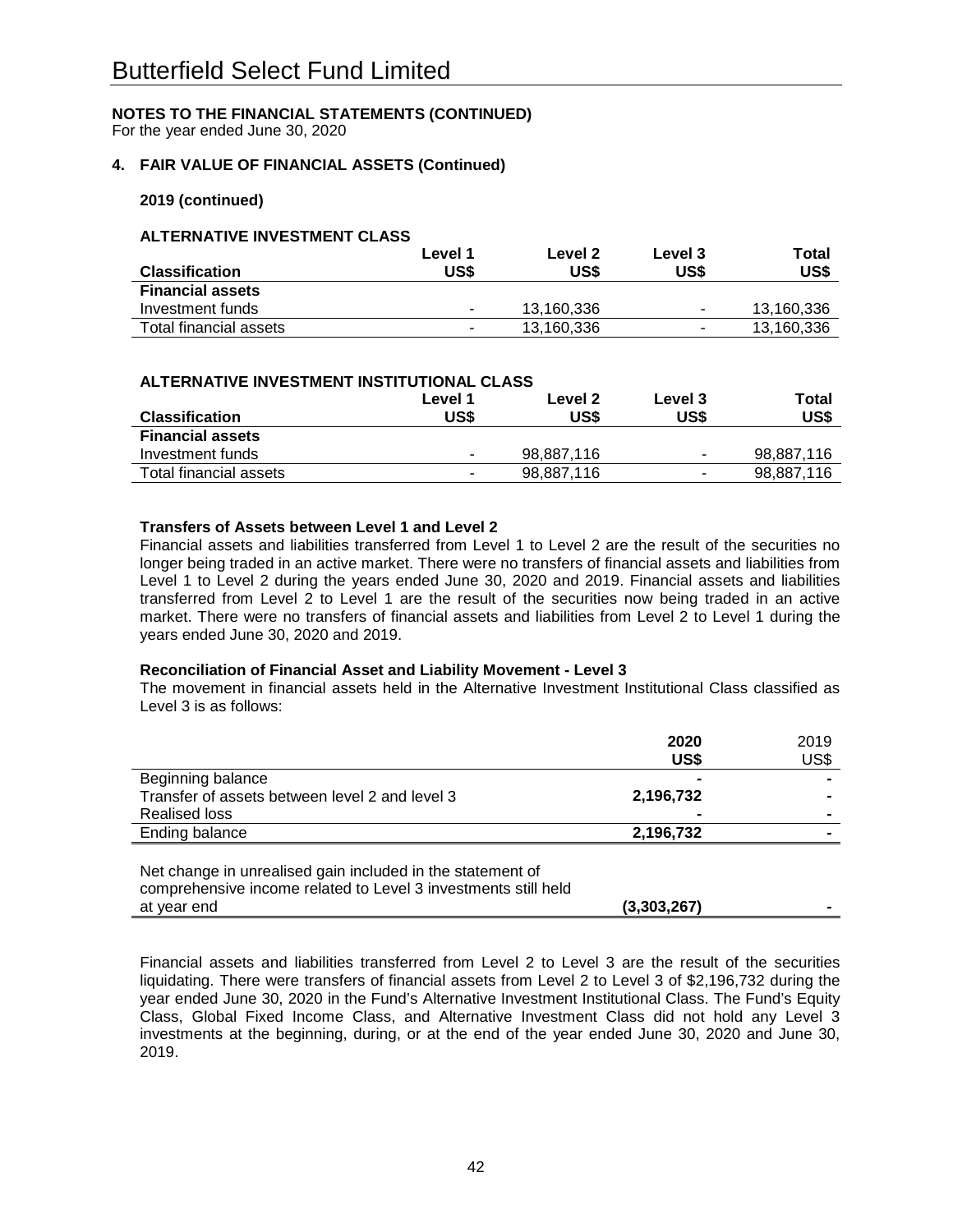For the year ended June 30, 2020

#### **5. SHARES ISSUED AND OUTSTANDING**

The authorised share capital of the Fund is US\$100,000,000 divided into 1,000,000,000 shares of US\$0.10 par value each, of which 120,000 shares of US\$0.10 par value have been designated as non-participating, voting organisational shares and have been allotted for cash at par to the Investment Adviser and its nominees.

The remaining share capital consists of 999,880,000 participating, non-voting redeemable shares of US\$0.10 divided into four classes designated as Equity Class, Global Fixed Income Class, Alternative Investment Class and Alternative Investment Institutional Class.

Under the By-Laws, the organisational shares have only nominal rights if and so long as there are any other shares of the Fund in issue.

Details of shares issued and outstanding during the years ended June 30, 2020 and 2019 were as follows:

#### **EQUITY CLASS REDEEMABLE SHARES**

|                                 | 2020        | 2019       |
|---------------------------------|-------------|------------|
| Balance – beginning of year     | 6,992,231   | 7,314,455  |
| Issue of redeemable shares      | 394.931     | 628.071    |
| Redemption of redeemable shares | (1.206.991) | (950, 295) |
| Balance – end of year           | 6.180.171   | 6.992.231  |

#### **GLOBAL FIXED INCOME CLASS REDEEMABLE SHARES**

|                                 | 2020      | 2019      |
|---------------------------------|-----------|-----------|
| Balance – beginning of year     | 2,632,081 | 2,750,033 |
| Issue of redeemable shares      | 180.395   | 232.020   |
| Redemption of redeemable shares | (284.146) | (349.972) |
| Balance – end of year           | 2,528,330 | 2,632,081 |

#### **ALTERNATIVE INVESTMENT CLASS REDEEMABLE SHARES**

|                                 | 2020      | 2019        |
|---------------------------------|-----------|-------------|
| Balance – beginning of year     | 1,220,614 | 2,758,946   |
| Issue of redeemable shares      | 94.337    | 138.420     |
| Redemption of redeemable shares | (175.105) | (1.676.752) |
| Balance – end of year           | 1.139.846 | 1.220.614   |

#### **ALTERNATIVE INVESTMENT INSTITUTIONAL CLASS REDEEMABLE SHARES**

| 2020       | 2019       |
|------------|------------|
| 11,370,781 | 9,271,338  |
| 1,022,146  | 2,492,283  |
| (478, 209) | (392, 840) |
| 11.914.718 | 11,370,781 |
|            |            |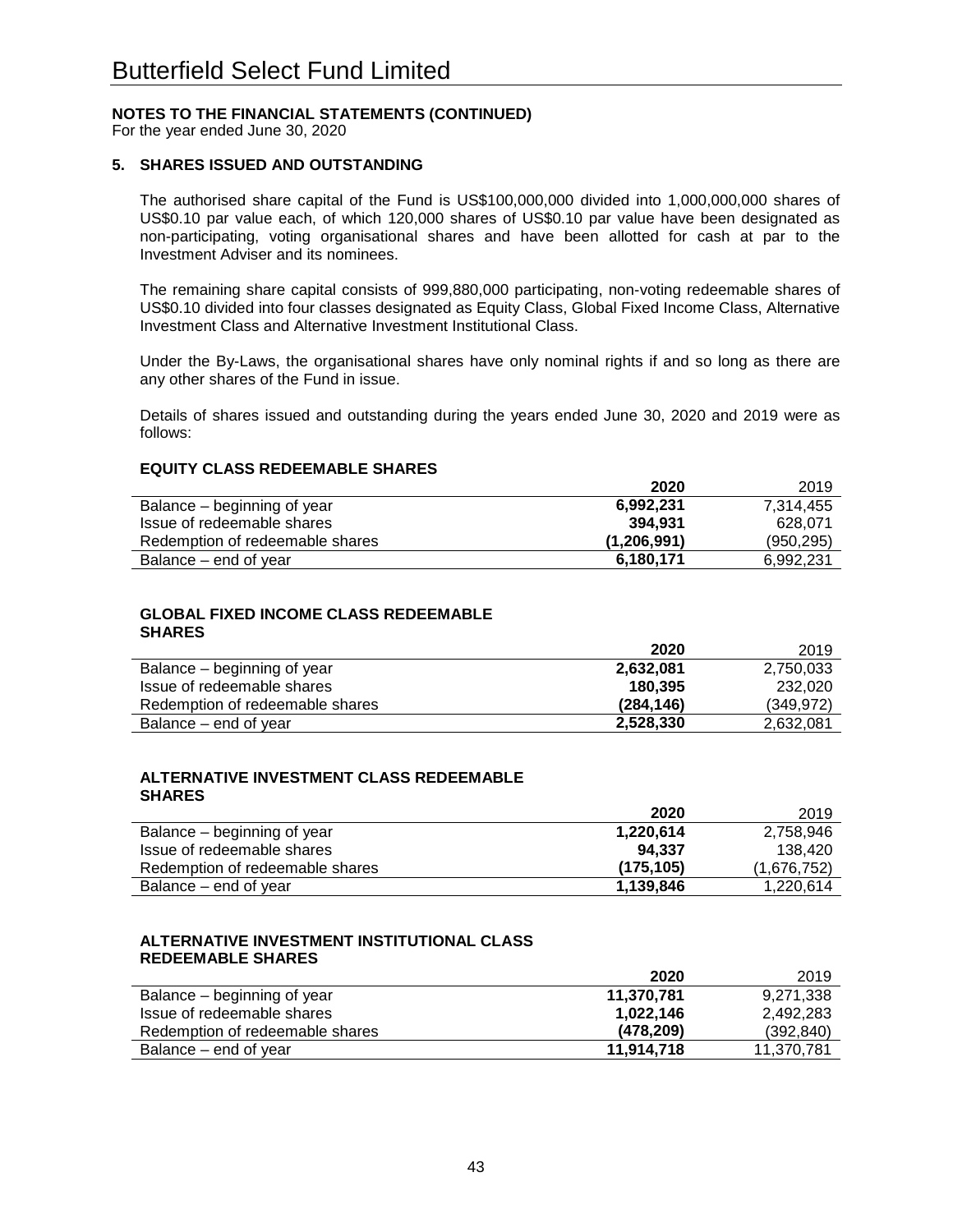For the year ended June 30, 2020

### **5. SHARES ISSUED AND OUTSTANDING (Continued)**

Redeemable shares are allotted to subscribers at a value determined by reference to the weekly valuation of the net assets of Equity Class, Global Fixed Income Class, and Alternative Investment Class and monthly for Alternative Investment Institutional Class. Shares may be redeemed weekly from Equity Class, Global Fixed Income Class and Alternative Investment Class and quarterly from Alternative Investment Institutional Class for an amount equal to the net asset value per share as at the close of business on the valuation day, following receipt of the properly completed request for redemption, subject to the power of the directors to deduct therefrom an amount sufficient in their opinion to meet sale and fiscal charges incurred in realising assets to provide funds to meet the request.

The Directors of the Fund will use commercially reasonable efforts to timely meet redemption requests for the Alternative Investment Class and Alternative Investment Institutional Class. However, because the liquidity of the investments in investment funds does not match the liquidity offered to shareholders of these Classes, the Directors have determined it is in the best interest of the Alternative Investment Class and Alternative Investment Institutional Class to retain the discretion to impose a gate on redemptions. The Directors may, with respect to any redemption day, impose a gate if redemption requests in the aggregate exceed 15% of the net asset value of the respective classes on the relevant redemption day and the eleven redemption days prior for Alternative Investment Class and three redemption days prior for Alternative Investment Institutional Class. When outstanding redemption requests exceed the gate, redemptions will be reduced and satisfied on a pro rata basis, based on the total amount of requested redemptions as of such redemption day. If the Fund receives redemption requests that exceed the gate it shall carry forward the balance of any redemption requests which are not processed as a result of the gate to the next following redemption day and so on to each succeeding redemption day until such request has been complied with in full.

With respect to the Alternative Investment Institutional Class, the Directors may also declare any dealing day to be an additional redemption day for such Class, (each a "Special Dealing Day") provided that (i) no more than five (5) percent of the then outstanding Alternative Investment Institutional Class shares may be redeemed as of any Special Dealing Day; and (ii) a notice of redemption with respect to a Special Dealing Day is received by the Administrator by no later than 5:00 pm no less than 40 calendar days before the applicable Special Dealing Day.

In addition, the Directors may impose such additional requirements, limitations, terms and conditions with respect to redemptions on a Special Dealing Day as they may determine in their sole discretion.

#### **Capital Management**

As a result of the ability to issue, repurchase and resell shares, the capital of the Fund can vary depending on the demand for redemptions and subscriptions to the Fund. The Fund is not subject to externally imposed capital requirements and has no legal restrictions on the issue, repurchase or resale of redeemable shares beyond those included in the Fund's Prospectus.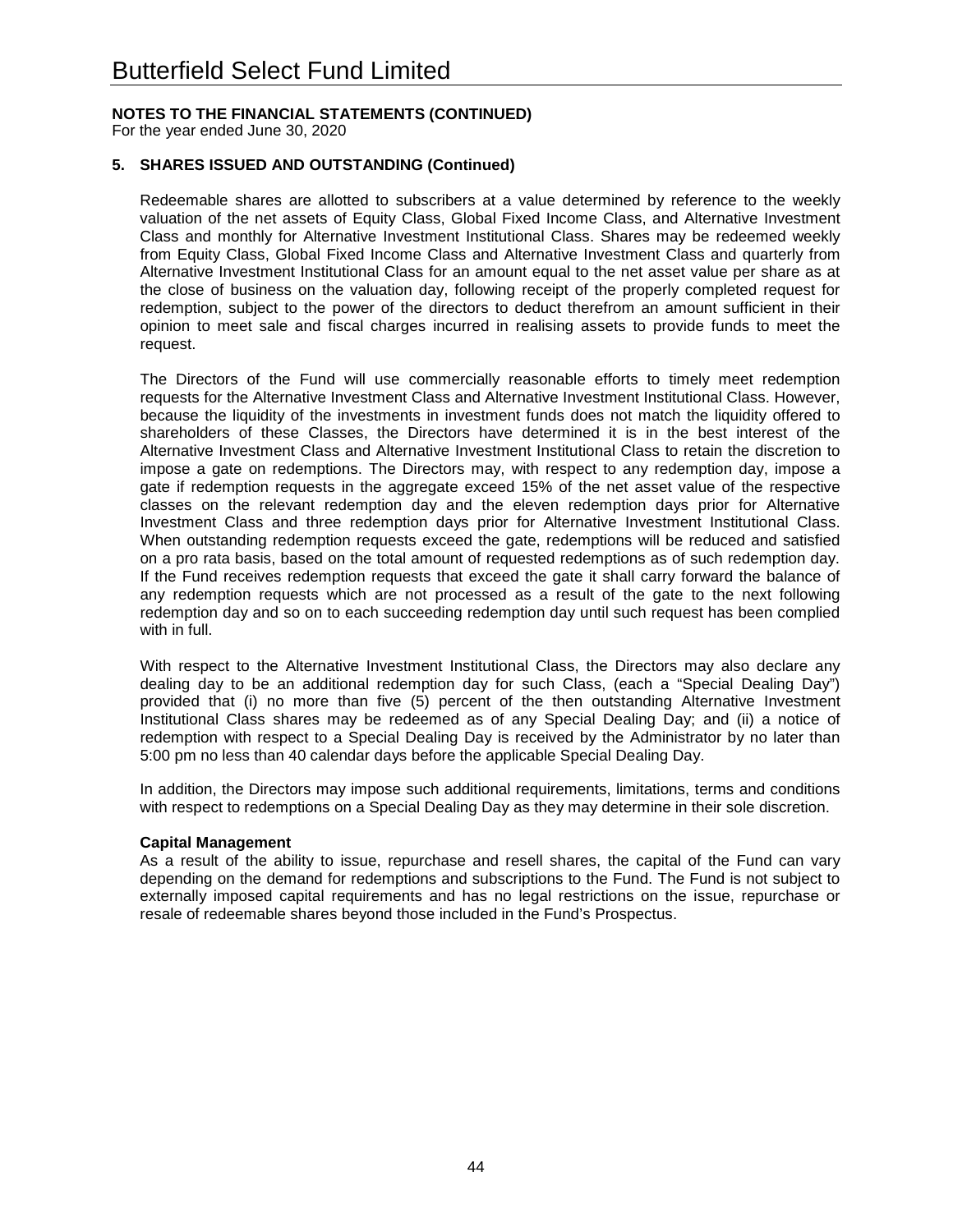For the year ended June 30, 2020

#### **6. RELATED PARTY TRANSACTIONS**

#### **a) Management Fee**

The Investment Adviser is related to the Fund through common directorship.

Under the terms of the management agreement, the Investment Adviser is entitled to receive a monthly fee calculated at the rate of no more than 1% (2019: 1%) per annum of the net asset value of each of the Equity and Global Fixed Income Classes and 2% (2019: 2%) per annum of the Alternative Investment and Alternative Investment Institutional Classes. Presently, the monthly fee is calculated at the rate of 0.875% per annum for each of the Equity and Global Fixed Income Classes, 1.75% (2019: 1.75%) per annum for the Alternative Investment Class and Alternative Investment Institutional Class.

Management fees are accrued daily and paid on the last valuation day of each month. Details of management fees charged and payable, as at June 30, 2020 and 2019 for each class are set out in the table below.

|                        | <b>Management fees charged</b> |           | <b>Management fees payable</b> |         |  |  |
|------------------------|--------------------------------|-----------|--------------------------------|---------|--|--|
|                        | 2020                           | 2019      | 2020                           | 2019    |  |  |
| <b>Class</b>           | US\$                           | US\$      | US\$                           | US\$    |  |  |
| Equity                 | 955,935                        | 991,042   | 81,893                         | 86,168  |  |  |
| <b>Global Fixed</b>    | 497,531                        | 478,136   | 45,968                         | 41,786  |  |  |
| Alternative Investment | 308,608                        | 587,912   | 28,092                         | 26,744  |  |  |
| Alternative Investment |                                |           |                                |         |  |  |
| Institutional          | 2,090,744                      | 1,777,692 | 168,025                        | 165,958 |  |  |

### **b) Custodian Fee**

In accordance with the custodian agreement, the Custodian receives a fee based on the fair value of assets under administration at the rate of 3.25 basis points per annum, subject to a minimum of US\$10,000 for each of the Fund's classes. On March 1, 2018 this rate increased to 5 basis points per annum. Relevant out-of-pocket expenses may also be charged to the Fund by the Custodian. Details of custodian fees charged and payable, as at June 30, 2020 and 2019 for each class are set out in the table below.

|                           | <b>Custodian fees charged</b> |        | <b>Custodian fees payable</b> |        |  |
|---------------------------|-------------------------------|--------|-------------------------------|--------|--|
|                           | 2020                          | 2019   | 2020                          | 2019   |  |
| <b>Class</b>              | US\$                          | US\$   | US\$                          | US\$   |  |
| Equity                    | 54,638                        | 55,766 | 35.025                        | 23,655 |  |
| <b>Global Fixed</b>       | 28,430                        | 26,492 | 18,428                        | 10,979 |  |
| Alternative Investment    | 8.817                         | 17,002 | 6,389                         | 5,748  |  |
| Alternative<br>Investment |                               |        |                               |        |  |
| Institutional             | 59,738                        | 51.242 | 39,973                        | 26,628 |  |

### **c) Investment Transactions**

As of June 30, 2020, Butterfield Select Invest Fund Limited ("Select Invest") held 575,820 shares (2019: 622,385) having a fair value of US\$9,644,992 (2019: US\$10,431,169) in the Equity Class, 383,628 shares (2019: 409,834) having a fair value of US\$8,850,293 (2019: US\$8,766,346) in the Global Fixed Income Class, 223,963 shares (2019: 212,272) having a fair value of US\$3,473,668 (2019: US\$3,126,764) in the Alternative Investment Class and did not hold shares in Alternative Investment Institutional Class. Select Invest is related through common directorship. In addition, Select Invest is also managed by the Fund's Investment Adviser.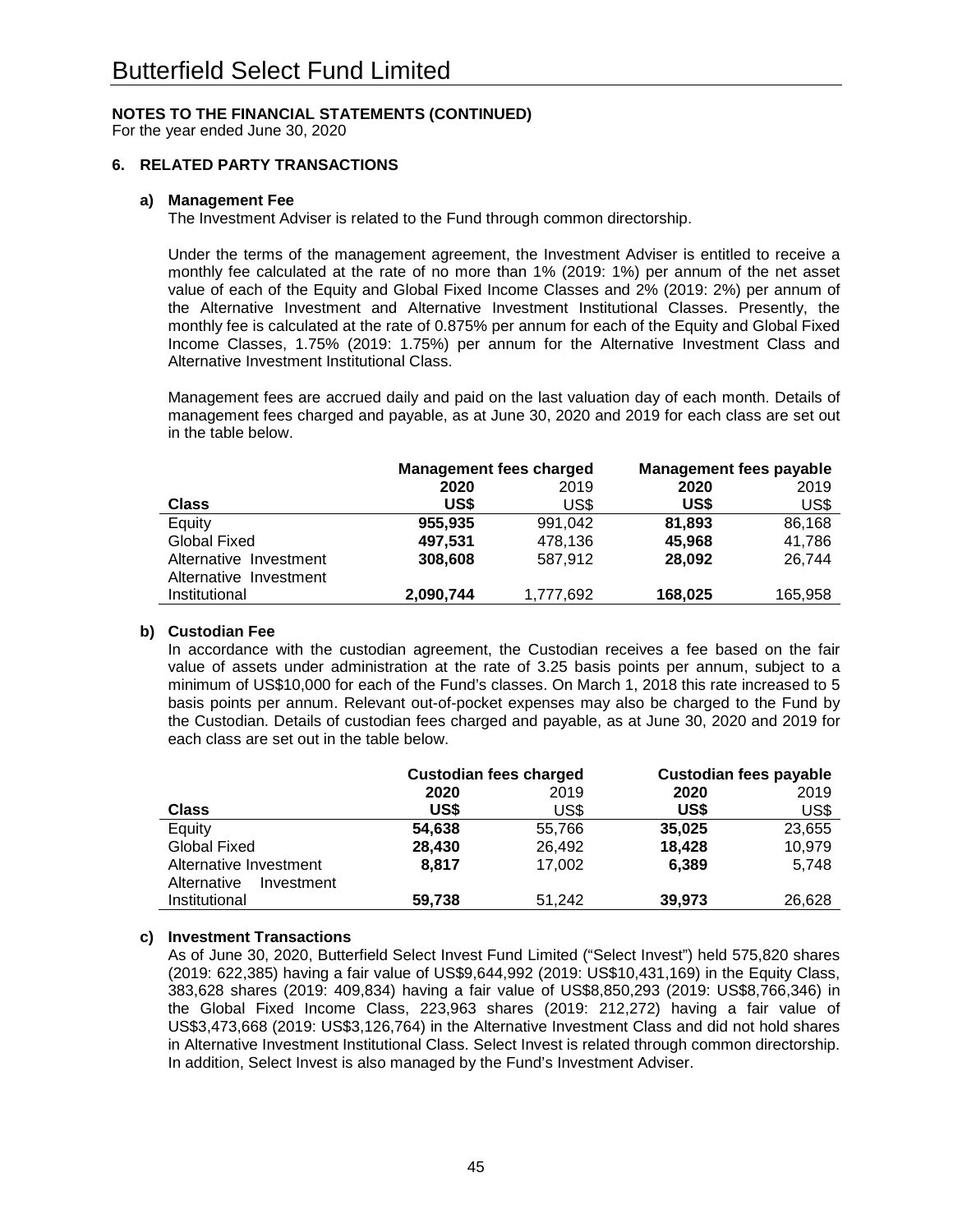For the year ended June 30, 2020

#### **6. RELATED PARTY TRANSACTIONS (Continued)**

#### **d) Credit Facility**

On August 9, 2019 (2019: September 6, 2018), the Fund renewed the unsecured credit facility agreement with the Bank. Advances will be limited to 10% of the class net asset value, except for Alternative Investment Class which will be limited to 20% of its net asset value. The principal amount will be limited to a maximum of US\$43,000,000. Notwithstanding this aggregate total the individual classes of the fund will be limited to: Equity Class US\$12,000,000, Global Fixed Income Class US\$5,000,000, Alternative Investment Class US\$8,000,000 and Alternative Investment Institutional Class US\$18,000,000. The agreement bears an interest rate of 1% per annum above the higher of the LIBOR or the funding costs incurred by the Bank in making the revolving facility available on any date of drawdown. The full amount of any amount advanced under the revolving facility, together with the accrued interest and other amounts payable by the Borrower to the Bank, is payable on the earlier of sixty days following the utilization date or the expiry date, unless extended at the Bank's sole discretion. If any payment falls due and payable on a day which is not a business day the payment shall be made on the next following business day. The renewed unsecured facility expired on June 30, 2020 (2019: June 30, 2019).

On August 7, 2020, the Fund renewed the unsecured credit facility agreement with the Bank. The renewal comes with the terms as outlined above. The renewed unsecured facility expires on June 30, 2021.

#### **e) Other**

The Bank owns shares of the classes as outlined below:

|                                      | <b>Shares</b> |           |
|--------------------------------------|---------------|-----------|
| <b>Class</b>                         | 2020          | 2019      |
| Equity                               | 1,714,362     | 2,307,172 |
| Alternative Investment Institutional | 1.274.409     | 1.274.409 |

#### **7. ADMINISTRATION FEE**

In accordance with the administration agreement, the Administrator receives a fee based upon the nature and extent of the services provided. Details of administration fees charged and payable, as at June 30, 2020 and 2019 for each class are set out in the table below. Administration fees payable at June 30, 2020 and 2019 are included in accrued expenses in the Statements of Financial Position.

|                        | <b>Administration fees charged</b> |         | <b>Administration fees payable</b> |        |  |  |
|------------------------|------------------------------------|---------|------------------------------------|--------|--|--|
|                        | 2020                               | 2019    |                                    | 2019   |  |  |
| <b>Class</b>           | US\$                               | US\$    | US\$                               | US\$   |  |  |
| Equity                 | 152,886                            | 158,333 | 33,887                             | 29,017 |  |  |
| <b>Global Fixed</b>    | 79,470                             | 76,375  | 19,958                             | 14,084 |  |  |
| Alternative Investment | 28.421                             | 54.454  | 7.267                              | 5.197  |  |  |
| Alternative Investment |                                    |         |                                    |        |  |  |
| Institutional          | 191,414                            | 164,003 | 45,609                             | 30,708 |  |  |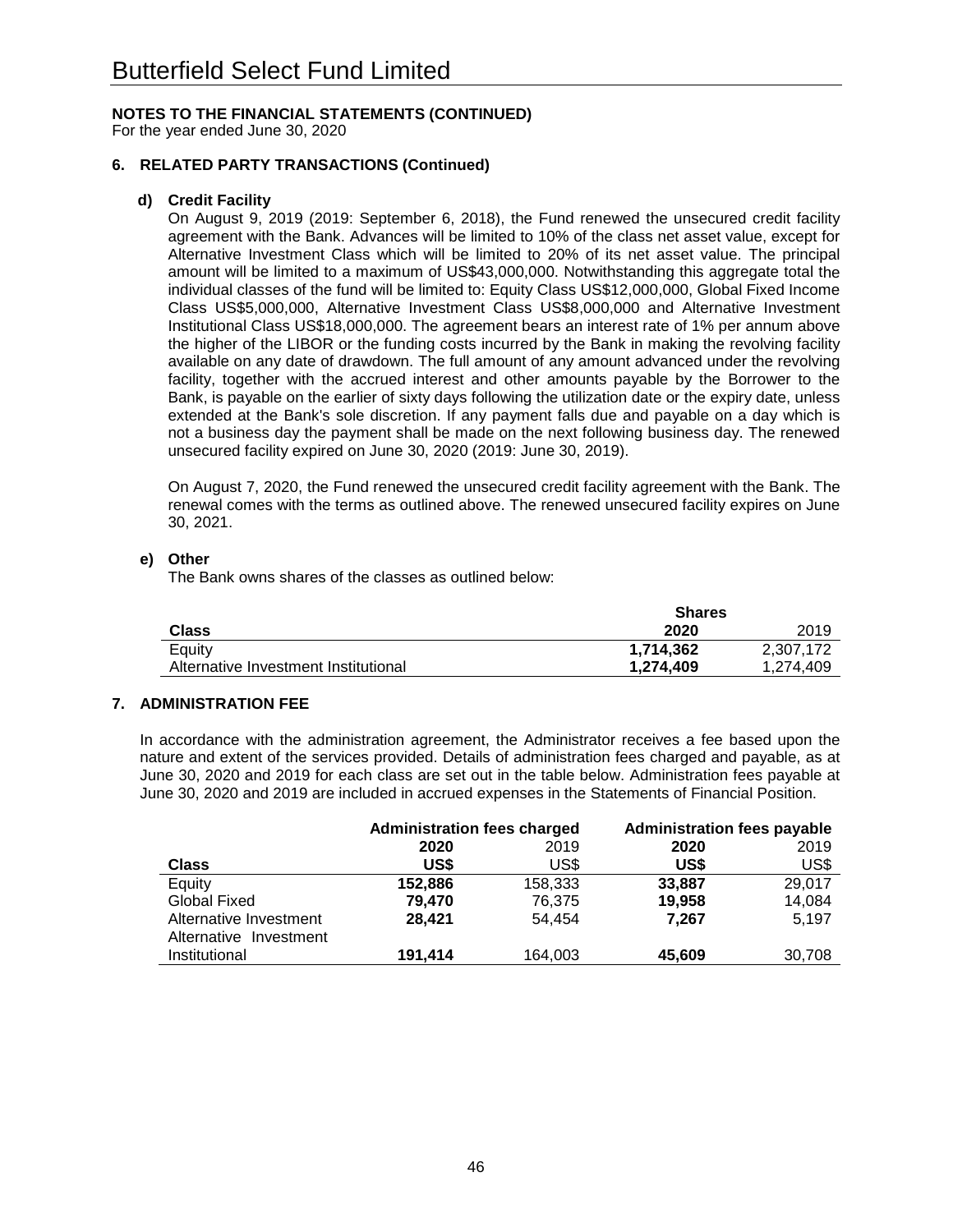For the year ended June 30, 2020

#### **8. TAXATION**

Under current Bermuda law, the Fund is not obligated to pay taxes in Bermuda on either income or capital gains.

The Fund has received an undertaking from the Minister of Finance in Bermuda, pursuant to the provisions of the exempted undertaking Tax Protection Act, 1966 which exempted the Fund from any such Bermuda taxes up to March 28, 2016.

In March 2011, the Bermuda Government enacted the Exempted Undertakings Tax Protection Amendment Act 2011, allowing the Minister of Finance to grant assurance up to March 31, 2035. On January 29, 2015 the minister granted assurance to the Fund up to that date.

#### **9. COMMITMENTS AND CONTINGENCIES**

Management has determined that the Fund had no commitments or contingencies as at June 30, 2020 (2019: none).

#### **10. SUBSEQUENT EVENTS**

The Fund has evaluated all the events or transactions that occurred after June 30, 2020 through November 9, 2020, the date the financial statements were available to be issued.

The Investment Adviser acknowledges the current outbreak of COVID-19 which is causing economic disruption in most countries and is actively monitoring developments closely. Given the nature of the outbreak and the on-going developments, there is a high degree of uncertainty and it is not possible at this time to predict the extent and nature of the overall future impact on the Fund.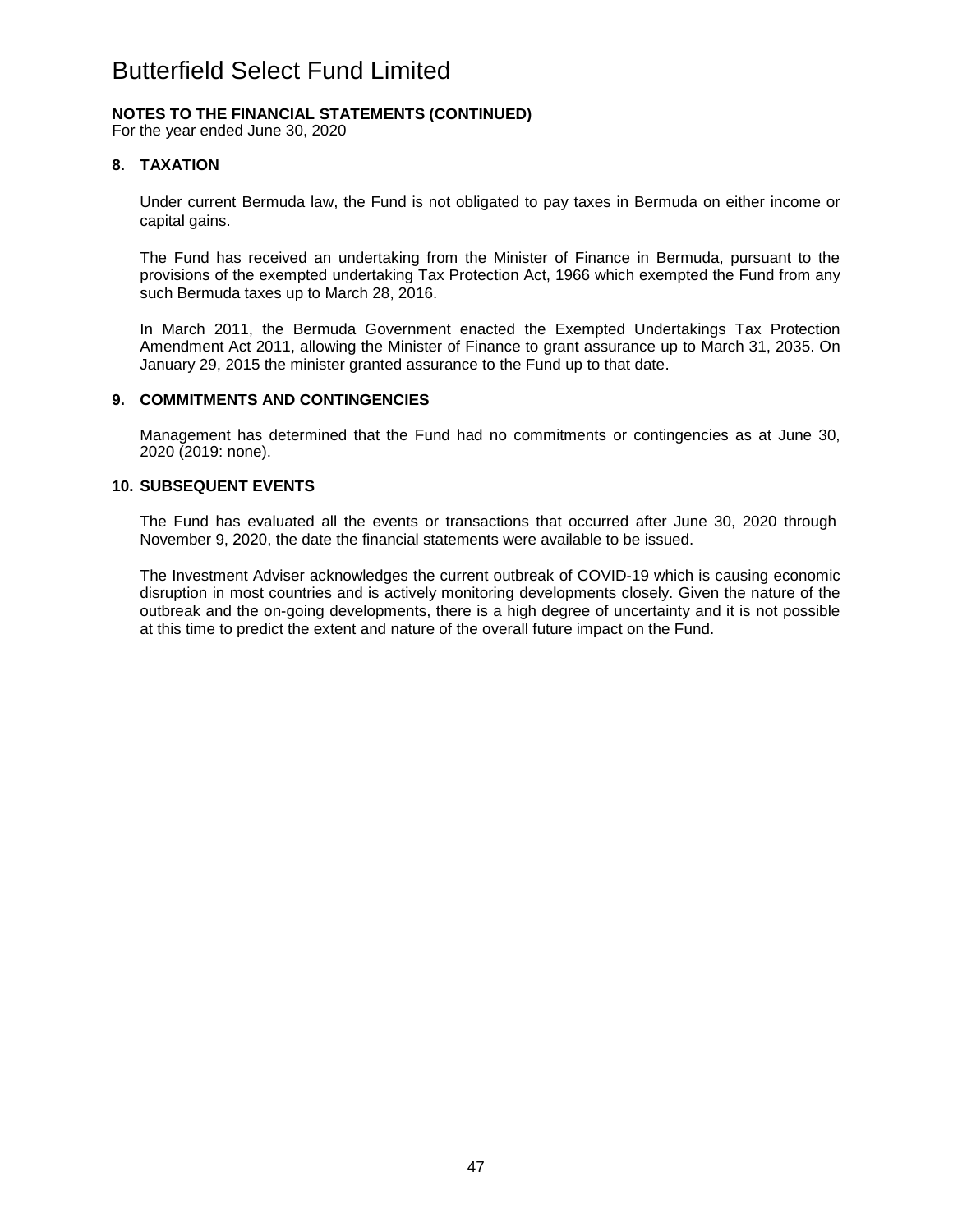For the year ended June 30, 2020

### **11. FINANCIAL HIGHLIGHTS**

| 2020                                                                       |                   | <b>GLOBAL</b>    |                    | <b>ALTERNATIVE</b>   |
|----------------------------------------------------------------------------|-------------------|------------------|--------------------|----------------------|
|                                                                            |                   | <b>FIXED</b>     | <b>ALTERNATIVE</b> | <b>INVESTMENT</b>    |
|                                                                            | <b>EQUITY</b>     | <b>INCOME</b>    | <b>INVESTMENT</b>  | <b>INSTITUTIONAL</b> |
|                                                                            | <b>CLASS</b>      | <b>CLASS</b>     | <b>CLASS</b>       | <b>CLASS</b>         |
| <b>Per Share Information</b><br>Net asset value - beginning of the<br>vear | \$<br>16.76       | \$<br>21.39      | \$<br>14.73        | \$<br>10.13          |
| Net investment income from<br>operations                                   |                   |                  |                    |                      |
| Net investment gain/(loss)****                                             | (0.10)            | 0.34             | (0.30)             | (0.20)               |
| Net realised and change in unrealised<br>gain/(loss) on investments        | 0.09              | 1.34             | 1.08               | (0.14)               |
| Total from investment operations                                           | (0.01)            | 1.68             | 0.78               | (0.34)               |
| Net asset value - end of the year                                          | \$<br>\$16.75     | \$<br>23.07      | \$<br>15.51        | \$<br>9.79           |
| <b>Ratios / Supplemental Data</b>                                          |                   |                  |                    |                      |
| Total net assets - end of year                                             | \$<br>103,506,008 | \$<br>58,330,956 | \$<br>17,681,479   | \$116,649,505        |
| Weighted average net assets*                                               | \$<br>108,100,973 | \$<br>56,846,823 | \$<br>17,613,837   | \$<br>118,976,233    |
| Ratio of expenses to weighted average<br>net assets                        | 1.12%             | 1.11%            | 2.05%              | 2.02%                |
| Portfolio turnover rate**                                                  | 11.74%            | 72.39%           | 44.72%             | 40.57%               |
| Annual rate of return***                                                   | $(0.06)\%$        | 7.85%            | 5.30%              | $(3.38)\%$           |

\* Weighted average net assets are calculated using net assets on the last valuation date of each month.

\*\* Portfolio turnover rate is calculated using the lesser of purchases or sales of investments for the year divided by the weighted average value of investments, calculated using the last valuation date of each month.

\*\*\* Annual rate of return is calculated by comparing the end of year net asset value to the beginning of year net asset value.

\*\*\*\*Net investment gain/(loss) represents interest, dividend income and other income net of expenses.